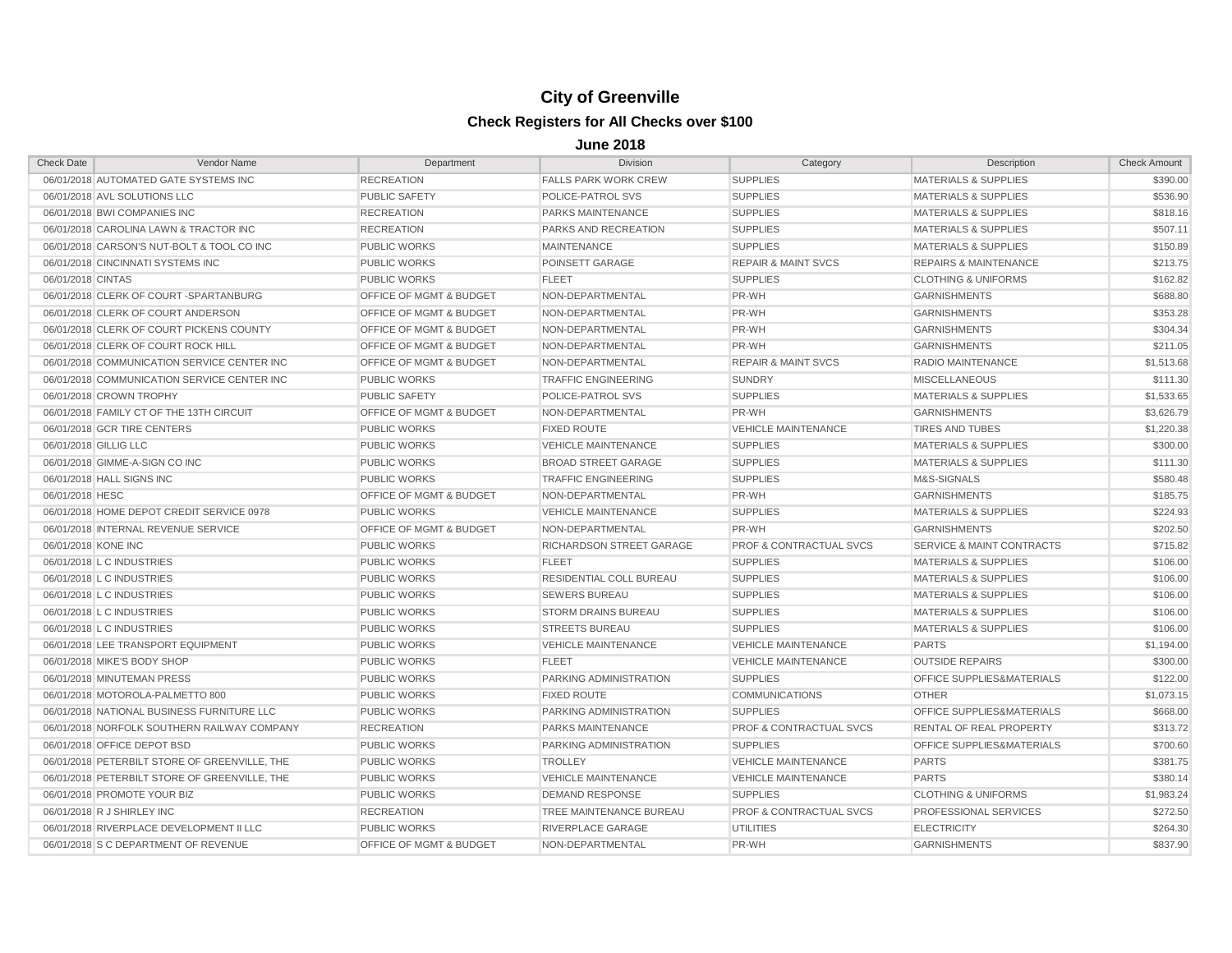| 06/01/2018 S C RETIREMENT SYSTEM                | OFFICE OF MGMT & BUDGET            | <b>ACCOUNTING</b>                    | PR-WH                              | RETIREMENT SVS PURCHASE              | \$1,227.53  |
|-------------------------------------------------|------------------------------------|--------------------------------------|------------------------------------|--------------------------------------|-------------|
| 06/01/2018 SNIDER FLEET SOLUTIONS               | <b>PUBLIC WORKS</b>                | <b>FLEET</b>                         | <b>VEHICLE MAINTENANCE</b>         | <b>OUTSIDE REPAIRS</b>               | \$545.19    |
| 06/01/2018 ST CLAIR SIGNS INC                   | <b>PUBLIC SAFETY</b>               | POLICE-PATROL SVS                    | <b>SUPPLIES</b>                    | <b>MATERIALS &amp; SUPPLIES</b>      | \$164.75    |
| 06/01/2018 STATE BUDGET AND CONTROL BOARD       | PUBLIC SAFETY                      | POLICE-PATROL SVS                    | PROF & CONTRACTUAL SVCS            | <b>SERVICE &amp; MAINT CONTRACTS</b> | \$112.00    |
| 06/01/2018 STONE AVE NURSERY LLC                | <b>RECREATION</b>                  | BEAUTIFICATION BUREAU                | <b>SUPPLIES</b>                    | <b>MATERIALS &amp; SUPPLIES</b>      | \$237.50    |
| 06/01/2018 SUMMIT MEDIA LLC                     | NON DEPARTMENTAL                   | <b>MISC GRANTS</b>                   | <b>SUPPLIES</b>                    | <b>MATERIALS &amp; SUPPLIES</b>      | \$1,000.00  |
| 06/01/2018 THE GRASS MASTER                     | <b>RECREATION</b>                  | BEAUTIFICATION BUREAU                | <b>PROF &amp; CONTRACTUAL SVCS</b> | <b>SERVICE &amp; MAINT CONTRACTS</b> | \$162.50    |
| 06/01/2018 TPM                                  | <b>RECREATION</b>                  | <b>PARKS AND RECREATION</b>          | <b>SUPPLIES</b>                    | OFFICE SUPPLIES&MATERIALS            | \$104.80    |
| 06/01/2018 TRAFFIC SAFETY STORE, THE            | PUBLIC WORKS                       | <b>BROAD STREET GARAGE</b>           | <b>SUPPLIES</b>                    | <b>MATERIALS &amp; SUPPLIES</b>      | \$264.78    |
| 06/01/2018 TRUCKPRO LLC                         | PUBLIC WORKS                       | VEHICLE MAINTENANCE                  | <b>VEHICLE MAINTENANCE</b>         | <b>PARTS</b>                         | \$2,226.34  |
| 06/01/2018 U S DEPARTMENT OF EDUCATION          | <b>OFFICE OF MGMT &amp; BUDGET</b> | NON-DEPARTMENTAL                     | PR-WH                              | <b>GARNISHMENTS</b>                  | \$158.47    |
| 06/01/2018 ULINE INC                            | PUBLIC WORKS                       | <b>MAINTENANCE</b>                   | <b>REPAIR &amp; MAINT SVCS</b>     | <b>REPAIRS &amp; MAINTENANCE</b>     | \$2,012.00  |
| 06/01/2018 UNIFIRST                             | <b>PUBLIC WORKS</b>                | VEHICLE MAINTENANCE                  | <b>SUPPLIES</b>                    | <b>CLOTHING &amp; UNIFORMS</b>       | \$260.02    |
| 06/01/2018 UNITED WAY OF GREENVILLE COUNTY      | <b>OFFICE OF MGMT &amp; BUDGET</b> | NON-DEPARTMENTAL                     | PR-WH                              | UNITED WAY                           | \$2,039.32  |
| 06/01/2018 WYOMING CHILD SUPPORT ENFORCEMENT    | <b>OFFICE OF MGMT &amp; BUDGET</b> | NON-DEPARTMENTAL                     | PR-WH                              | <b>GARNISHMENTS</b>                  | \$154.61    |
| 06/06/2018 KEVIN HAINES                         | <b>FIRE</b>                        | <b>FIRE</b>                          | TRAVEL & TRAINING                  | <b>TRAVEL &amp; TRAINING</b>         | \$317.00    |
| 06/06/2018 MATT POLIZIANI                       | <b>FIRE</b>                        | <b>FIRE</b>                          | <b>TRAVEL &amp; TRAINING</b>       | <b>TRAVEL &amp; TRAINING</b>         | \$317.00    |
| 06/06/2018 MATTHEW KNOTT                        | <b>FIRE</b>                        | <b>FIRE</b>                          | <b>TRAVEL &amp; TRAINING</b>       | <b>TRAVEL &amp; TRAINING</b>         | \$317.00    |
| 06/06/2018 MICHAEL BARAKEY                      | <b>FIRE</b>                        | <b>FIRE</b>                          | <b>TRAVEL &amp; TRAINING</b>       | <b>TRAVEL &amp; TRAINING</b>         | \$317.00    |
| 06/08/2018 A SERVICES GROUP LLC                 | <b>PUBLIC WORKS</b>                | PARKING ADMINISTRATION               | <b>PROF &amp; CONTRACTUAL SVCS</b> | <b>SERVICE &amp; MAINT CONTRACTS</b> | \$7,664.15  |
| 06/08/2018 ADVANCED UNDERGROUND SPECIALISTS     | <b>CITY MANAGER</b>                | UTILITY UNDERGROUNDING FU            | <b>SUNDRY</b>                      | UNDERGROUNDING EXPEND                | \$3,940.00  |
| 06/08/2018 ALEXANDER ELEMENTARY SCHOOL PTA      | PUBLIC INFORMATION/EVENTS          | <b>SPECIAL EVENTS</b>                | <b>LIABILITIES</b>                 | <b>SPECIAL EVENTS</b>                | \$316.00    |
| 06/08/2018 ALWAYS DONE RIGHT GLASS CO INC       | <b>PUBLIC WORKS</b>                | <b>VEHICLE MAINTENANCE</b>           | <b>VEHICLE MAINTENANCE</b>         | <b>OUTSIDE REPAIRS</b>               | \$240.00    |
| 06/08/2018 AMG PARTS & EQUIPMENT LLC            | <b>PUBLIC WORKS</b>                | <b>BUILDING SERVICE DIVISION</b>     | <b>SUPPLIES</b>                    | <b>MATERIALS &amp; SUPPLIES</b>      | \$314.52    |
| 06/08/2018 ARTISPHERE                           | NON DEPARTMENTAL                   | <b>ACCOMMODATION TAX</b>             | <b>PROF &amp; CONTRACTUAL SVCS</b> | <b>SPECIAL PROJECTS</b>              | \$7,975.74  |
| 06/08/2018 AT & T                               | <b>CITY MANAGER</b>                | UTILITY UNDERGROUNDING FU            | <b>SUNDRY</b>                      | UNDERGROUNDING COMMERCIAL            | \$30,496.97 |
| 06/08/2018 AVL SOLUTIONS LLC                    | PUBLIC INFORMATION/EVENTS          | <b>EVENTS MANAGEMENT</b>             | <b>PROF &amp; CONTRACTUAL SVCS</b> | <b>SHOW MANAGEMENT EXP</b>           | \$1,781.50  |
| 06/08/2018 BAKER DISTRIBUTING CO                | <b>RECREATION</b>                  | <b>PUBLIC SERVICES</b>               | <b>REPAIR &amp; MAINT SVCS</b>     | <b>REPAIRS &amp; MAINTENANCE</b>     | \$129.78    |
| 06/08/2018 BEAU WELLING DESIGN                  | <b>ECONOMIC DEVELOPMENT</b>        | <b>ECONOMIC DEVELOPMENT</b>          | <b>PROF &amp; CONTRACTUAL SVCS</b> | PROFESSIONAL SERVICES                | \$2,500.00  |
| 06/08/2018 BENJI MERRITT                        | PUBLIC INFORMATION/EVENTS          | <b>SPECIAL EVENTS</b>                | <b>PROF &amp; CONTRACTUAL SVCS</b> | PROFESSIONAL SERVICES                | \$400.00    |
| 06/08/2018 BILL TAYLOR                          | <b>ECONOMIC DEVELOPMENT</b>        | <b>BUILDING &amp; PROPERTY MAINT</b> | <b>TRAVEL &amp; TRAINING</b>       | <b>LOCAL TRANSPORTATION</b>          | \$452.35    |
| 06/08/2018 BOB JONES UNIVERSITY MUSEUM & GALLER | <b>NON DEPARTMENTAL</b>            | <b>ACCOMMODATION TAX</b>             | <b>PROF &amp; CONTRACTUAL SVCS</b> | <b>SPECIAL PROJECTS</b>              | \$10,000.00 |
| 06/08/2018 BOOT BARN                            | <b>PUBLIC WORKS</b>                | <b>FLEET</b>                         | <b>SUPPLIES</b>                    | <b>CLOTHING &amp; UNIFORMS</b>       | \$130.63    |
| 06/08/2018 BORDER STATES INDUSTRIES INC         | <b>PUBLIC WORKS</b>                | <b>TRAFFIC ENGINEERING</b>           | <b>SUPPLIES</b>                    | M&S-SIGNALS                          | \$1,032.24  |
| 06/08/2018 BRAGG WASTE SERVICES INC             | <b>RECREATION</b>                  | <b>PUBLIC SERVICES</b>               | <b>SUPPLIES</b>                    | <b>SPECIAL EVENTS</b>                | \$162.34    |
| 06/08/2018 BRAINS ON FIRE                       | <b>NON DEPARTMENTAL</b>            | <b>CAPITAL PROJECTS</b>              | CAPITAL PROJECTS                   | <b>CONSTRUCTION</b>                  | \$5,359.00  |
| 06/08/2018 BSN/PASSON'S/GSC/COLIN SPORTS        | <b>RECREATION</b>                  | <b>COMMUNITY CENTERS</b>             | <b>SUPPLIES</b>                    | <b>MATERIALS &amp; SUPPLIES</b>      | \$488.54    |
| 06/08/2018 BURDETTE ENGINEERING, INC.           | NON DEPARTMENTAL                   | <b>CAPITAL PROJECTS</b>              | <b>CAPITAL PROJECTS</b>            | PLANNING/DESIGN                      | \$2,000.00  |
| 06/08/2018 BWI COMPANIES INC                    | <b>RECREATION</b>                  | PARKS AND RECREATION                 | <b>SUPPLIES</b>                    | <b>MATERIALS &amp; SUPPLIES</b>      | \$1,914.50  |
| 06/08/2018 CAMILLA PITMAN                       | <b>CITY MANAGER</b>                | <b>CITY CLERK</b>                    | <b>TRAVEL &amp; TRAINING</b>       | <b>TRAVEL &amp; TRAINING</b>         | \$156.00    |
| 06/08/2018 CAPITOL CONSTRUCTION OF THE CAROLIN  | NON DEPARTMENTAL                   | <b>CAPITAL PROJECTS</b>              | <b>CAPITAL PROJECTS</b>            | <b>CONSTRUCTION</b>                  | \$88,288.95 |
| 06/08/2018 CAROLINA POWER                       | <b>PUBLIC WORKS</b>                | <b>BUILDING SERVICE DIVISION</b>     | <b>REPAIR &amp; MAINT SVCS</b>     | <b>REPAIRS &amp; MAINTENANCE</b>     | \$198.00    |
| 06/08/2018 CHRISTOPHER SALTERS                  | <b>ECONOMIC DEVELOPMENT</b>        | <b>BUILDING &amp; PROPERTY MAINT</b> | <b>TRAVEL &amp; TRAINING</b>       | <b>LOCAL TRANSPORTATION</b>          | \$294.85    |
| 06/08/2018 CITY OF GREENVILLE                   | Z <sub>OO</sub>                    | Z <sub>O</sub> O                     | <b>TAX LIABILITIES</b>             | <b>HOSPITALITY TAXES</b>             | \$153.64    |
| 06/08/2018 CIVICPLUS                            | <b>RECREATION</b>                  | <b>COMMUNITY CENTERS</b>             | PROF & CONTRACTUAL SVCS            | PROFESSIONAL SERVICES                | \$7,106.89  |
| 06/08/2018 CLASSIC ACE HARDWARE - GREER         | <b>PUBLIC SAFETY</b>               | POLICE-PATROL SVS                    | <b>SUPPLIES</b>                    | <b>MATERIALS &amp; SUPPLIES</b>      | \$124.01    |
| 06/08/2018 COLONIAL FUEL & LUBRICANT SERVICES   | PUBLIC WORKS                       | <b>ADMINISTRATION</b>                | <b>VEHICLE MAINTENANCE</b>         | <b>FUEL</b>                          | \$18,640.49 |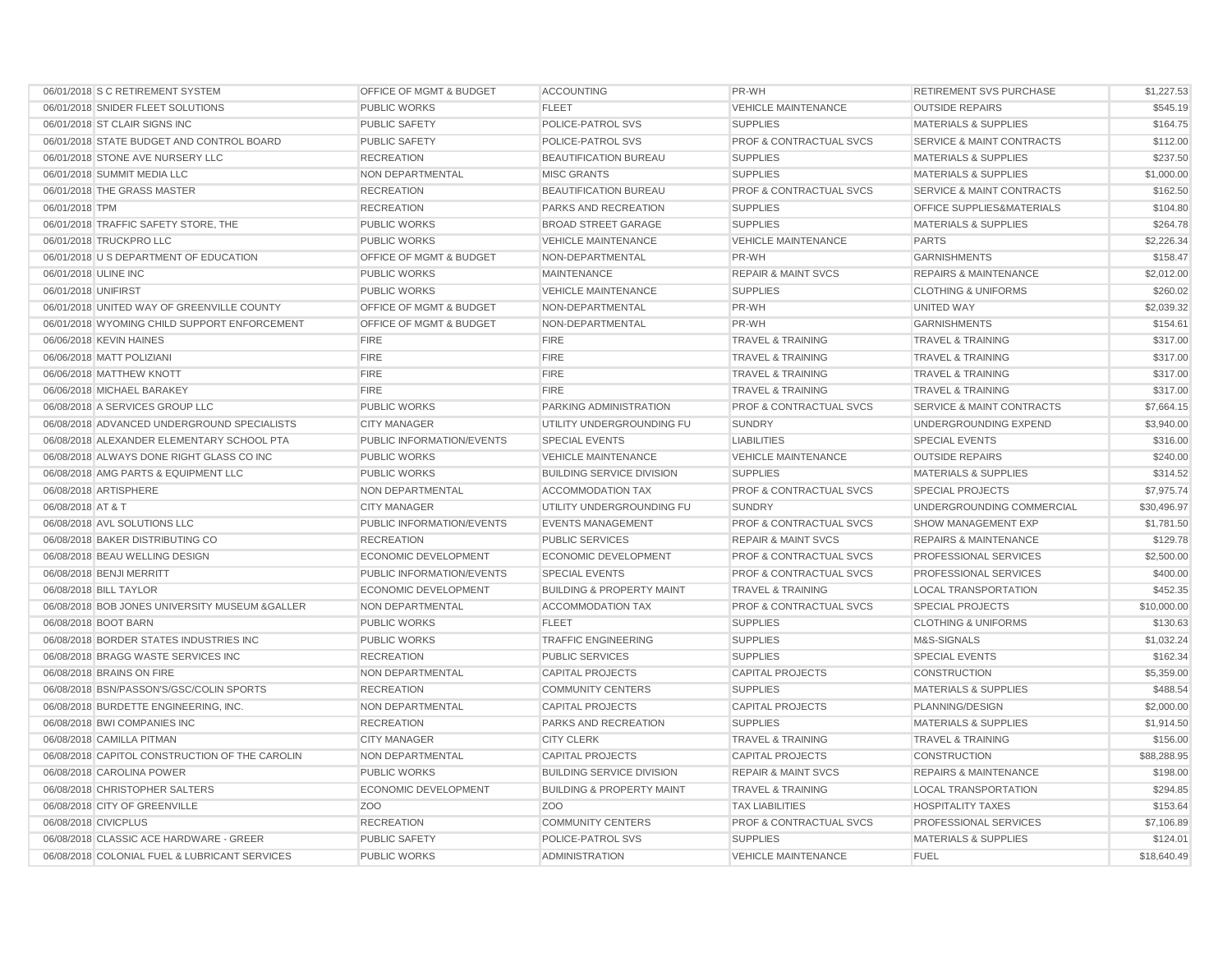| 06/08/2018 COLONIAL FUEL & LUBRICANT SERVICES | <b>PUBLIC WORKS</b>         | FIXED ROUTE                          | <b>VEHICLE MAINTENANCE</b>         | <b>LUBRICANTS</b>                    | \$5,388.90  |
|-----------------------------------------------|-----------------------------|--------------------------------------|------------------------------------|--------------------------------------|-------------|
| 06/08/2018 CORNELL UNIVERSITY ANIMAL HEALTH   | <b>RECREATION</b>           | <b>ADMINISTRATION</b>                | <b>PROF &amp; CONTRACTUAL SVCS</b> | PROFESSIONAL SERVICES                | \$308.00    |
| 06/08/2018 CREGGER COMPANY                    | <b>PUBLIC WORKS</b>         | <b>BUILDING SERVICE DIVISION</b>     | <b>SUPPLIES</b>                    | <b>MATERIALS &amp; SUPPLIES</b>      | \$617.29    |
| 06/08/2018 CROMER'S P-NUTS LLC                | <b>RECREATION</b>           | <b>PUBLIC SERVICES</b>               | <b>SUPPLIES</b>                    | SALE CONCESSIONS                     | \$306.13    |
| 06/08/2018 DEBORAH K LEPOROWSKI PSY. D. LLC   | <b>HUMAN RESOURCES</b>      | <b>HUMAN RESOURCES</b>               | <b>PROF &amp; CONTRACTUAL SVCS</b> | PROFESSIONAL SERVICES                | \$2,550.00  |
| 06/08/2018 DESIGN DEVELOPMENT LLC             | <b>RECREATION</b>           | PARKS AND RECREATION                 | <b>PROF &amp; CONTRACTUAL SVCS</b> | RENTAL OF REAL PROPERTY              | \$3,416.67  |
| 06/08/2018 DESIGNLAB INC                      | PUBLIC SAFETY               | POLICE-PATROL SVS                    | <b>SUPPLIES</b>                    | <b>CLOTHING &amp; UNIFORMS</b>       | \$1,699.27  |
| 06/08/2018 DESIGNLAB INC                      | <b>PUBLIC SAFETY</b>        | POLICE-PATROL SVS                    | <b>SUPPLIES</b>                    | <b>MATERIALS &amp; SUPPLIES</b>      | \$643.38    |
| 06/08/2018 DESTINATION TRAVEL NETWORK         | <b>RECREATION</b>           | <b>PUBLIC SERVICES</b>               | <b>SUPPLIES</b>                    | SUPPLIES PROMOTIONS                  | \$104.17    |
| 06/08/2018 DILIGENT DECON LLC                 | <b>RECREATION</b>           | PARKS MAINTENANCE                    | <b>PROF &amp; CONTRACTUAL SVCS</b> | <b>SERVICE &amp; MAINT CONTRACTS</b> | \$2,109.01  |
| 06/08/2018 DITCH WITCH OF THE CAROLINAS       | <b>RECREATION</b>           | <b>PARKS AND RECREATION</b>          | <b>SUPPLIES</b>                    | <b>MATERIALS &amp; SUPPLIES</b>      | \$1,488.27  |
| 06/08/2018 DIXIE RUBBER & PLASTICS INC        | <b>RECREATION</b>           | <b>ADMINISTRATION</b>                | <b>SUPPLIES</b>                    | M&S-EXHIBITS                         | \$328.18    |
| 06/08/2018 DOWNTOWN YOGA GREENVILLE           | <b>HUMAN RESOURCES</b>      | <b>HEALTH CARE</b>                   | <b>SUNDRY</b>                      | <b>WELLNESS ACTIVITIES</b>           | \$170.00    |
| 06/08/2018 DUKE ENERGY                        | <b>FIRE</b>                 | <b>FIRE SERVICES</b>                 | <b>UTILITIES</b>                   | <b>ELECTRICITY</b>                   | \$2,804.56  |
| 06/08/2018 DUKE ENERGY                        | <b>PUBLIC SAFETY</b>        | POLICE-PATROL SVS                    | <b>UTILITIES</b>                   | <b>ELECTRICITY</b>                   | \$340.15    |
| 06/08/2018 DUKE ENERGY                        | <b>PUBLIC WORKS</b>         | RIVERPLACE GARAGE                    | UTILITIES                          | <b>ELECTRICITY</b>                   | \$1,520.54  |
| 06/08/2018 DUKE ENERGY                        | <b>PUBLIC WORKS</b>         | <b>TRAFFIC ENGINEERING</b>           | UTILITIES                          | <b>ELECTRICITY</b>                   | \$220.40    |
| 06/08/2018 DUKE ENERGY                        | <b>RECREATION</b>           | <b>COMMUNITY CENTERS</b>             | UTILITIES                          | <b>ELECTRICITY</b>                   | \$1,103.55  |
| 06/08/2018 DUKE ENERGY                        | <b>RECREATION</b>           | PARKS MAINTENANCE                    | <b>UTILITIES</b>                   | <b>ELECTRICITY</b>                   | \$2,090.31  |
| 06/08/2018 DUKE ENERGY CORP                   | <b>CITY MANAGER</b>         | UTILITY UNDERGROUNDING FU            | SUNDRY                             | UNDERGROUNDING COMMERCIAL            | \$70,284.67 |
| 06/08/2018 ECHOLS OIL COMPANY INC             | <b>PUBLIC WORKS</b>         | <b>FLEET</b>                         | <b>VEHICLE MAINTENANCE</b>         | <b>FUEL</b>                          | \$19,006.04 |
| 06/08/2018 ELECTRONIC DATA MAGNETICS INC      | <b>PUBLIC WORKS</b>         | <b>FIXED ROUTE</b>                   | PRINTING                           | PRINTING & BINDING                   | \$1,585.00  |
| 06/08/2018 EMPLOYMENT SCREENING RESOURCES     | <b>HUMAN RESOURCES</b>      | <b>HUMAN RESOURCES</b>               | <b>PROF &amp; CONTRACTUAL SVCS</b> | PROFESSIONAL SERVICES                | \$743.85    |
| 06/08/2018 FAIRWAY OUTDOOR ADVERTISING LLC    | <b>RECREATION</b>           | <b>PUBLIC SERVICES</b>               | <b>SUPPLIES</b>                    | <b>SUPPLIES PROMOTIONS</b>           | \$1,800.00  |
| 06/08/2018 FGP INTERNATIONAL                  | ECONOMIC DEVELOPMENT        | PLANNING AND ZONING                  | <b>PROF &amp; CONTRACTUAL SVCS</b> | TEMP PERSONNEL SVCS                  | \$870.09    |
| 06/08/2018 FGP INTERNATIONAL                  | OFFICE OF MGMT & BUDGET     | <b>REVENUE</b>                       | <b>PROF &amp; CONTRACTUAL SVCS</b> | TEMP PERSONNEL SVCS                  | \$1,067.90  |
| 06/08/2018 FIRST SUN EAP                      | <b>HUMAN RESOURCES</b>      | <b>OCCUPATIONAL HEALTH</b>           | <b>PROF &amp; CONTRACTUAL SVCS</b> | PROFESSIONAL SERVICES                | \$1,554.00  |
| 06/08/2018 FLIGELS UNIFORM CO INC             | PUBLIC WORKS                | <b>CU-ICAR SHUTTLE</b>               | <b>SUPPLIES</b>                    | <b>CLOTHING &amp; UNIFORMS</b>       | \$349.60    |
| 06/08/2018 GCR TIRE CENTERS                   | <b>PUBLIC WORKS</b>         | <b>FIXED ROUTE</b>                   | <b>VEHICLE MAINTENANCE</b>         | <b>TIRES AND TUBES</b>               | \$7,540.00  |
| 06/08/2018 GENESIS HOMES                      | NON DEPARTMENTAL            | <b>MISC GRANTS</b>                   | <b>CD PROJECTS</b>                 | <b>GENESIS NICHOLTOWN</b>            | \$32,969.50 |
| 06/08/2018 GEORGE COLEMAN FORD INC            | <b>PUBLIC WORKS</b>         | <b>CU-ICAR SHUTTLE</b>               | <b>VEHICLE MAINTENANCE</b>         | <b>OUTSIDE REPAIRS</b>               | \$623.85    |
| 06/08/2018 GHS LIFE CENTER                    | <b>HUMAN RESOURCES</b>      | <b>HEALTH CARE</b>                   | SUNDRY                             | <b>WELLNESS ACTIVITIES</b>           | \$375.00    |
| 06/08/2018 GILLIG LLC                         | <b>PUBLIC WORKS</b>         | <b>VEHICLE MAINTENANCE</b>           | <b>VEHICLE MAINTENANCE</b>         | <b>OUTSIDE REPAIRS</b>               | \$1,105.00  |
| 06/08/2018 GILLIG LLC                         | <b>PUBLIC WORKS</b>         | <b>VEHICLE MAINTENANCE</b>           | <b>VEHICLE MAINTENANCE</b>         | <b>PARTS</b>                         | \$7,734.25  |
| 06/08/2018 GRAINGER 803858935                 | <b>PUBLIC WORKS</b>         | <b>BUILDING SERVICE DIVISION</b>     | <b>SUPPLIES</b>                    | <b>MATERIALS &amp; SUPPLIES</b>      | \$168.61    |
| 06/08/2018 GREENE FINNEY LLP                  | OFFICE OF MGMT & BUDGET     | <b>ACCOUNTING</b>                    | <b>PROF &amp; CONTRACTUAL SVCS</b> | PROFESSIONAL SERVICES                | \$17,700.00 |
| 06/08/2018 GREENVILLE COUNTY RECREATION       | <b>RECREATION</b>           | <b>COMMUNITY CENTERS</b>             | <b>PROF &amp; CONTRACTUAL SVCS</b> | <b>PROFESSIONAL SERVICES</b>         | \$3,176.25  |
| 06/08/2018 GREENVILLE OFFICE SUPPLY CO INC    | <b>ECONOMIC DEVELOPMENT</b> | <b>BUILDING &amp; PROPERTY MAINT</b> | <b>SUPPLIES</b>                    | OFFICE SUPPLIES&MATERIALS            | \$198.43    |
| 06/08/2018 GREENVILLE OFFICE SUPPLY CO INC    | <b>ECONOMIC DEVELOPMENT</b> | PLANNING AND ZONING                  | <b>SUPPLIES</b>                    | <b>MATERIALS &amp; SUPPLIES</b>      | \$551.95    |
| 06/08/2018 GREENVILLE OFFICE SUPPLY CO INC    | <b>PUBLIC WORKS</b>         | <b>ENGINEERING</b>                   | <b>SUPPLIES</b>                    | OFFICE SUPPLIES&MATERIALS            | \$433.97    |
| 06/08/2018 GREENVILLE OFFICE SUPPLY CO INC    | <b>RECREATION</b>           | <b>COMMUNITY CENTERS</b>             | <b>SUPPLIES</b>                    | OFFICE SUPPLIES&MATERIALS            | \$140.49    |
| 06/08/2018 GREENVILLE TRACK CLUB              | <b>NON DEPARTMENTAL</b>     | <b>ACCOMMODATION TAX</b>             | <b>PROF &amp; CONTRACTUAL SVCS</b> | <b>SPECIAL PROJECTS</b>              | \$1,700.00  |
| 06/08/2018 GREENVILLE WATER                   | <b>PUBLIC WORKS</b>         | NON VEHICLE MAINTENANCE              | <b>UTILITIES</b>                   | WATER/WASTEWATER                     | \$562.06    |
| 06/08/2018 GREGORY PEST SOLUTIONS             | PUBLIC WORKS                | <b>BUILDING SERVICE DIVISION</b>     | <b>PROF &amp; CONTRACTUAL SVCS</b> | SERVICE & MAINT CONTRACTS            | \$431.68    |
| 06/08/2018 HALL SIGNS INC                     | <b>PUBLIC WORKS</b>         | <b>TRAFFIC ENGINEERING</b>           | <b>SUPPLIES</b>                    | M&S-SIGNALS                          | \$2,235.92  |
| 06/08/2018 HAYES INSTRUMENT CO INC            | PUBLIC WORKS                | <b>ENGINEERING</b>                   | <b>SUPPLIES</b>                    | OFFICE SUPPLIES&MATERIALS            | \$343.44    |
| 06/08/2018 HOME DEPOT CREDIT SERVICE 4123     | <b>PUBLIC WORKS</b>         | <b>STREETS BUREAU</b>                | <b>SUPPLIES</b>                    | <b>MATERIALS &amp; SUPPLIES</b>      | \$132.39    |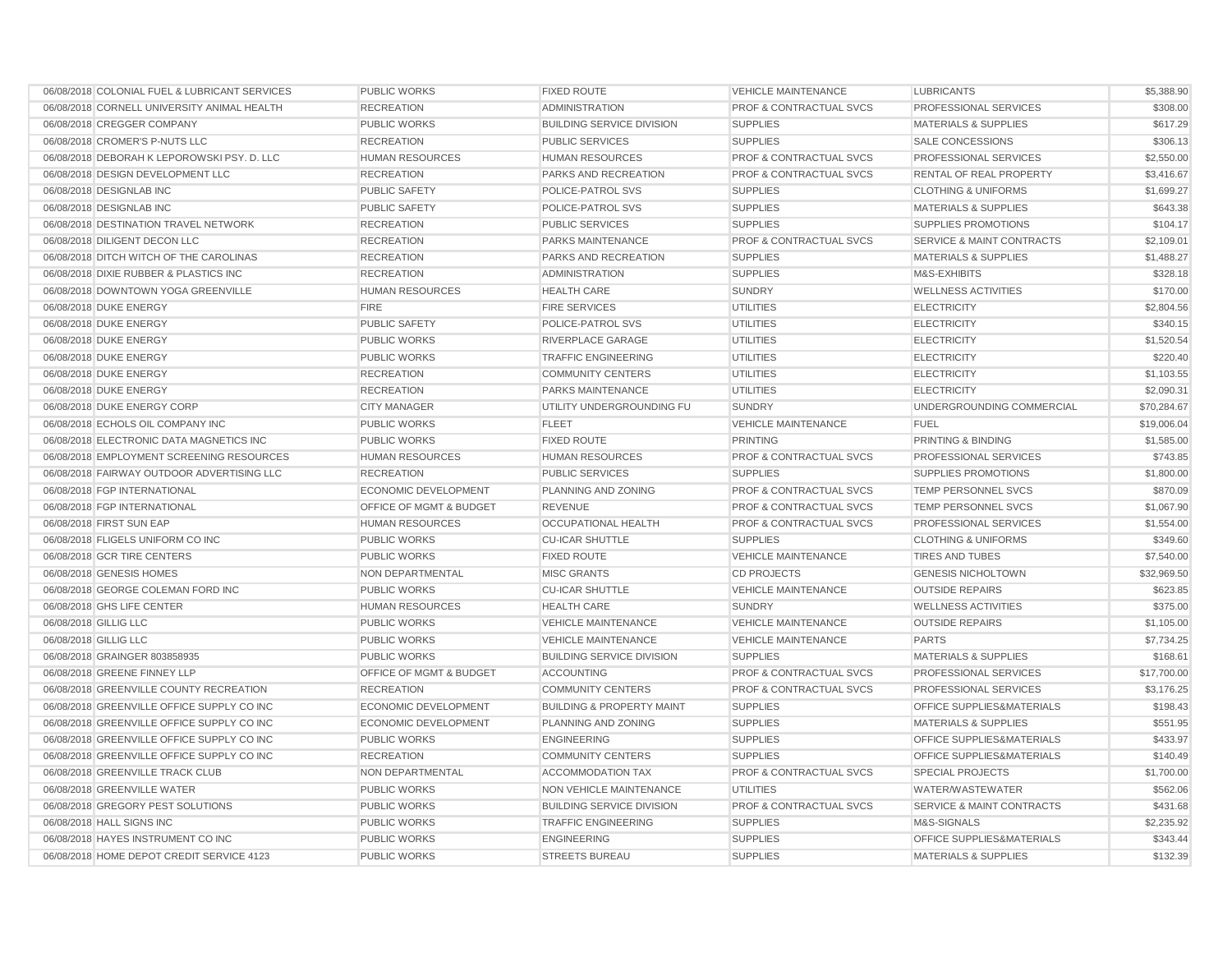| 06/08/2018 HOME DEPOT CREDIT SERVICE 5906      | <b>PUBLIC WORKS</b>              | <b>BUILDING SERVICE DIVISION</b>     | <b>SUPPLIES</b>                    | <b>MATERIALS &amp; SUPPLIES</b>      | \$423.18    |
|------------------------------------------------|----------------------------------|--------------------------------------|------------------------------------|--------------------------------------|-------------|
| 06/08/2018 HOME DEPOT CREDIT SERVICE 5914      | <b>RECREATION</b>                | <b>ADMINISTRATION</b>                | <b>SUPPLIES</b>                    | <b>MATERIALS &amp; SUPPLIES</b>      | \$120.41    |
| 06/08/2018 HOME DEPOT CREDIT SERVICE 5922      | <b>RECREATION</b>                | PARKS MAINTENANCE                    | <b>REPAIR &amp; MAINT SVCS</b>     | <b>REPAIRS &amp; MAINTENANCE</b>     | \$1,154.45  |
| 06/08/2018 HOMES OF HOPE                       | NON DEPARTMENTAL                 | <b>MISC GRANTS</b>                   | <b>CD PROJECTS</b>                 | <b>HOH W GREENVILLE</b>              | \$23,871.00 |
| 06/08/2018 HOWIE LEWIS                         | OFFICE OF MGMT & BUDGET          | <b>INFORMATION TECHNOLOGY</b>        | <b>TRAVEL &amp; TRAINING</b>       | <b>TRAVEL &amp; TRAINING</b>         | \$282.00    |
| 06/08/2018 I/O SOLUTIONS INC                   | <b>HUMAN RESOURCES</b>           | <b>HUMAN RESOURCES</b>               | <b>PROF &amp; CONTRACTUAL SVCS</b> | <b>PROFESSIONAL SERVICES</b>         | \$360.00    |
| 06/08/2018 IMLA INTERNATIONAL MUNICIPAL LAWYER | <b>CITY ATTORNEY</b>             | <b>CITY ATTORNEY</b>                 | <b>SUNDRY</b>                      | DUES, SUBSCRIPTN, PUBLICATN          | \$865.00    |
| 06/08/2018 JAAMCO DRAIN CLEANING & VIDEO INSPE | NON DEPARTMENTAL                 | <b>CAPITAL PROJECTS</b>              | <b>CAPITAL PROJECTS</b>            | PLANNING/DESIGN                      | \$10,844.85 |
| 06/08/2018 JOEL PATTERSON                      | <b>ECONOMIC DEVELOPMENT</b>      | <b>BUILDING &amp; PROPERTY MAINT</b> | <b>TRAVEL &amp; TRAINING</b>       | <b>LOCAL TRANSPORTATION</b>          | \$453.44    |
| 06/08/2018 JOHN CASTILE                        | <b>CITY MANAGER</b>              | <b>CITY MANAGER</b>                  | <b>TRAVEL &amp; TRAINING</b>       | <b>TRAVEL &amp; TRAINING</b>         | \$564.76    |
| 06/08/2018 JOSH MCGEE                          | <b>PUBLIC INFORMATION/EVENTS</b> | <b>EVENTS MANAGEMENT</b>             | <b>TRAVEL &amp; TRAINING</b>       | <b>TRAVEL &amp; TRAINING</b>         | \$315.50    |
| 06/08/2018 JULIA HORTON                        | <b>CITY MANAGER</b>              | <b>CITY MANAGER</b>                  | <b>COMMUNICATIONS</b>              | <b>OTHER</b>                         | \$120.00    |
| 06/08/2018 K-MART STORE 4016                   | <b>RECREATION</b>                | <b>COMMUNITY CENTERS</b>             | <b>SUPPLIES</b>                    | <b>MATERIALS &amp; SUPPLIES</b>      | \$349.41    |
| 06/08/2018 KEITH GILCHRIST                     | <b>RECREATION</b>                | <b>ADMINISTRATION</b>                | <b>SUPPLIES</b>                    | M&S-ANIMALS                          | \$500.00    |
| 06/08/2018 KEVIN HUGHES                        | <b>ECONOMIC DEVELOPMENT</b>      | <b>BUILDING &amp; PROPERTY MAINT</b> | <b>TRAVEL &amp; TRAINING</b>       | <b>LOCAL TRANSPORTATION</b>          | \$491.05    |
| 06/08/2018 KW BEVERAGE                         | PUBLIC INFORMATION/EVENTS        | <b>EVENTS MANAGEMENT</b>             | <b>SUPPLIES</b>                    | M&S-FOOD & BEVERAGE                  | \$2,146.26  |
| 06/08/2018 KW BEVERAGE                         | PUBLIC INFORMATION/EVENTS        | <b>EVENTS MANAGEMENT</b>             | <b>SUPPLIES</b>                    | <b>MATERIALS &amp; SUPPLIES</b>      | \$2,175.65  |
| 06/08/2018 L & B LANDSCAPING SERVICE INC       | <b>RECREATION</b>                | BEAUTIFICATION BUREAU                | <b>PROF &amp; CONTRACTUAL SVCS</b> | <b>SERVICE &amp; MAINT CONTRACTS</b> | \$2,949.00  |
| 06/08/2018 L-J INC                             | <b>NON DEPARTMENTAL</b>          | <b>CAPITAL PROJECTS</b>              | <b>CAPITAL PROJECTS</b>            | <b>CONSTRUCTION</b>                  | \$84.532.29 |
| 06/08/2018 LARK & ASSOCIATES POLYGRAPH SERVICE | <b>HUMAN RESOURCES</b>           | <b>HUMAN RESOURCES</b>               | <b>PROF &amp; CONTRACTUAL SVCS</b> | PROFESSIONAL SERVICES                | \$180.00    |
| 06/08/2018 LIVEWELL GREENVILLE                 | <b>RECREATION</b>                | <b>COMMUNITY CENTERS</b>             | <b>PROF &amp; CONTRACTUAL SVCS</b> | PROFESSIONAL SERVICES                | \$1,500.00  |
| 06/08/2018 LMG ARCHITECTS LLC                  | <b>NON DEPARTMENTAL</b>          | <b>CAPITAL PROJECTS</b>              | <b>CAPITAL PROJECTS</b>            | <b>CONSTRUCTION</b>                  | \$1,150.00  |
| 06/08/2018 LOWES                               | <b>PUBLIC WORKS</b>              | <b>CBD TIF CREW</b>                  | <b>SUPPLIES</b>                    | <b>MATERIALS &amp; SUPPLIES</b>      | \$108.63    |
| 06/08/2018 LOWES                               | <b>PUBLIC WORKS</b>              | <b>MAINTENANCE</b>                   | <b>SUPPLIES</b>                    | <b>MATERIALS &amp; SUPPLIES</b>      | \$115.53    |
| 06/08/2018 MADAGASCAR FAUNA AND FLORA GROUP    | <b>RECREATION</b>                | <b>PUBLIC SERVICES</b>               | <b>SUNDRY</b>                      | <b>RESEARCH CONSERVATION EXP</b>     | \$5,000.00  |
| 06/08/2018 MANSFIELD OIL COMPANY OF GAINESVILL | <b>PUBLIC WORKS</b>              | <b>FLEET</b>                         | <b>VEHICLE MAINTENANCE</b>         | <b>FUEL CARD</b>                     | \$46,881.27 |
| 06/08/2018 MARATHON STAFFING INC               | <b>PUBLIC INFORMATION/EVENTS</b> | <b>EVENTS MANAGEMENT</b>             | <b>PROF &amp; CONTRACTUAL SVCS</b> | <b>TEMP PERSONNEL SVCS</b>           | \$2,782.22  |
| 06/08/2018 MARATHON STAFFING INC               | <b>PUBLIC SAFETY</b>             | POLICE-DISPATCH BUREAU               | <b>PROF &amp; CONTRACTUAL SVCS</b> | TEMP PERSONNEL SVCS                  | \$4,019.54  |
| 06/08/2018 MARATHON STAFFING INC               | <b>PUBLIC WORKS</b>              | <b>FIXED ROUTE</b>                   | <b>PROF &amp; CONTRACTUAL SVCS</b> | <b>TEMP PERSONNEL SVCS</b>           | \$458.79    |
| 06/08/2018 MARATHON STAFFING INC               | <b>PUBLIC WORKS</b>              | <b>MAINTENANCE</b>                   | <b>PROF &amp; CONTRACTUAL SVCS</b> | TEMP PERSONNEL SVCS                  | \$636.93    |
| 06/08/2018 MONIQUE MATTISON                    | C.D. DIVISION                    | <b>CDBG PROJECTS</b>                 | <b>TRAVEL &amp; TRAINING</b>       | <b>TRAVEL &amp; TRAINING</b>         | \$369.37    |
| 06/08/2018 MOORE MEDICAL CORP                  | <b>FIRE</b>                      | <b>FIRE SUPPRESSION</b>              | <b>SUPPLIES</b>                    | <b>MATERIALS &amp; SUPPLIES</b>      | \$8,454.25  |
| 06/08/2018 MOORE MEDICAL CORP                  | <b>HUMAN RESOURCES</b>           | <b>OCCUPATIONAL HEALTH</b>           | <b>SUPPLIES</b>                    | <b>MATERIALS &amp; SUPPLIES</b>      | \$815.50    |
| 06/08/2018 MOSAIC ENGINEERING & CONSULTING PC  | <b>PUBLIC WORKS</b>              | PARKING ADMINISTRATION               | <b>PROF &amp; CONTRACTUAL SVCS</b> | PROFESSIONAL SERVICES                | \$8,000.00  |
| 06/08/2018 MULCH IN MOTION                     | <b>RECREATION</b>                | <b>ADMINISTRATION</b>                | <b>SUPPLIES</b>                    | M&S-GROUNDS                          | \$1,595.31  |
| 06/08/2018 MUNCIE NOVELTY CO INC               | <b>PUBLIC INFORMATION/EVENTS</b> | <b>EVENTS MANAGEMENT</b>             | <b>PRINTING</b>                    | PRINTING & BINDING                   | \$642.04    |
| 06/08/2018 NAACP GREENVILLE BRANCH #5522       | <b>NON DEPARTMENTAL</b>          | <b>ACCOMMODATION TAX</b>             | <b>PROF &amp; CONTRACTUAL SVCS</b> | <b>SPECIAL PROJECTS</b>              | \$6,500.00  |
| 06/08/2018 NATHAN VOISINE                      | <b>PUBLIC WORKS</b>              | PARKING ADMINISTRATION               | PARKING DEPOSITS                   | PKG DEPOSITS-S. SPRING ST            | \$132.80    |
| 06/08/2018 NEW FLYER PARTS                     | <b>PUBLIC WORKS</b>              | <b>VEHICLE MAINTENANCE</b>           | <b>VEHICLE MAINTENANCE</b>         | <b>PARTS</b>                         | \$250.68    |
| 06/08/2018 NORRIS SUPPLY CO                    | <b>PUBLIC WORKS</b>              | STORMWATER MANAGEMENT                | <b>SUPPLIES</b>                    | <b>MATERIALS &amp; SUPPLIES</b>      | \$164.30    |
| 06/08/2018 NORTHERN SAFETY CO INC              | <b>RECREATION</b>                | PARKS AND RECREATION                 | <b>SUPPLIES</b>                    | <b>MATERIALS &amp; SUPPLIES</b>      | \$289.33    |
| 06/08/2018 OFFICE DEPOT BSD                    | <b>PUBLIC SAFETY</b>             | POLICE-PATROL SVS                    | <b>SUPPLIES</b>                    | <b>MATERIALS &amp; SUPPLIES</b>      | \$195.60    |
| 06/08/2018 PALMETTO UTILITY PROTECTION INC     | <b>PUBLIC WORKS</b>              | <b>SEWERS BUREAU</b>                 | <b>PROF &amp; CONTRACTUAL SVCS</b> | PROFESSIONAL SERVICES                | \$1,467.70  |
| 06/08/2018 PECAN PIE PRODUCTIONS               | <b>RECREATION</b>                | PUBLIC SERVICES                      | <b>SUPPLIES</b>                    | <b>SUPPLIES PROMOTIONS</b>           | \$250.00    |
| 06/08/2018 PEPSI-COLA BOTTLING CO              | <b>RECREATION</b>                | PUBLIC SERVICES                      | <b>SUPPLIES</b>                    | <b>SALE CONCESSIONS</b>              | \$557.27    |
| 06/08/2018 PERCEPTIVE RECRUITING INC           | OFFICE OF MGMT & BUDGET          | <b>INFORMATION TECHNOLOGY</b>        | <b>PROF &amp; CONTRACTUAL SVCS</b> | <b>TEMP PERSONNEL SVCS</b>           | \$2,080.00  |
| 06/08/2018 PET DAIRY                           | <b>RECREATION</b>                | <b>PUBLIC SERVICES</b>               | <b>SUPPLIES</b>                    | SALE CONCESSIONS                     | \$201.84    |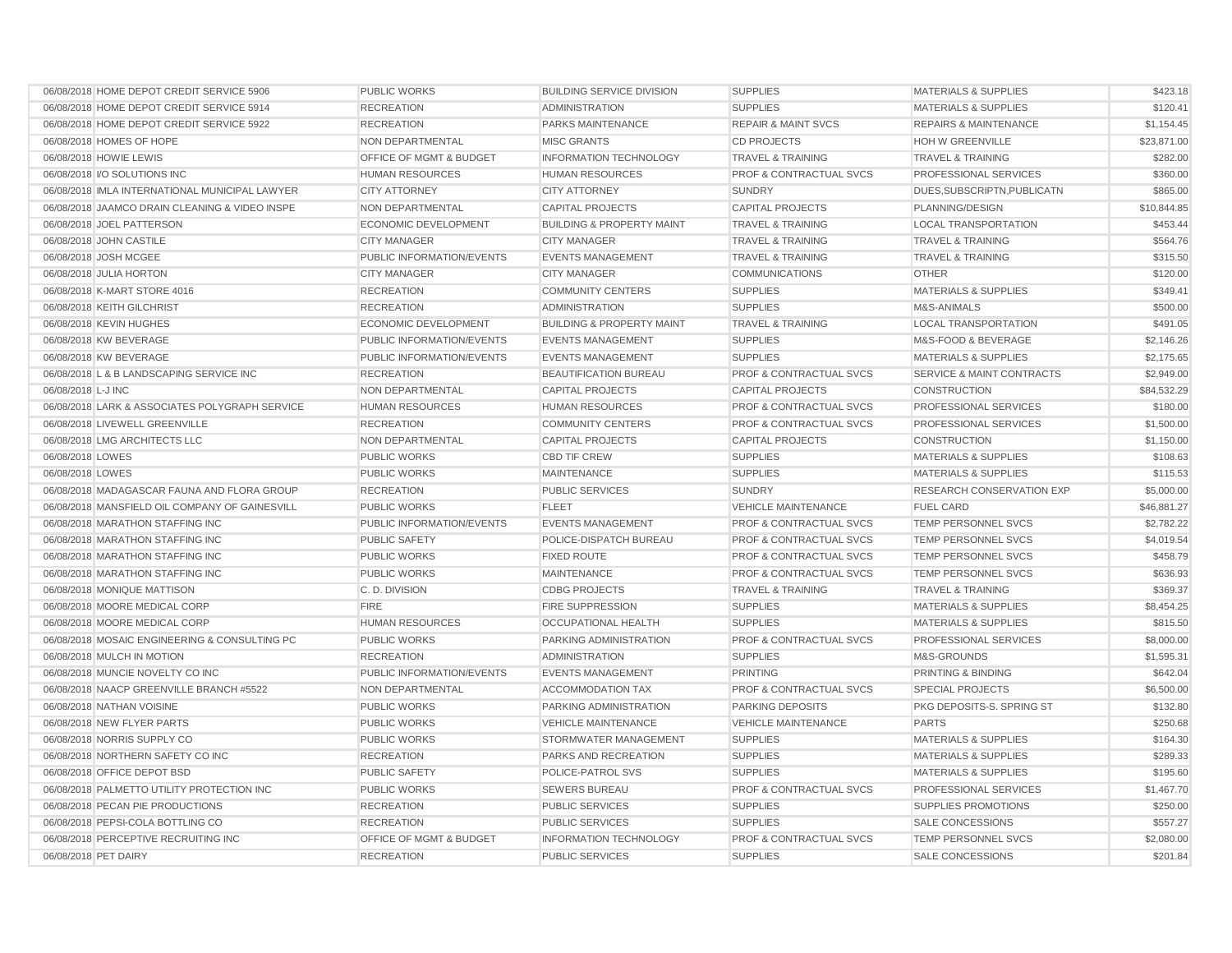| 06/08/2018 PETERBILT STORE OF GREENVILLE, THE  | PUBLIC WORKS                       | <b>VEHICLE MAINTENANCE</b>           | <b>VEHICLE MAINTENANCE</b>         | <b>PARTS</b>                         | \$2,077.26  |
|------------------------------------------------|------------------------------------|--------------------------------------|------------------------------------|--------------------------------------|-------------|
| 06/08/2018 PORTLAND UTILITIES CONSTRUCTION COM | <b>NON DEPARTMENTAL</b>            | <b>CAPITAL PROJECTS</b>              | <b>CAPITAL PROJECTS</b>            | CONSTRUCTION                         | \$75,476.79 |
| 06/08/2018 PRESORT PLUS INC                    | <b>OFFICE OF MGMT &amp; BUDGET</b> | <b>PURCHASING</b>                    | <b>COMMUNICATIONS</b>              | <b>POSTAGE</b>                       | \$893.59    |
| 06/08/2018 PRESORT PLUS INC                    | PUBLIC INFORMATION/EVENTS          | PUBLIC INFORMATION                   | <b>PRINTING</b>                    | PRINTING & BINDING                   | \$894.99    |
| 06/08/2018 PRESORT PLUS INC                    | <b>RECREATION</b>                  | <b>PUBLIC SERVICES</b>               | <b>PRINTING</b>                    | PRINTING & BINDING                   | \$593.34    |
| 06/08/2018 PROVIDENT LIFE & ACCIDENT INS CO    | <b>HUMAN RESOURCES</b>             | <b>HEALTH CARE</b>                   | <b>OTHER INSURANCE</b>             | <b>LIFE INSURANCE</b>                | \$1,791.08  |
| 06/08/2018 REBECCA DEVITA-MORRIS               | Z <sub>O</sub> O                   | <b>ZOO EDUCATION</b>                 | <b>EDUCATION</b>                   | ZOO CAMP REFUND                      | \$110.00    |
| 06/08/2018 RENEWABLE WATER RESOURCES           | OFFICE OF MGMT & BUDGET            | <b>REVENUE</b>                       | LIAB-REWA                          | <b>REWA</b>                          | \$54,625.00 |
| 06/08/2018 RENEWABLE WATER RESOURCES           | OFFICE OF MGMT & BUDGET            | <b>REVENUE</b>                       | MISCELLANEOUS REVENUE              | REWA ADMIN FEE                       | \$625.00    |
| 06/08/2018 ROBERT JOHNSON                      | PUBLIC INFORMATION/EVENTS          | <b>SPECIAL EVENTS</b>                | <b>PROF &amp; CONTRACTUAL SVCS</b> | PROFESSIONAL SERVICES                | \$400.00    |
| 06/08/2018 RON POWELL                          | <b>OFFICE OF MGMT &amp; BUDGET</b> | <b>REVENUE</b>                       | <b>TRAVEL &amp; TRAINING</b>       | <b>LOCAL TRANSPORTATION</b>          | \$155.33    |
| 06/08/2018 ROTARY CLUB OF GREENVILLE           | <b>RECREATION</b>                  | <b>ADMINISTRATION</b>                | <b>SUNDRY</b>                      | DUES, SUBSCRIPTN, PUBLICATN          | \$879.62    |
| 06/08/2018 S C DEPARTMENT OF REVENUE           | <b>RECREATION</b>                  | <b>PUBLIC SERVICES</b>               | <b>TAX LIABILITIES</b>             | <b>ADMISSION TAXES</b>               | \$7,167.37  |
| 06/08/2018 S C DEPARTMENT OF REVENUE           | <b>RECREATION</b>                  | <b>PUBLIC SERVICES</b>               | <b>TAX LIABILITIES</b>             | <b>SALES TAXES</b>                   | \$4,041.60  |
| 06/08/2018 S C DEPARTMENT OF REVENUE           | PUBLIC INFORMATION/EVENTS          | <b>EVENTS MANAGEMENT</b>             | <b>SUNDRY</b>                      | <b>TAXES</b>                         | \$848.94    |
| 06/08/2018 S C MANUFACTURERS ALLIANCE          | NON DEPARTMENTAL                   | <b>ACCOMMODATION TAX</b>             | <b>PROF &amp; CONTRACTUAL SVCS</b> | <b>SPECIAL PROJECTS</b>              | \$7,500.00  |
| 06/08/2018 SAFE INDUSTRIES                     | <b>FIRE</b>                        | <b>FIRE SUPPRESSION</b>              | <b>SUPPLIES</b>                    | <b>MATERIALS &amp; SUPPLIES</b>      | \$1,727.80  |
| 06/08/2018 SAM'S CLUB                          | <b>RECREATION</b>                  | <b>PUBLIC SERVICES</b>               | <b>SUPPLIES</b>                    | <b>SALE CONCESSIONS</b>              | \$602.37    |
| 06/08/2018 SCCJA SC CRIMINAL JUSTICE ACADEMY   | <b>PUBLIC SAFETY</b>               | POLICE-PATROL SVS                    | <b>TRAVEL &amp; TRAINING</b>       | <b>TRAVEL &amp; TRAINING</b>         | \$140.00    |
| 06/08/2018 SCHNEIDER TREE CARE                 | NON DEPARTMENTAL                   | <b>CAPITAL PROJECTS</b>              | <b>CAPITAL PROJECTS</b>            | <b>CONSTRUCTION</b>                  | \$10,620.00 |
| 06/08/2018 SHARON NELSON                       | <b>HUMAN RESOURCES</b>             | <b>HUMAN RESOURCES</b>               | <b>SUNDRY</b>                      | <b>MISCELLANEOUS</b>                 | \$276.99    |
| 06/08/2018 SNO HUT                             | OFFICE OF MGMT & BUDGET            | <b>REVENUE</b>                       | <b>BUSINESS LICENSE(HOLDING)</b>   | <b>REFUND</b>                        | \$143.21    |
| 06/08/2018 SOUTH CAROLINA DEPT OF COMMERCE     | NON DEPARTMENTAL                   | <b>ACCOMMODATION TAX</b>             | PROF & CONTRACTUAL SVCS            | <b>SPECIAL PROJECTS</b>              | \$30,000.00 |
| 06/08/2018 SOUTH CAROLINA GEODETIC SURVEY      | <b>PUBLIC WORKS</b>                | <b>ENGINEERING</b>                   | <b>SUNDRY</b>                      | DUES, SUBSCRIPTN, PUBLICATN          | \$600.00    |
| 06/08/2018 SOUTHEASTERN JANITORIAL LLC         | <b>PUBLIC WORKS</b>                | PARKING ADMINISTRATION               | PROF & CONTRACTUAL SVCS            | <b>SERVICE &amp; MAINT CONTRACTS</b> | \$600.00    |
| 06/08/2018 SOUTHEASTERN JANITORIAL LLC         | <b>RECREATION</b>                  | <b>FALLS PARK WORK CREW</b>          | <b>PROF &amp; CONTRACTUAL SVCS</b> | <b>SERVICE &amp; MAINT CONTRACTS</b> | \$4,445.50  |
| 06/08/2018 SOUTHEASTERN JANITORIAL LLC         | <b>RECREATION</b>                  | PARKS AND RECREATION                 | <b>PROF &amp; CONTRACTUAL SVCS</b> | <b>SERVICE &amp; MAINT CONTRACTS</b> | \$889.10    |
| 06/08/2018 SOUTHEASTERN PAPER GROUP            | <b>PUBLIC WORKS</b>                | <b>BUILDING SERVICE DIVISION</b>     | <b>SUPPLIES</b>                    | <b>JANITORIAL SUPPLIES</b>           | \$1,308.98  |
| 06/08/2018 SOUTHERNSIDE COMMUNITY CENTER       | <b>RECREATION</b>                  | <b>COMMUNITY CENTERS</b>             | <b>PROF &amp; CONTRACTUAL SVCS</b> | PROFESSIONAL SERVICES                | \$2,916.66  |
| 06/08/2018 SPECIAL SYSTEMS INC                 | <b>PUBLIC WORKS</b>                | <b>BROAD STREET GARAGE</b>           | <b>PROF &amp; CONTRACTUAL SVCS</b> | <b>SERVICE &amp; MAINT CONTRACTS</b> | \$546.64    |
| 06/08/2018 SPECIAL SYSTEMS INC                 | <b>RECREATION</b>                  | BEAUTIFICATION BUREAU                | PROF & CONTRACTUAL SVCS            | SERVICE & MAINT CONTRACTS            | \$253.36    |
| 06/08/2018 STEVEN GALLANT                      | <b>ECONOMIC DEVELOPMENT</b>        | <b>BUILDING &amp; PROPERTY MAINT</b> | <b>TRAVEL &amp; TRAINING</b>       | <b>LOCAL TRANSPORTATION</b>          | \$214.19    |
| 06/08/2018 SUPPLYWORKS                         | <b>PUBLIC WORKS</b>                | <b>FIXED ROUTE</b>                   | <b>SUPPLIES</b>                    | <b>MATERIALS &amp; SUPPLIES</b>      | \$212.65    |
| 06/08/2018 SUPPLYWORKS                         | <b>PUBLIC WORKS</b>                | <b>VEHICLE MAINTENANCE</b>           | <b>SUPPLIES</b>                    | <b>MATERIALS &amp; SUPPLIES</b>      | \$915.93    |
| 06/08/2018 TALENT MANAGEMENT SOLUTIONS         | <b>PUBLIC SAFETY</b>               | POLICE-DISPATCH BUREAU               | <b>PROF &amp; CONTRACTUAL SVCS</b> | <b>TEMP PERSONNEL SVCS</b>           | \$134.31    |
| 06/08/2018 TALENT MANAGEMENT SOLUTIONS         | <b>PUBLIC WORKS</b>                | <b>FIXED ROUTE</b>                   | <b>PROF &amp; CONTRACTUAL SVCS</b> | <b>TEMP PERSONNEL SVCS</b>           | \$4,642.77  |
| 06/08/2018 TALENT MANAGEMENT SOLUTIONS         | <b>PUBLIC WORKS</b>                | <b>MAINTENANCE</b>                   | <b>PROF &amp; CONTRACTUAL SVCS</b> | <b>TEMP PERSONNEL SVCS</b>           | \$693.20    |
| 06/08/2018 TALENT MANAGEMENT SOLUTIONS         | <b>PUBLIC WORKS</b>                | RESIDENTIAL COLL BUREAU              | <b>PROF &amp; CONTRACTUAL SVCS</b> | TEMP PERSONNEL SVCS                  | \$3,724.27  |
| 06/08/2018 TALENT MANAGEMENT SOLUTIONS         | <b>PUBLIC WORKS</b>                | <b>STORM DRAINS BUREAU</b>           | <b>PROF &amp; CONTRACTUAL SVCS</b> | TEMP PERSONNEL SVCS                  | \$660.00    |
| 06/08/2018 TALENT MANAGEMENT SOLUTIONS         | <b>PUBLIC WORKS</b>                | STORMWATER MANAGEMENT                | <b>PROF &amp; CONTRACTUAL SVCS</b> | <b>TEMP PERSONNEL SVCS</b>           | \$1,023.36  |
| 06/08/2018 TALENT MANAGEMENT SOLUTIONS         | <b>PUBLIC WORKS</b>                | <b>STREETS BUREAU</b>                | <b>PROF &amp; CONTRACTUAL SVCS</b> | TEMP PERSONNEL SVCS                  | \$1,320.00  |
| 06/08/2018 TALENT MANAGEMENT SOLUTIONS         | <b>RECREATION</b>                  | <b>COMMUNITY CENTERS</b>             | <b>PROF &amp; CONTRACTUAL SVCS</b> | <b>TEMP PERSONNEL SVCS</b>           | \$564.00    |
| 06/08/2018 TALENT MANAGEMENT SOLUTIONS         | <b>RECREATION</b>                  | <b>FALLS PARK WORK CREW</b>          | <b>PROF &amp; CONTRACTUAL SVCS</b> | TEMP PERSONNEL SVCS                  | \$628.00    |
| 06/08/2018 TALENT MANAGEMENT SOLUTIONS         | <b>RECREATION</b>                  | <b>PUBLIC SERVICES</b>               | <b>PROF &amp; CONTRACTUAL SVCS</b> | TEMP PERSONNEL SVCS                  | \$680.00    |
| 06/08/2018 TD CONVENTION CENTER                | <b>HUMAN RESOURCES</b>             | <b>HUMAN RESOURCES</b>               | <b>SUNDRY</b>                      | <b>SPECIAL EVENTS</b>                | \$2,562.88  |
| 06/08/2018 THE PETTING ZOO INC                 | <b>RECREATION</b>                  | <b>PUBLIC SERVICES</b>               | <b>SUPPLIES</b>                    | <b>ZOO GIFTS SHOP</b>                | \$268.93    |
| 06/08/2018 THERMO KING OF GREENVILLE           | PUBLIC WORKS                       | <b>VEHICLE MAINTENANCE</b>           | <b>VEHICLE MAINTENANCE</b>         | <b>OUTSIDE REPAIRS</b>               | \$1,983.04  |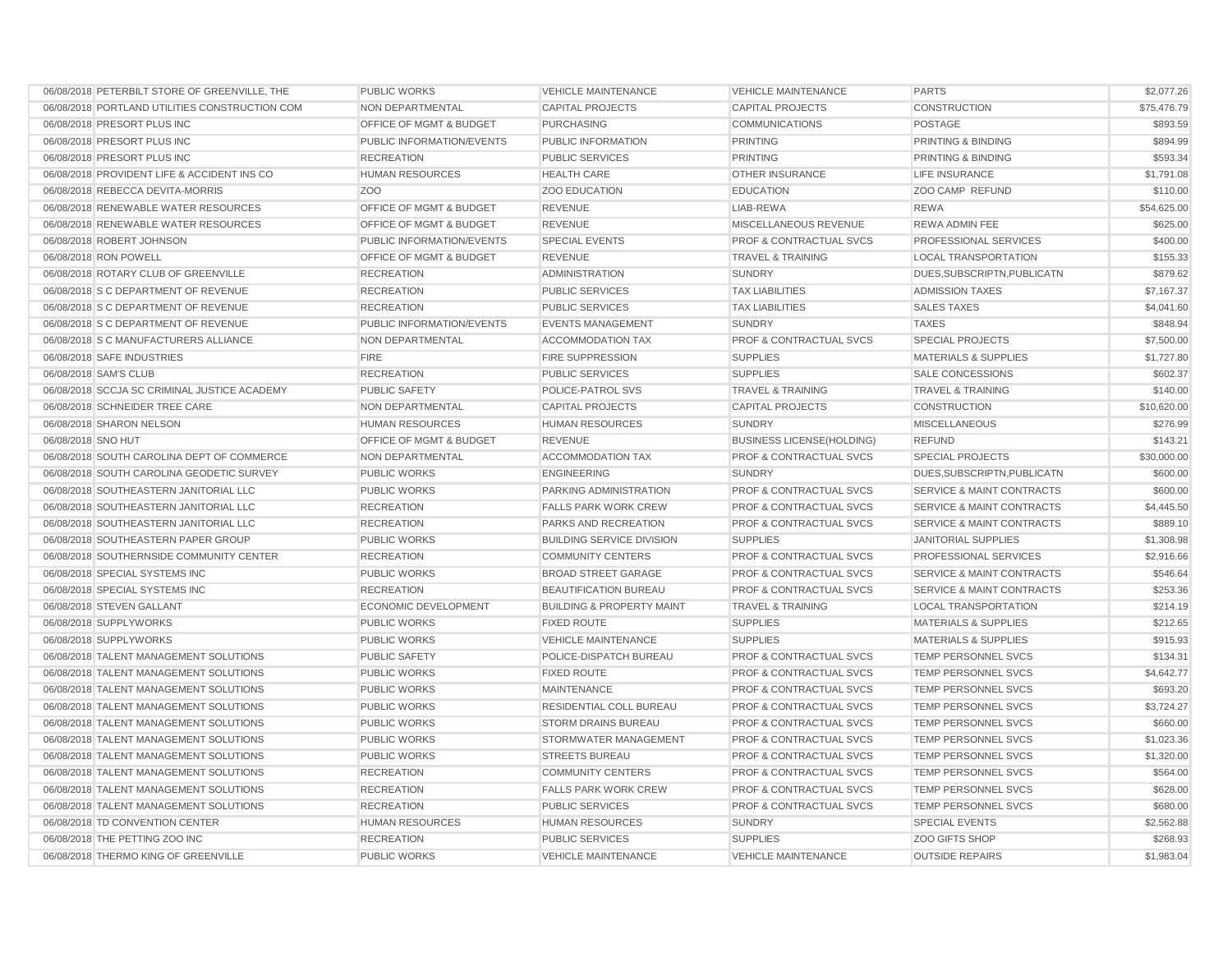| 06/08/2018 TI TRAINING LE LLC                  | PUBLIC SAFETY               | POLICE-PATROL SVS                    | <b>SUPPLIES</b>                    | <b>MATERIALS &amp; SUPPLIES</b>      | \$5,800.00  |
|------------------------------------------------|-----------------------------|--------------------------------------|------------------------------------|--------------------------------------|-------------|
| 06/08/2018 TIM COGGINS                         | <b>ECONOMIC DEVELOPMENT</b> | <b>BUILDING &amp; PROPERTY MAINT</b> | <b>TRAVEL &amp; TRAINING</b>       | <b>LOCAL TRANSPORTATION</b>          | \$445.27    |
| 06/08/2018 TMS SOUTH INC                       | <b>PUBLIC WORKS</b>         | <b>BUILDING SERVICE DIVISION</b>     | <b>SUPPLIES</b>                    | <b>MATERIALS &amp; SUPPLIES</b>      | \$551.69    |
| 06/08/2018 TRUCK TOYZ INC                      | PUBLIC SAFETY               | POLICE-PATROL SVS                    | <b>VEHICLE MAINTENANCE</b>         | POLICE CAR UPFITS                    | \$1,259.39  |
| 06/08/2018 TRUCKPRO LLC                        | <b>PUBLIC WORKS</b>         | <b>VEHICLE MAINTENANCE</b>           | <b>VEHICLE MAINTENANCE</b>         | <b>PARTS</b>                         | \$404.84    |
| 06/08/2018 U S BANK                            | OFFICE OF MGMT & BUDGET     | <b>ACCOUNTING</b>                    | <b>FISCAL AGENT</b>                | <b>FISCAL AGENT FEES</b>             | \$2,607.55  |
| 06/08/2018 U S BANK                            | <b>PUBLIC WORKS</b>         | <b>SEWERS BUREAU</b>                 | <b>FISCAL AGENT</b>                | <b>FISCAL AGENT FEES</b>             | \$2,607.55  |
| 06/08/2018 U S POSTAL SERVICE                  | OFFICE OF MGMT & BUDGET     | <b>PURCHASING</b>                    | <b>COMMUNICATIONS</b>              | <b>POSTAGE</b>                       | \$857.00    |
| 06/08/2018 ULINE INC                           | <b>RECREATION</b>           | <b>COMMUNITY CENTERS</b>             | <b>SUPPLIES</b>                    | <b>MATERIALS &amp; SUPPLIES</b>      | \$1,751.70  |
| 06/08/2018 UNDERGROUND SOLUTIONS OF NC LLC     | NON DEPARTMENTAL            | <b>CAPITAL PROJECTS</b>              | <b>CAPITAL PROJECTS</b>            | CONSTRUCTION                         | \$9,000.00  |
| 06/08/2018 UNITED ELECTRICAL DISTRIBUTORS INC  | <b>PUBLIC WORKS</b>         | <b>BUILDING SERVICE DIVISION</b>     | <b>SUPPLIES</b>                    | <b>MATERIALS &amp; SUPPLIES</b>      | \$594.40    |
| 06/08/2018 UPSTATE MATERIALS INC               | <b>RECREATION</b>           | <b>BEAUTIFICATION BUREAU</b>         | <b>SUPPLIES</b>                    | <b>MATERIALS &amp; SUPPLIES</b>      | \$1,647.80  |
| 06/08/2018 UPSTATE MATERIALS INC               | <b>RECREATION</b>           | PARKS MAINTENANCE                    | <b>SUPPLIES</b>                    | <b>MATERIALS &amp; SUPPLIES</b>      | \$1,668.05  |
| 06/08/2018 VAUGHN AND MELTON                   | NON DEPARTMENTAL            | <b>CAPITAL PROJECTS</b>              | <b>CAPITAL PROJECTS</b>            | PLANNING/DESIGN                      | \$3,276.00  |
| 06/08/2018 VERIZON WIRELESS                    | <b>PUBLIC SAFETY</b>        | POLICE-PATROL SVS                    | <b>COMMUNICATIONS</b>              | <b>OTHER</b>                         | \$190.35    |
| 06/08/2018 VERIZON WIRELESS                    | <b>PUBLIC WORKS</b>         | <b>FIXED ROUTE</b>                   | <b>COMMUNICATIONS</b>              | <b>CABLE TELEVISION/INTERNET</b>     | \$1,029.88  |
| 06/08/2018 VICTOR STANLEY INC                  | NON DEPARTMENTAL            | <b>CAPITAL PROJECTS</b>              | <b>CAPITAL PROJECTS</b>            | CONSTRUCTION                         | \$3,224.12  |
| 06/08/2018 VISITGREENVILLESC                   | NON DEPARTMENTAL            | <b>ACCOMMODATION TAX</b>             | <b>PROF &amp; CONTRACTUAL SVCS</b> | <b>SPECIAL PROJECTS</b>              | \$9,575.00  |
| 06/08/2018 W W WILLIAMS                        | <b>FIRE</b>                 | <b>FIRE SUPPRESSION</b>              | <b>VEHICLE MAINTENANCE</b>         | <b>PARTS</b>                         | \$401.91    |
| 06/08/2018 WALMART COMMUNITY/RFCSLLC           | PUBLIC SAFETY               | POLICE-PATROL SVS                    | <b>SUPPLIES</b>                    | <b>MATERIALS &amp; SUPPLIES</b>      | \$2,799.87  |
| 06/08/2018 WALMART COMMUNITY/RFCSLLC           | <b>RECREATION</b>           | <b>COMMUNITY CENTERS</b>             | <b>SUPPLIES</b>                    | <b>MATERIALS &amp; SUPPLIES</b>      | \$715.99    |
| 06/08/2018 WATSON FURNITURE GROUP              | <b>PUBLIC SAFETY</b>        | POLICE-PATROL SVS                    | <b>SUPPLIES</b>                    | <b>MATERIALS &amp; SUPPLIES</b>      | \$479.00    |
| 06/08/2018 WELLS FARGO & CO                    | <b>RECREATION</b>           | <b>FALLS PARK WORK CREW</b>          | <b>PROF &amp; CONTRACTUAL SVCS</b> | PROFESSIONAL SERVICES                | \$100.00    |
| 06/08/2018 WILL & KRIS AMUSEMENTS              | PUBLIC INFORMATION/EVENTS   | <b>EVENTS MANAGEMENT</b>             | <b>PROF &amp; CONTRACTUAL SVCS</b> | SHOW MANAGEMENT EXP                  | \$436.50    |
| 06/08/2018 WILLIAMS ELECTRIC INC               | <b>FIRE</b>                 | <b>FIRE</b>                          | <b>PERMITS</b>                     | <b>ELECTRICAL PERMITS</b>            | \$113.30    |
| 06/08/2018 WILSON'S 5 TO \$1 STORES INC        | <b>RECREATION</b>           | <b>COMMUNITY CENTERS</b>             | <b>SUPPLIES</b>                    | <b>MATERIALS &amp; SUPPLIES</b>      | \$129.56    |
| 06/08/2018 WOOLPERT INC                        | <b>NON DEPARTMENTAL</b>     | <b>CAPITAL PROJECTS</b>              | <b>CAPITAL PROJECTS</b>            | <b>CONSTRUCTION</b>                  | \$1,178.75  |
| 06/08/2018 WORKWELL OCCUPATIONAL HEALTH CENTER | <b>HUMAN RESOURCES</b>      | <b>HEALTH CARE</b>                   | <b>SUNDRY</b>                      | <b>WELLNESS ACTIVITIES</b>           | \$2,008.00  |
| 06/08/2018 WP LAW INC                          | <b>RECREATION</b>           | <b>FALLS PARK WORK CREW</b>          | <b>PROF &amp; CONTRACTUAL SVCS</b> | <b>SERVICE &amp; MAINT CONTRACTS</b> | \$2,411.50  |
| 06/12/2018 ACADEMY SPORTS                      | MUNICIPAL COURT             | MUNICIPAL COURT                      | <b>COURT LIABILITY</b>             | COURT-RESTITUTION                    | \$110.00    |
| 06/12/2018 CAROLINA CONCRETE COMPANY INC       | <b>PUBLIC WORKS</b>         | <b>CBD TIF CREW</b>                  | <b>SUPPLIES</b>                    | <b>MATERIALS &amp; SUPPLIES</b>      | \$422.68    |
| 06/12/2018 CAROLINA CONCRETE COMPANY INC       | <b>PUBLIC WORKS</b>         | <b>SEWERS BUREAU</b>                 | <b>SUPPLIES</b>                    | <b>MATERIALS &amp; SUPPLIES</b>      | \$2,594.88  |
| 06/12/2018 CAROLINA CONCRETE COMPANY INC       | PUBLIC WORKS                | <b>STORM DRAINS BUREAU</b>           | <b>SUPPLIES</b>                    | <b>MATERIALS &amp; SUPPLIES</b>      | \$4,910.98  |
| 06/12/2018 CAROLINA CONCRETE COMPANY INC       | <b>PUBLIC WORKS</b>         | <b>STREETS BUREAU</b>                | <b>SUPPLIES</b>                    | <b>MATERIALS &amp; SUPPLIES</b>      | \$3,718.75  |
| 06/12/2018 CHRISTOPHER ALLEN YOUNG             | <b>MUNICIPAL COURT</b>      | MUNICIPAL COURT                      | <b>COURT LIABILITY</b>             | <b>COURT-REFUNDS</b>                 | \$260.00    |
| 06/12/2018 CINTAS                              | <b>PUBLIC WORKS</b>         | <b>BUILDING SERVICE DIVISION</b>     | <b>SUPPLIES</b>                    | <b>CLOTHING &amp; UNIFORMS</b>       | \$249.09    |
| 06/12/2018 CINTAS FIRE PROTECTION 636525       | <b>PUBLIC WORKS</b>         | <b>BUILDING SERVICE DIVISION</b>     | <b>PROF &amp; CONTRACTUAL SVCS</b> | <b>SERVICE &amp; MAINT CONTRACTS</b> | \$237.82    |
| 06/12/2018 COMMERCE CLUB                       | <b>CITY MANAGER</b>         | <b>CITY MANAGER</b>                  | <b>SUNDRY</b>                      | <b>MISCELLANEOUS</b>                 | \$146.00    |
| 06/12/2018 CORE & MAIN LP                      | PUBLIC WORKS                | STORM DRAINS BUREAU                  | <b>SUPPLIES</b>                    | <b>CONSTRUCTION &amp; REPAIR</b>     | \$343.44    |
| 06/12/2018 COREY NELMS                         | MUNICIPAL COURT             | MUNICIPAL COURT                      | <b>COURT LIABILITY</b>             | <b>COURT-RESTITUTION</b>             | \$150.00    |
| 06/12/2018 COURTNEY DEVOE                      | ECONOMIC DEVELOPMENT        | PLANNING AND ZONING                  | <b>TRAVEL &amp; TRAINING</b>       | <b>TRAVEL &amp; TRAINING</b>         | \$637.65    |
| 06/12/2018 DUKE ENERGY                         | <b>PUBLIC WORKS</b>         | <b>BUILDING SERVICE DIVISION</b>     | <b>UTILITIES</b>                   | <b>ELECTRICITY</b>                   | \$17,371.95 |
| 06/12/2018 DUKE ENERGY                         | <b>PUBLIC WORKS</b>         | <b>CHURCH STREET GARAGE</b>          | <b>UTILITIES</b>                   | <b>ELECTRICITY</b>                   | \$2,047.23  |
| 06/12/2018 DUKE ENERGY                         | PUBLIC WORKS                | RIVERPLACE GARAGE                    | <b>UTILITIES</b>                   | <b>ELECTRICITY</b>                   | \$4,173.16  |
| 06/12/2018 DUKE ENERGY                         | <b>PUBLIC WORKS</b>         | <b>TRAFFIC ENGINEERING</b>           | <b>UTILITIES</b>                   | <b>ELECTRICITY</b>                   | \$803.95    |
| 06/12/2018 DUKE ENERGY                         | <b>RECREATION</b>           | <b>ADMINISTRATION</b>                | <b>UTILITIES</b>                   | <b>ELECTRICITY</b>                   | \$3,765.30  |
| 06/12/2018 DUKE ENERGY                         | <b>RECREATION</b>           | <b>COMMUNITY CENTERS</b>             | <b>UTILITIES</b>                   | <b>ELECTRICITY</b>                   | \$694.67    |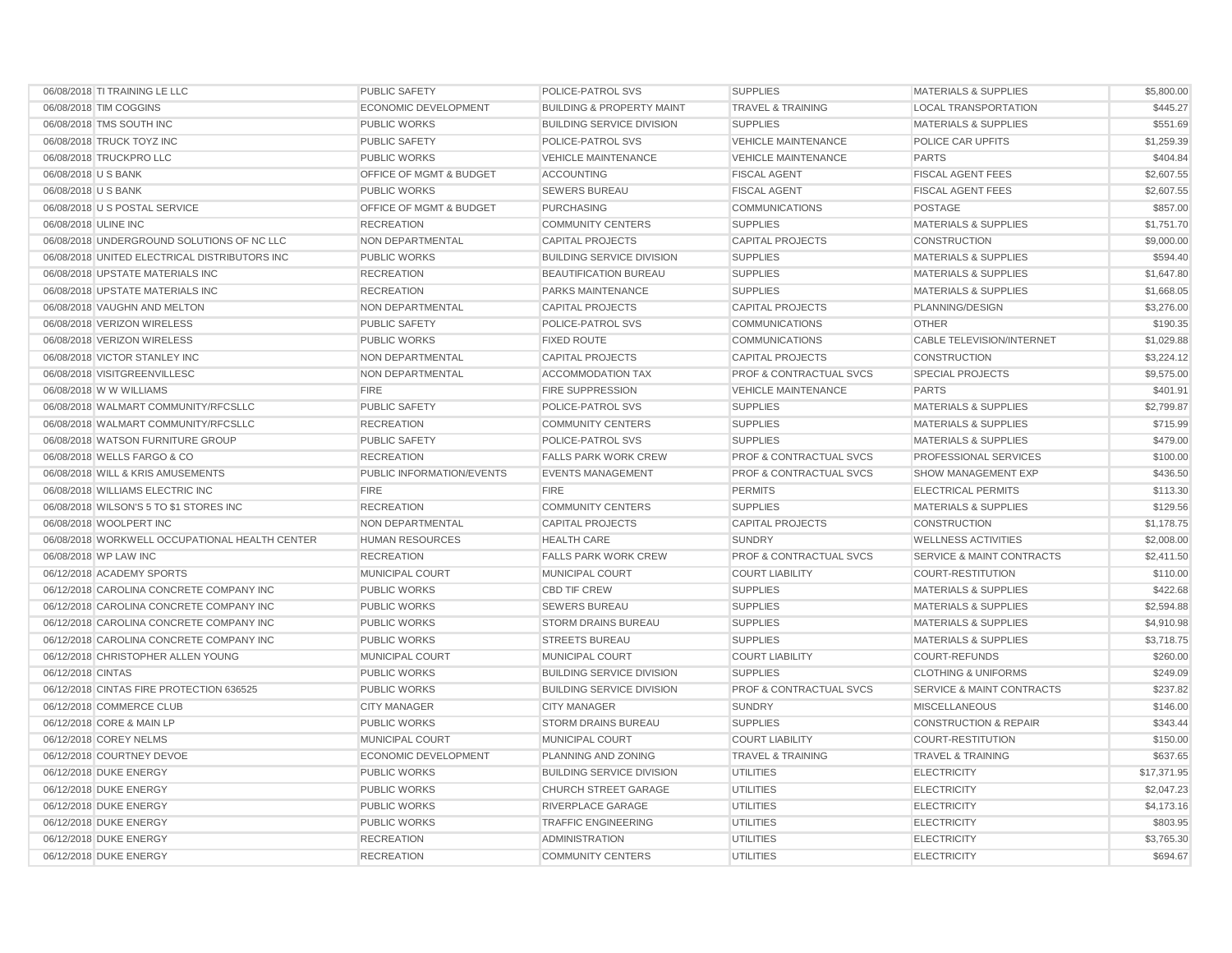| 06/12/2018 DUKE ENERGY                 | <b>RECREATION</b>                  | PARKS AND RECREATION             | <b>UTILITIES</b>                   | <b>ELECTRICITY</b>                   | \$853.00    |
|----------------------------------------|------------------------------------|----------------------------------|------------------------------------|--------------------------------------|-------------|
| 06/12/2018 DUKE ENERGY                 | <b>RECREATION</b>                  | <b>PARKS MAINTENANCE</b>         | <b>UTILITIES</b>                   | <b>ELECTRICITY</b>                   | \$5,530.35  |
| 06/12/2018 GRAINGER 803858620          | PUBLIC WORKS                       | <b>BUILDING SERVICE DIVISION</b> | <b>SUPPLIES</b>                    | <b>MATERIALS &amp; SUPPLIES</b>      | \$124.65    |
| 06/12/2018 GRAINGER 803858620          | <b>PUBLIC WORKS</b>                | <b>CBD TIF CREW</b>              | <b>SUPPLIES</b>                    | <b>MATERIALS &amp; SUPPLIES</b>      | \$1,782.42  |
| 06/12/2018 GRAINGER 803858620          | PUBLIC WORKS                       | <b>SEWERS BUREAU</b>             | <b>SUPPLIES</b>                    | MATERIALS & SUPPLIES                 | \$1,078.50  |
| 06/12/2018 GRAINGER 803858620          | <b>PUBLIC WORKS</b>                | <b>STORM DRAINS BUREAU</b>       | <b>SUPPLIES</b>                    | <b>MATERIALS &amp; SUPPLIES</b>      | \$1,005.27  |
| 06/12/2018 GRAINGER 803858620          | PUBLIC WORKS                       | <b>STREETS BUREAU</b>            | <b>SUPPLIES</b>                    | <b>MATERIALS &amp; SUPPLIES</b>      | \$1,324.37  |
| 06/12/2018 GREENVILLE TURF & TRACTOR   | <b>PUBLIC WORKS</b>                | <b>CBD TIF CREW</b>              | <b>SUPPLIES</b>                    | <b>MATERIALS &amp; SUPPLIES</b>      | \$1,378.00  |
| 06/12/2018 GREENVILLE WATER            | <b>PUBLIC WORKS</b>                | <b>BUILDING SERVICE DIVISION</b> | <b>UTILITIES</b>                   | <b>OTHER</b>                         | \$5,835.92  |
| 06/12/2018 IDEAL SURPLUS LLC           | <b>PUBLIC WORKS</b>                | <b>BUILDING SERVICE DIVISION</b> | <b>SUPPLIES</b>                    | <b>MATERIALS &amp; SUPPLIES</b>      | \$349.80    |
| 06/12/2018 JENNIFER HELLARD            | MUNICIPAL COURT                    | <b>MUNICIPAL COURT</b>           | <b>COURT LIABILITY</b>             | <b>COURT-RESTITUTION</b>             | \$200.00    |
| 06/12/2018 MARTHA C STIRN              | MUNICIPAL COURT                    | MUNICIPAL COURT                  | <b>COURT LIABILITY</b>             | <b>COURT-RESTITUTION</b>             | \$100.00    |
| 06/12/2018 PEAK PEST SOLUTIONS         | MUNICIPAL COURT                    | <b>MUNICIPAL COURT</b>           | <b>COURT LIABILITY</b>             | <b>COURT-RESTITUTION</b>             | \$200.00    |
| 06/12/2018 RILEY POPE & LANEY, LLC     | <b>CITY MANAGER</b>                | <b>CITY MANAGER</b>              | PROF & CONTRACTUAL SVCS            | PROFESSIONAL SERVICES                | \$5,750.00  |
| 06/12/2018 SOUTHEASTERN JANITORIAL LLC | <b>FIRE</b>                        | <b>FIRE SERVICES</b>             | <b>PROF &amp; CONTRACTUAL SVCS</b> | <b>SERVICE &amp; MAINT CONTRACTS</b> | \$659.44    |
| 06/12/2018 SOUTHEASTERN JANITORIAL LLC | MUNICIPAL COURT                    | <b>MUNICIPAL COURT</b>           | <b>PROF &amp; CONTRACTUAL SVCS</b> | <b>SERVICE &amp; MAINT CONTRACTS</b> | \$1,231.35  |
| 06/12/2018 SOUTHEASTERN JANITORIAL LLC | <b>PUBLIC WORKS</b>                | <b>BUILDING SERVICE DIVISION</b> | <b>PROF &amp; CONTRACTUAL SVCS</b> | <b>SERVICE &amp; MAINT CONTRACTS</b> | \$5,275.56  |
| 06/12/2018 SOUTHEASTERN JANITORIAL LLC | <b>PUBLIC WORKS</b>                | <b>FLEET</b>                     | <b>PROF &amp; CONTRACTUAL SVCS</b> | <b>SERVICE &amp; MAINT CONTRACTS</b> | \$320.37    |
| 06/12/2018 SOUTHEASTERN JANITORIAL LLC | <b>PUBLIC WORKS</b>                | <b>PUBLIC WORKS</b>              | <b>PROF &amp; CONTRACTUAL SVCS</b> | <b>SERVICE &amp; MAINT CONTRACTS</b> | \$141.07    |
| 06/12/2018 SOUTHEASTERN JANITORIAL LLC | <b>PUBLIC WORKS</b>                | RESIDENTIAL COLL BUREAU          | <b>PROF &amp; CONTRACTUAL SVCS</b> | MAINTENANCE CONTRACTS                | \$141.07    |
| 06/12/2018 SOUTHEASTERN JANITORIAL LLC | <b>PUBLIC WORKS</b>                | <b>SEWERS BUREAU</b>             | <b>PROF &amp; CONTRACTUAL SVCS</b> | MAINTENANCE CONTRACTS                | \$141.07    |
| 06/12/2018 SOUTHEASTERN JANITORIAL LLC | <b>PUBLIC WORKS</b>                | <b>STORM DRAINS BUREAU</b>       | <b>PROF &amp; CONTRACTUAL SVCS</b> | <b>SERVICE &amp; MAINT CONTRACTS</b> | \$141.07    |
| 06/12/2018 SOUTHEASTERN JANITORIAL LLC | <b>PUBLIC WORKS</b>                | <b>STREETS BUREAU</b>            | <b>PROF &amp; CONTRACTUAL SVCS</b> | <b>SERVICE &amp; MAINT CONTRACTS</b> | \$141.07    |
| 06/12/2018 SOUTHEASTERN JANITORIAL LLC | <b>PUBLIC WORKS</b>                | <b>TRAFFIC ENGINEERING</b>       | <b>PROF &amp; CONTRACTUAL SVCS</b> | <b>SERVICE &amp; MAINT CONTRACTS</b> | \$305.93    |
| 06/12/2018 STATE TREASURER             | MUNICIPAL COURT                    | MUNICIPAL COURT                  | <b>COURT LIABILITY</b>             | <b>COURT-DRUG SURCHARGE</b>          | \$1,858.16  |
| 06/12/2018 STATE TREASURER             | MUNICIPAL COURT                    | MUNICIPAL COURT                  | <b>COURT LIABILITY</b>             | <b>COURT-DUI ASSESSMENT</b>          | \$136.00    |
| 06/12/2018 STATE TREASURER             | MUNICIPAL COURT                    | MUNICIPAL COURT                  | <b>COURT LIABILITY</b>             | COURT-DUI HWY PATRL SURCH            | \$517.21    |
| 06/12/2018 STATE TREASURER             | MUNICIPAL COURT                    | MUNICIPAL COURT                  | <b>COURT LIABILITY</b>             | COURT-DUI SPINAL CORD SUR            | \$1,133.25  |
| 06/12/2018 STATE TREASURER             | MUNICIPAL COURT                    | MUNICIPAL COURT                  | <b>COURT LIABILITY</b>             | <b>COURT-STATE ASSESSMENT</b>        | \$25,854.77 |
| 06/12/2018 STATE TREASURER             | MUNICIPAL COURT                    | MUNICIPAL COURT                  | <b>COURT LIABILITY</b>             | COURT-TRAFFIC SURCHARGE              | \$13,019.58 |
| 06/12/2018 STATE TREASURER             | MUNICIPAL COURT                    | MUNICIPAL COURT                  | <b>COURT LIABILITY</b>             | DUI/DUAC BRTHLZR TST SLED            | \$283.31    |
| 06/12/2018 STATE TREASURER             | MUNICIPAL COURT                    | <b>MUNICIPAL COURT</b>           | <b>COURT LIABILITY</b>             | <b>DUS HWY PATROL</b>                | \$1,072.99  |
| 06/12/2018 STATE TREASURER             | MUNICIPAL COURT                    | <b>MUNICIPAL COURT</b>           | <b>COURT LIABILITY</b>             | SC CRIMINAL JUSTICE ACADE            | \$137.44    |
| 06/12/2018 TAMIKA TODD                 | MUNICIPAL COURT                    | <b>MUNICIPAL COURT</b>           | <b>COURT LIABILITY</b>             | <b>COURT-RESTITUTION</b>             | \$220.00    |
| 06/12/2018 TD CARD SERVICES            | <b>CITY MANAGER</b>                | <b>CITY CLERK</b>                | <b>TRAVEL &amp; TRAINING</b>       | <b>TRAVEL &amp; TRAINING</b>         | \$1,142.55  |
| 06/12/2018 TD CARD SERVICES            | COUNCIL                            | <b>CITY COUNCIL</b>              | SUNDRY                             | <b>MISCELLANEOUS</b>                 | \$299.53    |
| 06/12/2018 TD CARD SERVICES            | <b>OFFICE OF MGMT &amp; BUDGET</b> | <b>REVENUE</b>                   | <b>SUPPLIES</b>                    | <b>OFFICE SUPPLIES&amp;MATERIALS</b> | \$400.44    |
| 06/12/2018 TD CARD SERVICES            | <b>PUBLIC WORKS</b>                | <b>BUILDING SERVICE DIVISION</b> | <b>SUNDRY</b>                      | <b>MISCELLANEOUS</b>                 | \$229.50    |
| 06/12/2018 TD CARD SERVICES            | <b>PUBLIC WORKS</b>                | <b>ENGINEERING</b>               | <b>SUNDRY</b>                      | <b>MISCELLANEOUS</b>                 | \$229.50    |
| 06/12/2018 TD CARD SERVICES            | <b>PUBLIC WORKS</b>                | <b>FLEET</b>                     | <b>SUNDRY</b>                      | <b>MISCELLANEOUS</b>                 | \$229.50    |
| 06/12/2018 TD CARD SERVICES            | <b>PUBLIC WORKS</b>                | <b>PARKING ADMINISTRATION</b>    | <b>SUNDRY</b>                      | <b>MISCELLANEOUS</b>                 | \$229.50    |
| 06/12/2018 TD CARD SERVICES            | <b>PUBLIC WORKS</b>                | <b>PUBLIC WORKS</b>              | <b>SUNDRY</b>                      | <b>MISCELLANEOUS</b>                 | \$229.50    |
| 06/12/2018 TD CARD SERVICES            | <b>PUBLIC WORKS</b>                | <b>PUBLIC WORKS</b>              | <b>SUPPLIES</b>                    | <b>MATERIALS &amp; SUPPLIES</b>      | \$106.29    |
| 06/12/2018 TD CARD SERVICES            | <b>PUBLIC WORKS</b>                | RESIDENTIAL COLL BUREAU          | <b>SUNDRY</b>                      | <b>MISCELLANEOUS</b>                 | \$229.50    |
| 06/12/2018 TD CARD SERVICES            | PUBLIC WORKS                       | <b>STORM DRAINS BUREAU</b>       | <b>SUNDRY</b>                      | <b>MISCELLANEOUS</b>                 | \$229.50    |
| 06/12/2018 TD CARD SERVICES            | PUBLIC WORKS                       | STORMWATER MANAGEMENT            | <b>SUNDRY</b>                      | <b>MISCELLANEOUS</b>                 | \$229.70    |
| 06/12/2018 TD CARD SERVICES            | <b>PUBLIC WORKS</b>                | <b>STREETS BUREAU</b>            | <b>SUNDRY</b>                      | <b>MISCELLANEOUS</b>                 | \$229.50    |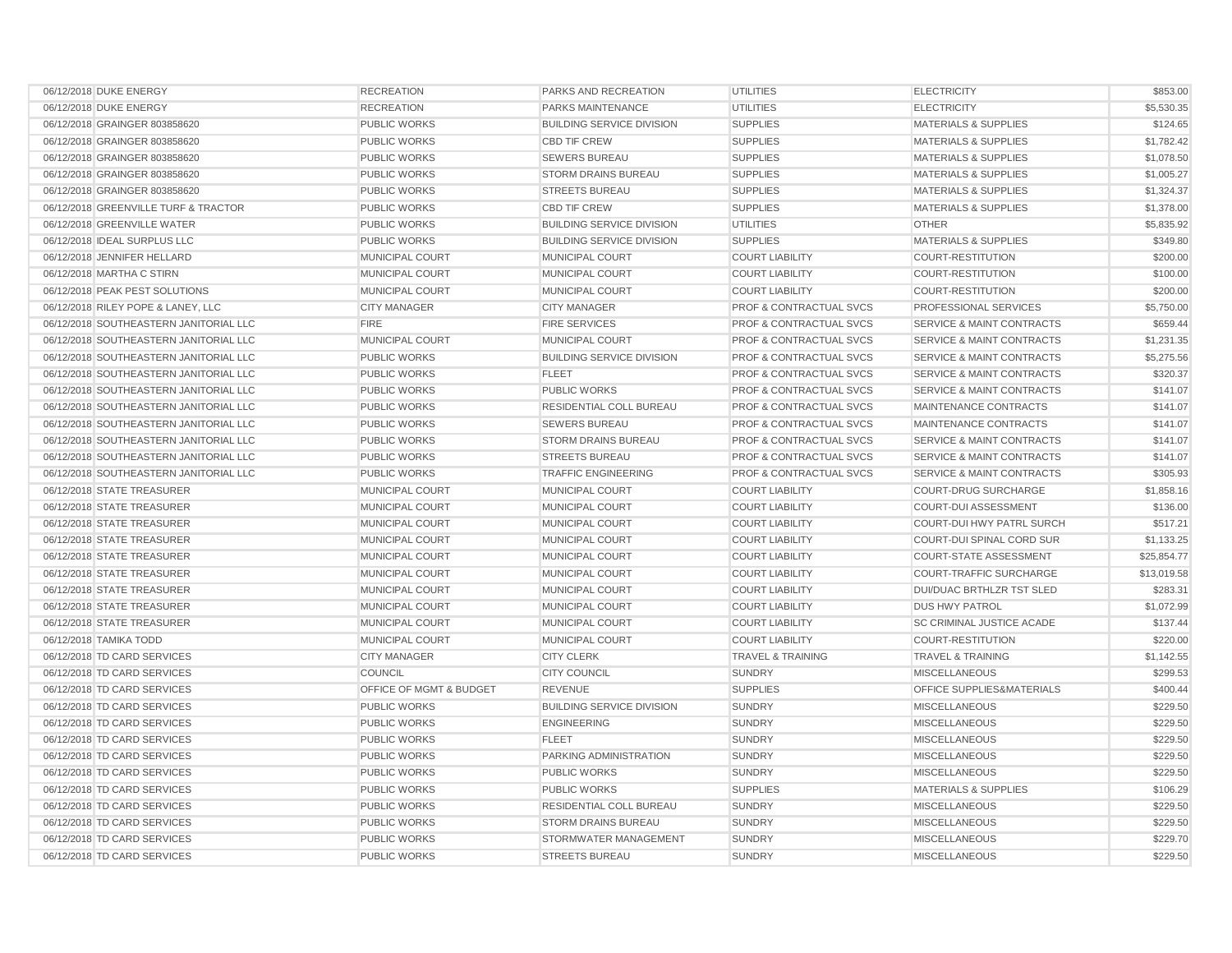| 06/12/2018 TD CARD SERVICES                  | <b>PUBLIC WORKS</b>       | <b>TRAFFIC ENGINEERING</b>       | <b>SUNDRY</b>                      | <b>MISCELLANEOUS</b>                 | \$229.50    |
|----------------------------------------------|---------------------------|----------------------------------|------------------------------------|--------------------------------------|-------------|
| 06/12/2018 TOOL SHED INC, THE                | <b>PUBLIC WORKS</b>       | <b>BUILDING SERVICE DIVISION</b> | <b>SUPPLIES</b>                    | <b>MATERIALS &amp; SUPPLIES</b>      | \$168.51    |
| 06/12/2018 UNITED CHEMICAL & SUPPLY CO INC   | <b>PUBLIC WORKS</b>       | <b>BUILDING SERVICE DIVISION</b> | <b>SUPPLIES</b>                    | <b>MATERIALS &amp; SUPPLIES</b>      | \$176.94    |
| 06/12/2018 VICKI MCCLAIN                     | MUNICIPAL COURT           | <b>MUNICIPAL COURT</b>           | <b>COURT LIABILITY</b>             | <b>COURT-RESTITUTION</b>             | \$100.00    |
| 06/12/2018 WAYNE OWENS                       | PUBLIC WORKS              | <b>STREETS BUREAU</b>            | <b>TRAVEL &amp; TRAINING</b>       | <b>TRAVEL &amp; TRAINING</b>         | \$300.00    |
| 06/15/2018 CLEMSON VET DIAGNOSTIC CTR.       | <b>RECREATION</b>         | <b>ADMINISTRATION</b>            | <b>PROF &amp; CONTRACTUAL SVCS</b> | PROFESSIONAL SERVICES                | \$604.96    |
| 06/15/2018 A & H LAWN MAINTENANCE            | <b>RECREATION</b>         | <b>PARKS MAINTENANCE</b>         | <b>PROF &amp; CONTRACTUAL SVCS</b> | <b>SERVICE &amp; MAINT CONTRACTS</b> | \$2,100.00  |
| 06/15/2018 A SERVICES GROUP LLC              | <b>PUBLIC WORKS</b>       | RIVERPLACE GARAGE                | <b>PROF &amp; CONTRACTUAL SVCS</b> | <b>SERVICE &amp; MAINT CONTRACTS</b> | \$294.00    |
| 06/15/2018 A SERVICES GROUP LLC              | <b>RECREATION</b>         | <b>ADMINISTRATION</b>            | <b>PROF &amp; CONTRACTUAL SVCS</b> | <b>SERVICE &amp; MAINT CONTRACTS</b> | \$1,389.15  |
| 06/15/2018 ADDISON SAFETY GROUP LLC          | <b>PUBLIC WORKS</b>       | POINSETT GARAGE                  | <b>REPAIR &amp; MAINT SVCS</b>     | <b>REPAIRS &amp; MAINTENANCE</b>     | \$725.16    |
| 06/15/2018 ADVANCE AUTO PARTS                | <b>PUBLIC WORKS</b>       | <b>CU-ICAR SHUTTLE</b>           | <b>VEHICLE MAINTENANCE</b>         | <b>PARTS</b>                         | \$247.91    |
| 06/15/2018 ADVANCE AUTO PARTS                | <b>PUBLIC WORKS</b>       | <b>VEHICLE MAINTENANCE</b>       | <b>VEHICLE MAINTENANCE</b>         | <b>PARTS</b>                         | \$366.15    |
| 06/15/2018 ADVANCED SECURITY CONNECTIONS LLC | NON DEPARTMENTAL          | <b>CAPITAL PROJECTS</b>          | <b>CAPITAL PROJECTS</b>            | <b>EQUIPMENT</b>                     | \$630.00    |
| 06/15/2018 ALDRIDGE FAMILY PRODUCE           | <b>RECREATION</b>         | <b>ADMINISTRATION</b>            | <b>SUPPLIES</b>                    | M&S-FOOD                             | \$982.30    |
| 06/15/2018 ANDERSON STAMP & ENGRAVING        | <b>PUBLIC WORKS</b>       | <b>SEWERS BUREAU</b>             | <b>SUPPLIES</b>                    | <b>MATERIALS &amp; SUPPLIES</b>      | \$194.00    |
| 06/15/2018 ANGELIA LOCKE                     | OFFICE OF MGMT & BUDGET   | <b>REVENUE</b>                   | <b>TRAVEL &amp; TRAINING</b>       | <b>LOCAL TRANSPORTATION</b>          | \$150.97    |
| 06/15/2018 ANGIE DEVER                       | <b>NON DEPARTMENTAL</b>   | <b>CAPITAL PROJECTS</b>          | <b>CAPITAL PROJECTS</b>            | <b>EQUIPMENT</b>                     | \$795.58    |
| 06/15/2018 ANGIE PROSSER WORKING CASH        | PUBLIC INFORMATION/EVENTS | <b>SPECIAL EVENTS</b>            | PETTY CASH                         | <b>WORKING CASH</b>                  | \$24,500.00 |
| 06/15/2018 ANSWERLIVE LLC GREENVILLE         | <b>PUBLIC WORKS</b>       | PARKING ADMINISTRATION           | <b>PROF &amp; CONTRACTUAL SVCS</b> | PROFESSIONAL SERVICES                | \$179.14    |
| 06/15/2018 ANTECH DIAGNOSTICS INC            | <b>RECREATION</b>         | <b>ADMINISTRATION</b>            | <b>PROF &amp; CONTRACTUAL SVCS</b> | PROFESSIONAL SERVICES                | \$2,292.30  |
| 06/15/2018 ATLANTA CALIBRATION CENTER        | <b>HUMAN RESOURCES</b>    | <b>OCCUPATIONAL HEALTH</b>       | <b>PROF &amp; CONTRACTUAL SVCS</b> | PROFESSIONAL SERVICES                | \$1,019.00  |
| 06/15/2018 AVENGER AEROSPACE SOLUTIONS       | <b>PUBLIC WORKS</b>       | PARKING ADMINISTRATION           | <b>PARKING DEPOSITS</b>            | PKG DEPOSITS-RICHARDSON              | \$206.70    |
| 06/15/2018 AXON ENTERPRISE INC               | PUBLIC SAFETY             | POLICE-PATROL SVS                | <b>SUPPLIES</b>                    | <b>MATERIALS &amp; SUPPLIES</b>      | \$8,038.15  |
| 06/15/2018 BAGWELL FENCE COMPANY INC         | <b>PUBLIC WORKS</b>       | <b>TRAFFIC ENGINEERING</b>       | <b>PROF &amp; CONTRACTUAL SVCS</b> | <b>SERVICE &amp; MAINT CONTRACTS</b> | \$7,300.00  |
| 06/15/2018 BARRY NOCKS CONSULTING            | NON DEPARTMENTAL          | <b>CAPITAL PROJECTS</b>          | <b>CAPITAL PROJECTS</b>            | PLANNING/DESIGN                      | \$1,125.00  |
| 06/15/2018 BEACON RISK STRATEGIES            | <b>HUMAN RESOURCES</b>    | <b>HEALTH CARE</b>               | <b>HEALTH</b>                      | <b>HEALTH STOP LOSS</b>              | \$68,132.46 |
| 06/15/2018 BENSON FORD INC                   | <b>PUBLIC SAFETY</b>      | POLICE-PATROL SVS                | <b>VEHICLES</b>                    | <b>VEHICLE</b>                       | \$27.501.95 |
| 06/15/2018 BEST EXPRESSION INC               | <b>CITY MANAGER</b>       | <b>DONATIONS</b>                 | CONTRIBUTIONS/DONATIONS            | <b>GRAVITY/POLICE</b>                | \$1,581.46  |
| 06/15/2018 BEST EXPRESSION INC               | PUBLIC SAFETY             | POLICE-PATROL SVS                | <b>SUPPLIES</b>                    | MATERIALS & SUPPLIES                 | \$690.00    |
| 06/15/2018 BLACK PAGES INTERNATIONAL INC     | <b>NON DEPARTMENTAL</b>   | <b>ACCOMMODATION TAX</b>         | PROF & CONTRACTUAL SVCS            | <b>SPECIAL PROJECTS</b>              | \$2,500.00  |
| 06/15/2018 BLUE EAGLE RENTALS INC            | <b>PUBLIC WORKS</b>       | <b>SEWERS BUREAU</b>             | <b>SUPPLIES</b>                    | <b>MATERIALS &amp; SUPPLIES</b>      | \$1,009.58  |
| 06/15/2018 BOOT BARN                         | <b>PUBLIC WORKS</b>       | STORMWATER MANAGEMENT            | <b>SUPPLIES</b>                    | <b>CLOTHING &amp; UNIFORMS</b>       | \$160.00    |
| 06/15/2018 BRAGG WASTE SERVICES INC          | <b>RECREATION</b>         | <b>PARKS MAINTENANCE</b>         | <b>PROF &amp; CONTRACTUAL SVCS</b> | <b>SERVICE &amp; MAINT CONTRACTS</b> | \$727.87    |
| 06/15/2018 BRAVO1 PROTECTION                 | PUBLIC INFORMATION/EVENTS | <b>SPECIAL EVENTS</b>            | <b>OTHER ASSETS</b>                | TEMP PERSONNEL SVCS                  | \$854.25    |
| 06/15/2018 BREAKTHRU BEVERAGE SOUTH CAROLINA | PUBLIC INFORMATION/EVENTS | <b>EVENTS MANAGEMENT</b>         | <b>SUPPLIES</b>                    | M&S-FOOD & BEVERAGE                  | \$323.52    |
| 06/15/2018 BRITTANY MOORE                    | <b>PUBLIC WORKS</b>       | PARKING ADMINISTRATION           | <b>TRAVEL &amp; TRAINING</b>       | <b>TRAVEL &amp; TRAINING</b>         | \$753.64    |
| 06/15/2018 BURNETT ATHLETICS INC             | <b>RECREATION</b>         | PARKS MAINTENANCE                | <b>SUPPLIES</b>                    | <b>MATERIALS &amp; SUPPLIES</b>      | \$275.28    |
| 06/15/2018 BWI COMPANIES INC                 | <b>RECREATION</b>         | <b>FALLS PARK WORK CREW</b>      | <b>SUPPLIES</b>                    | <b>MATERIALS &amp; SUPPLIES</b>      | \$276.83    |
| 06/15/2018 C & K SYSTEMS INC                 | <b>RECREATION</b>         | <b>PUBLIC SERVICES</b>           | PROF & CONTRACTUAL SVCS            | <b>SERVICE &amp; MAINT CONTRACTS</b> | \$250.00    |
| 06/15/2018 CA41                              | <b>CITY MANAGER</b>       | NON-DEPARTMENTAL                 | <b>SUNDRY</b>                      | <b>CONTINGENCY</b>                   | \$4,000.00  |
| 06/15/2018 CAMERON CAMPBELL                  | <b>RECREATION</b>         | <b>COMMUNITY CENTERS</b>         | <b>SUPPLIES</b>                    | <b>MATERIALS &amp; SUPPLIES</b>      | \$1,080.00  |
| 06/15/2018 CAMPBELL-BROWN INC                | <b>PUBLIC SAFETY</b>      | POLICE-PATROL SVS                | <b>VEHICLE MAINTENANCE</b>         | POLICE CAR UPFITS                    | \$5,091.91  |
| 06/15/2018 CARLA ANDERSON                    | <b>PUBLIC WORKS</b>       | PARKING ADMINISTRATION           | MISCELLANEOUS REVENUE              | <b>REFUND</b>                        | \$174.00    |
| 06/15/2018 CARMEN TALLEY DURHAM              | OFFICE OF MGMT & BUDGET   | GIS                              | <b>TRAVEL &amp; TRAINING</b>       | <b>TRAVEL &amp; TRAINING</b>         | \$436.25    |
| 06/15/2018 CAROLINA CONCRETE COMPANY INC     | <b>PUBLIC WORKS</b>       | <b>SEWERS BUREAU</b>             | <b>SUPPLIES</b>                    | <b>MATERIALS &amp; SUPPLIES</b>      | \$1,009.12  |
| 06/15/2018 CAROLINA CONCRETE COMPANY INC     | <b>PUBLIC WORKS</b>       | STORM DRAINS BUREAU              | <b>SUPPLIES</b>                    | <b>MATERIALS &amp; SUPPLIES</b>      | \$2,288.81  |
| 06/15/2018 CAROLINA CONCRETE COMPANY INC     | PUBLIC WORKS              | <b>STREETS BUREAU</b>            | <b>SUPPLIES</b>                    | <b>MATERIALS &amp; SUPPLIES</b>      | \$4,057.68  |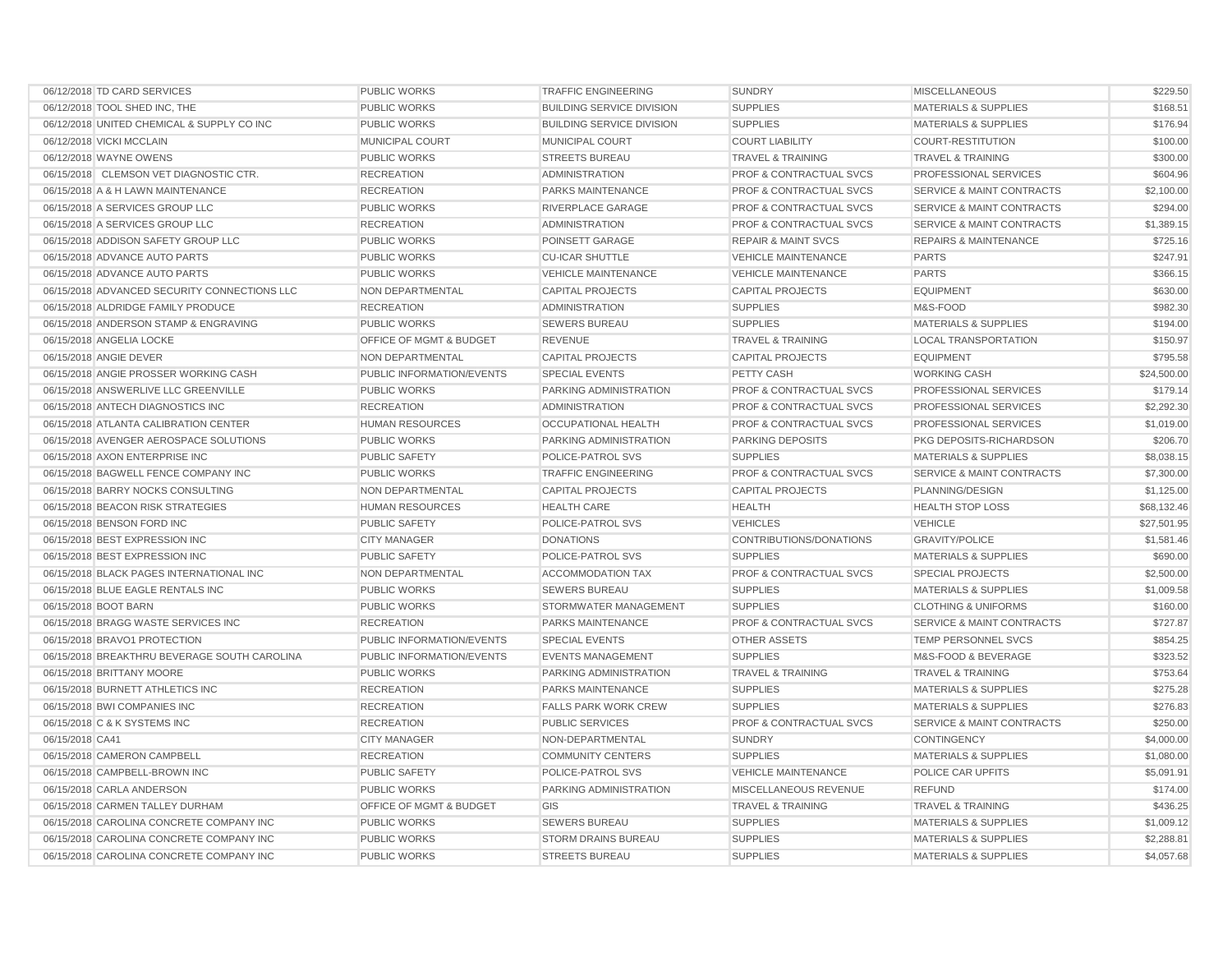| 06/15/2018 CARSON'S NUT-BOLT & TOOL CO INC     | <b>FIRE</b>                        | <b>FIRE SUPPRESSION</b>          | <b>VEHICLE MAINTENANCE</b>         | <b>PARTS</b>                         | \$187.31    |
|------------------------------------------------|------------------------------------|----------------------------------|------------------------------------|--------------------------------------|-------------|
| 06/15/2018 CASON COMPANIES CAROLINA MULCH PLUS | <b>RECREATION</b>                  | RIGHTS-OF-WAY                    | <b>PROF &amp; CONTRACTUAL SVCS</b> | <b>SERVICE &amp; MAINT CONTRACTS</b> | \$2,300.20  |
| 06/15/2018 CATALINA MARKETING CORPORATION      | OFFICE OF MGMT & BUDGET            | <b>REVENUE</b>                   | <b>BUSINESS LIC &amp; PERMITS</b>  | <b>BUS LICENSES PENALTIES</b>        | \$103.39    |
| 06/15/2018 CATALINA MARKETING CORPORATION      | <b>OFFICE OF MGMT &amp; BUDGET</b> | <b>REVENUE</b>                   | <b>BUSINESS LIC &amp; PERMITS</b>  | <b>BUSINESS LIC-SERVICE</b>          | \$581.57    |
| 06/15/2018 CATALINA MARKETING CORPORATION      | <b>OFFICE OF MGMT &amp; BUDGET</b> | <b>REVENUE</b>                   | <b>BUSINESS LIC &amp; PERMITS</b>  | PRIOR YR B/LIC PENALTIES             | \$360.79    |
| 06/15/2018 CATALINA MARKETING CORPORATION      | <b>OFFICE OF MGMT &amp; BUDGET</b> | <b>REVENUE</b>                   | <b>BUSINESS LIC &amp; PERMITS</b>  | PRIOR YR B/LICENSE FEES              | \$721.55    |
| 06/15/2018 CDW/G                               | <b>OFFICE OF MGMT &amp; BUDGET</b> | <b>INFORMATION TECHNOLOGY</b>    | <b>PROF &amp; CONTRACTUAL SVCS</b> | <b>SERVICE &amp; MAINT CONTRACTS</b> | \$992.00    |
| 06/15/2018 CDW/G                               | OFFICE OF MGMT & BUDGET            | <b>INFORMATION TECHNOLOGY</b>    | <b>SUPPLIES</b>                    | <b>MATERIALS &amp; SUPPLIES</b>      | \$6,397.50  |
| 06/15/2018 CENTERPLATE                         | <b>CITY MANAGER</b>                | <b>CITY MANAGER</b>              | <b>SUNDRY</b>                      | <b>MISCELLANEOUS</b>                 | \$244.95    |
| 06/15/2018 CHEMSEARCH FE                       | <b>RECREATION</b>                  | <b>ADMINISTRATION</b>            | <b>SUPPLIES</b>                    | <b>MATERIALS &amp; SUPPLIES</b>      | \$262.75    |
| 06/15/2018 CHEMSTATION OF SC                   | PUBLIC WORKS                       | <b>VEHICLE MAINTENANCE</b>       | <b>SUPPLIES</b>                    | <b>MATERIALS &amp; SUPPLIES</b>      | \$284.64    |
| 06/15/2018 CINCINNATI SYSTEMS INC              | <b>PUBLIC WORKS</b>                | POINSETT GARAGE                  | <b>REPAIR &amp; MAINT SVCS</b>     | <b>REPAIRS &amp; MAINTENANCE</b>     | \$7,972.25  |
| 06/15/2018 CINCINNATI SYSTEMS INC              | PUBLIC WORKS                       | RICHARDSON STREET GARAGE         | <b>REPAIR &amp; MAINT SVCS</b>     | <b>REPAIRS &amp; MAINTENANCE</b>     | \$3,276.49  |
| 06/15/2018 CINTAS                              | <b>PUBLIC SAFETY</b>               | POLICE-PATROL SVS                | <b>SUPPLIES</b>                    | <b>MATERIALS &amp; SUPPLIES</b>      | \$209.84    |
| 06/15/2018 CINTAS                              | <b>PUBLIC WORKS</b>                | <b>BUILDING SERVICE DIVISION</b> | <b>SUPPLIES</b>                    | <b>CLOTHING &amp; UNIFORMS</b>       | \$254.39    |
| 06/15/2018 CINTAS                              | <b>PUBLIC WORKS</b>                | <b>FLEET</b>                     | <b>SUPPLIES</b>                    | <b>CLOTHING &amp; UNIFORMS</b>       | \$326.06    |
| 06/15/2018 CITY ELECTRIC SUPPLY CO             | <b>PUBLIC WORKS</b>                | <b>TRAFFIC ENGINEERING</b>       | <b>SUPPLIES</b>                    | M&S-SIGNALS                          | \$210.18    |
| 06/15/2018 CITY NURSERY FARM INC               | <b>RECREATION</b>                  | <b>BEAUTIFICATION BUREAU</b>     | <b>SUPPLIES</b>                    | <b>MATERIALS &amp; SUPPLIES</b>      | \$325.00    |
| 06/15/2018 CITY NURSERY FARM INC               | <b>RECREATION</b>                  | TREE MAINTENANCE BUREAU          | <b>SUPPLIES</b>                    | <b>MATERIALS &amp; SUPPLIES</b>      | \$1,424.60  |
| 06/15/2018 CITY OF GREENVILLE REV PETTY CASH   | <b>HUMAN RESOURCES</b>             | <b>HUMAN RESOURCES</b>           | <b>TRAVEL &amp; TRAINING</b>       | <b>TRAVEL &amp; TRAINING</b>         | \$100.00    |
| 06/15/2018 CLERK OF COURT-SPARTANBURG          | OFFICE OF MGMT & BUDGET            | NON-DEPARTMENTAL                 | PR-WH                              | <b>GARNISHMENTS</b>                  | \$457.80    |
| 06/15/2018 CLERK OF COURT ANDERSON             | <b>OFFICE OF MGMT &amp; BUDGET</b> | NON-DEPARTMENTAL                 | PR-WH                              | <b>GARNISHMENTS</b>                  | \$353.28    |
| 06/15/2018 CLERK OF COURT PICKENS COUNTY       | OFFICE OF MGMT & BUDGET            | NON-DEPARTMENTAL                 | PR-WH                              | <b>GARNISHMENTS</b>                  | \$304.34    |
| 06/15/2018 CLERK OF COURT ROCK HILL            | OFFICE OF MGMT & BUDGET            | NON-DEPARTMENTAL                 | PR-WH                              | <b>GARNISHMENTS</b>                  | \$211.05    |
| 06/15/2018 CONSOLIDATED PIPE & SUPPLY          | <b>PUBLIC WORKS</b>                | <b>BUILDING SERVICE DIVISION</b> | <b>SUPPLIES</b>                    | <b>MATERIALS &amp; SUPPLIES</b>      | \$206.54    |
| 06/15/2018 CORBIN TURF & ORNAMENTAL SUPPLY INC | <b>RECREATION</b>                  | <b>FALLS PARK WORK CREW</b>      | <b>SUPPLIES</b>                    | <b>MATERIALS &amp; SUPPLIES</b>      | \$1,991.48  |
| 06/15/2018 CORBIN TURF & ORNAMENTAL SUPPLY INC | <b>RECREATION</b>                  | PARKS MAINTENANCE                | <b>SUPPLIES</b>                    | <b>MATERIALS &amp; SUPPLIES</b>      | \$1,572.51  |
| 06/15/2018 CREATIVE BUILDERS                   | <b>PUBLIC WORKS</b>                | PARKING ADMINISTRATION           | PARKING DEPOSITS                   | PKG DEP-WEST END REFUND              | \$240.00    |
| 06/15/2018 CREATIVE BUILDERS                   | <b>PUBLIC WORKS</b>                | PARKING ADMINISTRATION           | <b>PARKING LOTS &amp; METERS</b>   | WEST END MTHLY PARKING REFUND        | \$240.00    |
| 06/15/2018 DELL MARKETING LP                   | OFFICE OF MGMT & BUDGET            | <b>INFORMATION TECHNOLOGY</b>    | <b>MIS PROJECTS</b>                | <b>PCS/UPGRADES</b>                  | \$30,740.41 |
| 06/15/2018 DENISE RETTBERG                     | <b>PUBLIC WORKS</b>                | STORMWATER MANAGEMENT            | <b>TRAVEL &amp; TRAINING</b>       | <b>TRAVEL &amp; TRAINING</b>         | \$157.16    |
| 06/15/2018 DESIGNLAB INC                       | <b>PUBLIC SAFETY</b>               | POLICE-PATROL SVS                | <b>SUPPLIES</b>                    | <b>CLOTHING &amp; UNIFORMS</b>       | \$945.03    |
| 06/15/2018 DESIGNLAB INC                       | <b>PUBLIC SAFETY</b>               | POLICE-PATROL SVS                | <b>SUPPLIES</b>                    | <b>MATERIALS &amp; SUPPLIES</b>      | \$2,825.94  |
| 06/15/2018 DONALD MORGAN                       | <b>PUBLIC WORKS</b>                | <b>BUILDING SERVICE DIVISION</b> | <b>SUPPLIES</b>                    | <b>MATERIALS &amp; SUPPLIES</b>      | \$204.12    |
| 06/15/2018 DONYA CO                            | <b>RECREATION</b>                  | <b>PUBLIC SERVICES</b>           | <b>SUPPLIES</b>                    | <b>SALE GIFTS</b>                    | \$524.00    |
| 06/15/2018 DUKE ENERGY                         | C.D. DIVISION                      | <b>CDBG PROJECTS</b>             | <b>CD PROJECTS</b>                 | PUBLIC SERVICES (GENERAL)            | \$206.93    |
| 06/15/2018 DUKE'S ROOT CONTROL INC             | <b>PUBLIC WORKS</b>                | <b>SEWERS BUREAU</b>             | <b>REPAIR &amp; MAINT SVCS</b>     | <b>REPAIRS &amp; MAINTENANCE</b>     | \$82,749.25 |
| 06/15/2018 DWAYNE COOPER                       | <b>PUBLIC WORKS</b>                | <b>ENGINEERING</b>               | <b>TRAVEL &amp; TRAINING</b>       | <b>TRAVEL &amp; TRAINING</b>         | \$640.04    |
| 06/15/2018 EAGLE EMBROIDERY                    | <b>RECREATION</b>                  | PUBLIC SERVICES                  | <b>SUPPLIES</b>                    | <b>CLOTHING &amp; UNIFORMS</b>       | \$130.91    |
| 06/15/2018 ECHOLS OIL COMPANY INC              | <b>PUBLIC WORKS</b>                | <b>FIXED ROUTE</b>               | <b>VEHICLE MAINTENANCE</b>         | <b>LUBRICANTS</b>                    | \$199.90    |
| 06/15/2018 ECHOLS OIL COMPANY INC              | <b>PUBLIC WORKS</b>                | <b>FLEET</b>                     | VEHICLE MAINTENANCE                | <b>FUEL</b>                          | \$23,104.65 |
| 06/15/2018 EMEDIA GROUP INC                    | <b>PUBLIC WORKS</b>                | <b>FIXED ROUTE</b>               | PRINTING                           | PRINTING & BINDING                   | \$144.87    |
| 06/15/2018 ENTERCOM GREENVILLE LLC WSPA-FM     | <b>PUBLIC WORKS</b>                | <b>RECYCLING</b>                 | <b>PROF &amp; CONTRACTUAL SVCS</b> | <b>ADVERTISING EXPENSE</b>           | \$700.00    |
| 06/15/2018 ENVIRO-MASTER SERVICES OF GREENVILL | <b>RECREATION</b>                  | <b>ADMINISTRATION</b>            | <b>PROF &amp; CONTRACTUAL SVCS</b> | <b>SERVICE &amp; MAINT CONTRACTS</b> | \$198.00    |
| 06/15/2018 FAIRWAY FORD INC                    | <b>PUBLIC WORKS</b>                | <b>FLEET</b>                     | <b>VEHICLE MAINTENANCE</b>         | <b>OUTSIDE REPAIRS</b>               | \$1,717.59  |
| 06/15/2018 FAMILY CT OF THE 13TH CIRCUIT       | OFFICE OF MGMT & BUDGET            | NON-DEPARTMENTAL                 | PR-WH                              | <b>GARNISHMENTS</b>                  | \$3,335.05  |
| 06/15/2018 FERGUSON ENTERPRISES INC            | <b>RECREATION</b>                  | <b>ADMINISTRATION</b>            | <b>SUPPLIES</b>                    | <b>JANITORIAL SUPPLIES</b>           | \$165.53    |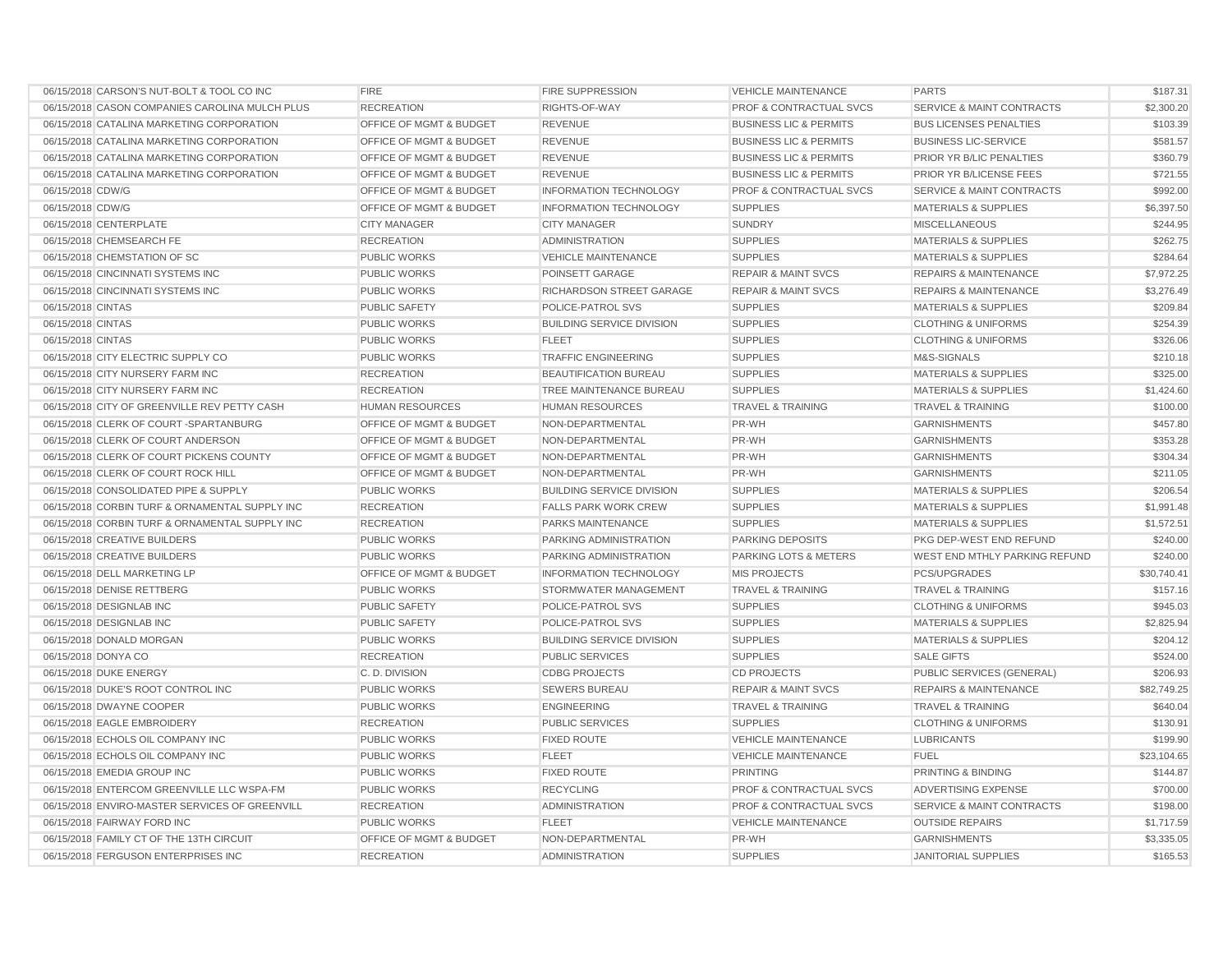| 06/15/2018 FGP INTERNATIONAL                  | <b>ECONOMIC DEVELOPMENT</b>        | PLANNING AND ZONING                  | <b>PROF &amp; CONTRACTUAL SVCS</b> | TEMP PERSONNEL SVCS                  | \$878.11    |
|-----------------------------------------------|------------------------------------|--------------------------------------|------------------------------------|--------------------------------------|-------------|
| 06/15/2018 FGP INTERNATIONAL                  | OFFICE OF MGMT & BUDGET            | <b>REVENUE</b>                       | <b>PROF &amp; CONTRACTUAL SVCS</b> | TEMP PERSONNEL SVCS                  | \$1,067.90  |
| 06/15/2018 FLORES & ASSOCIATES LLC            | <b>HUMAN RESOURCES</b>             | <b>HEALTH CARE</b>                   | <b>HEALTH</b>                      | <b>FSA ADMIN FEES</b>                | \$845.00    |
| 06/15/2018 FORMS & SUPPLY INC                 | OFFICE OF MGMT & BUDGET            | <b>INFORMATION TECHNOLOGY</b>        | <b>SUPPLIES</b>                    | <b>MATERIALS &amp; SUPPLIES</b>      | \$428.10    |
| 06/15/2018 FORTILINE                          | PUBLIC WORKS                       | <b>STORM DRAINS BUREAU</b>           | <b>SUPPLIES</b>                    | <b>MATERIALS &amp; SUPPLIES</b>      | \$787.12    |
| 06/15/2018 G & W EQUIPMENT INC                | <b>PUBLIC WORKS</b>                | <b>VEHICLE MAINTENANCE</b>           | <b>VEHICLE MAINTENANCE</b>         | <b>OUTSIDE REPAIRS</b>               | \$232.78    |
| 06/15/2018 GILLIG LLC                         | <b>PUBLIC WORKS</b>                | MAULDIN/SIMPSONVILLE ROUT            | <b>VEHICLE MAINTENANCE</b>         | <b>PARTS</b>                         | \$178.79    |
| 06/15/2018 GILLIG LLC                         | <b>PUBLIC WORKS</b>                | <b>VEHICLE MAINTENANCE</b>           | <b>VEHICLE MAINTENANCE</b>         | <b>PARTS</b>                         | \$1,530.50  |
| 06/15/2018 GLOBAL PUBLIC SAFETY LLC           | <b>PUBLIC SAFETY</b>               | POLICE-PATROL SVS                    | <b>VEHICLE MAINTENANCE</b>         | POLICE CAR UPFITS                    | \$6,643.27  |
| 06/15/2018 GREENVILLE FENCE SALES INC         | <b>PUBLIC WORKS</b>                | STORM DRAINS BUREAU                  | <b>REPAIR &amp; MAINT SVCS</b>     | <b>REPAIRS &amp; MAINTENANCE</b>     | \$1,354.00  |
| 06/15/2018 GREENVILLE NEWS                    | C.D. DIVISION                      | <b>CDBG PROJECTS</b>                 | <b>SUNDRY</b>                      | <b>MISCELLANEOUS</b>                 | \$118.90    |
| 06/15/2018 GREENVILLE NEWS                    | <b>OFFICE OF MGMT &amp; BUDGET</b> | <b>PURCHASING</b>                    | <b>PROF &amp; CONTRACTUAL SVCS</b> | ADVERTISING EXPENSE                  | \$282.15    |
| 06/15/2018 GREENVILLE OFFICE SUPPLY CO INC    | <b>CITY MANAGER</b>                | <b>CITY MANAGER</b>                  | <b>SUPPLIES</b>                    | OFFICE SUPPLIES&MATERIALS            | \$236.07    |
| 06/15/2018 GREENVILLE OFFICE SUPPLY CO INC    | <b>ECONOMIC DEVELOPMENT</b>        | PLANNING AND ZONING                  | <b>SUPPLIES</b>                    | <b>MATERIALS &amp; SUPPLIES</b>      | \$680.29    |
| 06/15/2018 GREENVILLE OFFICE SUPPLY CO INC    | <b>HUMAN RESOURCES</b>             | OCCUPATIONAL HEALTH                  | <b>SUPPLIES</b>                    | <b>MATERIALS &amp; SUPPLIES</b>      | \$410.24    |
| 06/15/2018 GREENVILLE OFFICE SUPPLY CO INC    | <b>PUBLIC WORKS</b>                | <b>ENGINEERING</b>                   | <b>SUPPLIES</b>                    | OFFICE SUPPLIES&MATERIALS            | \$140.61    |
| 06/15/2018 GREENVILLE ZOO PETTY CASH          | <b>RECREATION</b>                  | <b>ADMINISTRATION</b>                | <b>SUPPLIES</b>                    | M&S-FOOD                             | \$221.61    |
| 06/15/2018 GREENWORKS RECYLING INC            | <b>RECREATION</b>                  | TREE MAINTENANCE BUREAU              | PROF & CONTRACTUAL SVCS            | PROFESSIONAL SERVICES                | \$2,970.00  |
| 06/15/2018 GUARANTEED SUPPLY CO               | <b>PUBLIC WORKS</b>                | <b>CBD TIF CREW</b>                  | <b>SUPPLIES</b>                    | <b>MATERIALS &amp; SUPPLIES</b>      | \$376.14    |
| 06/15/2018 HAYES INSTRUMENT CO INC            | <b>PUBLIC WORKS</b>                | <b>ENGINEERING</b>                   | <b>SUPPLIES</b>                    | <b>MATERIALS &amp; SUPPLIES</b>      | \$441.88    |
| 06/15/2018 HD SUPPLY CONSTRUCTION - WHITE CAP | <b>PUBLIC WORKS</b>                | <b>CBD TIF CREW</b>                  | <b>SUPPLIES</b>                    | <b>MATERIALS &amp; SUPPLIES</b>      | \$526.77    |
| 06/15/2018 HD SUPPLY CONSTRUCTION - WHITE CAP | <b>PUBLIC WORKS</b>                | <b>STREETS BUREAU</b>                | <b>SUPPLIES</b>                    | <b>MATERIALS &amp; SUPPLIES</b>      | \$129.20    |
| 06/15/2018 HENRY SCHEIN ANIMAL HEALTH         | <b>RECREATION</b>                  | <b>ADMINISTRATION</b>                | <b>SUPPLIES</b>                    | M&S-MEDICINE                         | \$150.13    |
| 06/15/2018 HENRY SCHEIN ANIMAL HEALTH         | <b>RECREATION</b>                  | <b>ADMINISTRATION</b>                | <b>SUPPLIES</b>                    | M&S-VETERINARY                       | \$257.92    |
| 06/15/2018 HERSHEY CREAMERY COMPANY           | <b>RECREATION</b>                  | <b>PUBLIC SERVICES</b>               | <b>SUPPLIES</b>                    | <b>SALE CONCESSIONS</b>              | \$611.19    |
| 06/15/2018 HERSHEY CREAMERY COMPANY           | <b>RECREATION</b>                  | PUBLIC SERVICES                      | <b>SUPPLIES</b>                    | <b>SPECIAL EVENTS</b>                | \$460.80    |
| 06/15/2018 HESC                               | <b>OFFICE OF MGMT &amp; BUDGET</b> | NON-DEPARTMENTAL                     | PR-WH                              | <b>GARNISHMENTS</b>                  | \$185.75    |
| 06/15/2018 HILLS MACHINERY COMP LLC           | <b>RECREATION</b>                  | TREE MAINTENANCE BUREAU              | <b>VEHICLES</b>                    | <b>VEHICLE</b>                       | \$73,180.78 |
| 06/15/2018 HOME DEPOT CREDIT SERVICE 3104     | <b>PUBLIC WORKS</b>                | <b>MAINTENANCE</b>                   | <b>SUPPLIES</b>                    | <b>MATERIALS &amp; SUPPLIES</b>      | \$128.23    |
| 06/15/2018 HOME DEPOT CREDIT SERVICE 4123     | <b>PUBLIC WORKS</b>                | <b>SEWERS BUREAU</b>                 | <b>SUPPLIES</b>                    | <b>MATERIALS &amp; SUPPLIES</b>      | \$187.78    |
| 06/15/2018 HOME DEPOT CREDIT SERVICE 5906     | <b>PUBLIC WORKS</b>                | <b>BUILDING SERVICE DIVISION</b>     | <b>SUPPLIES</b>                    | <b>MATERIALS &amp; SUPPLIES</b>      | \$160.93    |
| 06/15/2018 INDIRA G WILSON                    | <b>RECREATION</b>                  | <b>PUBLIC SERVICES</b>               | <b>RECREATION FEES</b>             | <b>REC FEES-SUPER SUMMER REFUND</b>  | \$240.00    |
| 06/15/2018 INNOVATIVE CONTROLS INC            | <b>FIRE</b>                        | <b>FIRE SUPPRESSION</b>              | <b>VEHICLE MAINTENANCE</b>         | <b>PARTS</b>                         | \$317.98    |
| 06/15/2018 INTERNAL REVENUE SERVICE           | OFFICE OF MGMT & BUDGET            | NON-DEPARTMENTAL                     | PR-WH                              | <b>GARNISHMENTS</b>                  | \$202.50    |
| 06/15/2018 IRON MOUNTAIN 27128                | <b>OFFICE OF MGMT &amp; BUDGET</b> | <b>PURCHASING</b>                    | <b>SUPPLIES</b>                    | <b>OFFICE SUPPLIES&amp;MATERIALS</b> | \$105.04    |
| 06/15/2018 IRON MOUNTAIN 27128                | <b>PUBLIC SAFETY</b>               | POLICE-PATROL SVS                    | <b>PROF &amp; CONTRACTUAL SVCS</b> | <b>SERVICE &amp; MAINT CONTRACTS</b> | \$226.15    |
| 06/15/2018 IRON MOUNTAIN 27128                | <b>PUBLIC WORKS</b>                | <b>ADMINISTRATION</b>                | <b>PROF &amp; CONTRACTUAL SVCS</b> | PROFESSIONAL SERVICES                | \$106.10    |
| 06/15/2018 IRON MOUNTAIN 27129                | OFFICE OF MGMT & BUDGET            | <b>INFORMATION TECHNOLOGY</b>        | <b>PROF &amp; CONTRACTUAL SVCS</b> | <b>SERVICE &amp; MAINT CONTRACTS</b> | \$531.88    |
| 06/15/2018 ISGETT DISTRIBUTORS, INC.          | <b>FIRE</b>                        | <b>FIRE SUPPRESSION</b>              | <b>VEHICLE MAINTENANCE</b>         | <b>PARTS</b>                         | \$534.45    |
| 06/15/2018 IVEY COMMUNICATIONS INC            | <b>PUBLIC WORKS</b>                | <b>STORM DRAINS BUREAU</b>           | <b>PROF &amp; CONTRACTUAL SVCS</b> | <b>PROFESSIONAL SERVICES</b>         | \$288.00    |
| 06/15/2018 JARED LOPEZ                        | OFFICE OF MGMT & BUDGET            | <b>INFORMATION TECHNOLOGY</b>        | <b>TRAVEL &amp; TRAINING</b>       | <b>LOCAL TRANSPORTATION</b>          | \$159.47    |
| 06/15/2018 JEFF RUGGIERI                      | Z <sub>O</sub> O                   | <b>ZOO EDUCATION</b>                 | <b>EDUCATION</b>                   | ZOO CAMP REFUND                      | \$125.00    |
| 06/15/2018 JENEEN GRAHAM PETTY CASH           | <b>PUBLIC SAFETY</b>               | POLICE-PATROL SVS                    | <b>SUPPLIES</b>                    | <b>MATERIALS &amp; SUPPLIES</b>      | \$122.40    |
| 06/15/2018 JET-VAC SEWER EQUIPMENT CO         | PUBLIC WORKS                       | <b>SEWERS BUREAU</b>                 | <b>SUPPLIES</b>                    | <b>MATERIALS &amp; SUPPLIES</b>      | \$369.39    |
| 06/15/2018 JILL HORNE                         | NON DEPARTMENTAL                   | <b>CAPITAL PROJECTS</b>              | <b>CAPITAL PROJECTS</b>            | <b>EQUIPMENT</b>                     | \$502.04    |
| 06/15/2018 JOHN BRYSON                        | <b>ECONOMIC DEVELOPMENT</b>        | <b>BUILDING &amp; PROPERTY MAINT</b> | <b>TRAVEL &amp; TRAINING</b>       | <b>LOCAL TRANSPORTATION</b>          | \$310.11    |
| 06/15/2018 JOHN DURHAM                        | PUBLIC INFORMATION/EVENTS          | <b>SPECIAL EVENTS</b>                | <b>PROF &amp; CONTRACTUAL SVCS</b> | PROFESSIONAL SERVICES                | \$400.00    |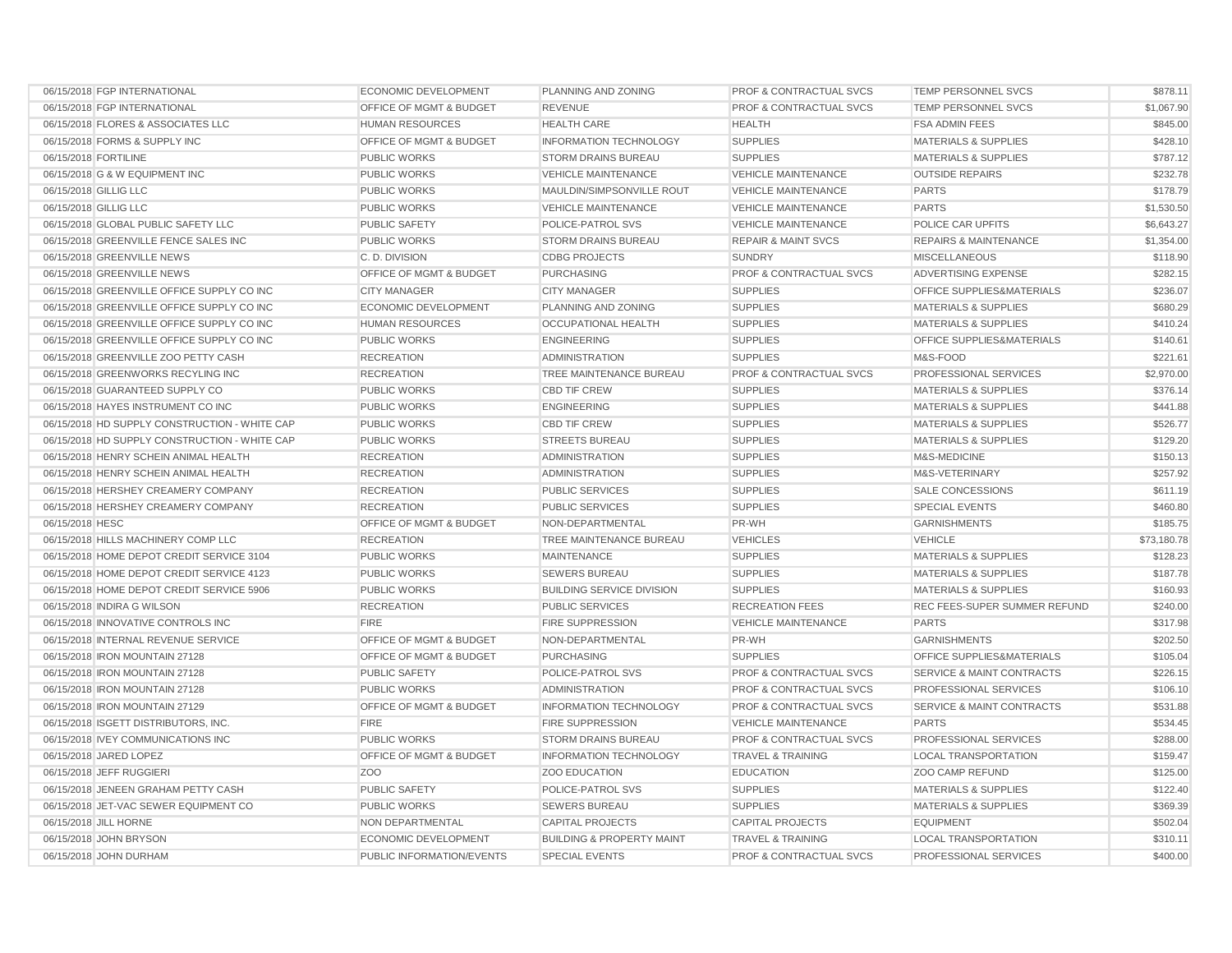| 06/15/2018 K & M INTERNATIONAL WILD REPUBLIC  | <b>RECREATION</b>         | PUBLIC SERVICES                  | <b>SUPPLIES</b>                    | <b>SALE GIFTS</b>                | \$1,157.26   |
|-----------------------------------------------|---------------------------|----------------------------------|------------------------------------|----------------------------------|--------------|
| 06/15/2018 KW BEVERAGE                        | PUBLIC INFORMATION/EVENTS | <b>EVENTS MANAGEMENT</b>         | <b>SUPPLIES</b>                    | M&S-FOOD & BEVERAGE              | \$2,901.67   |
| 06/15/2018 LABORATORY CORPORATION OF AMERICA  | <b>HUMAN RESOURCES</b>    | <b>OCCUPATIONAL HEALTH</b>       | <b>PROF &amp; CONTRACTUAL SVCS</b> | PROFESSIONAL SERVICES            | \$3,399.64   |
| 06/15/2018 LANDSCAPERS SUPPLY                 | <b>FIRE</b>               | <b>FIRE SUPPRESSION</b>          | <b>VEHICLE MAINTENANCE</b>         | <b>PARTS</b>                     | \$108.65     |
| 06/15/2018 LANDSCAPERS SUPPLY                 | <b>PUBLIC WORKS</b>       | <b>SEWERS BUREAU</b>             | <b>SUPPLIES</b>                    | MATERIALS & SUPPLIES             | \$132.99     |
| 06/15/2018 LANDSCAPERS SUPPLY                 | <b>PUBLIC WORKS</b>       | <b>STORM DRAINS BUREAU</b>       | <b>SUPPLIES</b>                    | <b>CONSTRUCTION &amp; REPAIR</b> | \$328.60     |
| 06/15/2018 LANDSCAPERS SUPPLY                 | <b>RECREATION</b>         | <b>ADMINISTRATION</b>            | <b>SUPPLIES</b>                    | M&S-GROUNDS                      | \$238.38     |
| 06/15/2018 LANDSCAPERS SUPPLY                 | <b>RECREATION</b>         | <b>FALLS PARK WORK CREW</b>      | <b>SUPPLIES</b>                    | <b>MATERIALS &amp; SUPPLIES</b>  | \$1,282.60   |
| 06/15/2018 LAURA MERRIFIELD                   | NON DEPARTMENTAL          | <b>CAPITAL PROJECTS</b>          | <b>CAPITAL PROJECTS</b>            | <b>EQUIPMENT</b>                 | \$1,060.85   |
| 06/15/2018 LAWMEN'S SAFETY SUPPLY             | <b>PUBLIC SAFETY</b>      | POLICE-PATROL SVS                | <b>SUPPLIES</b>                    | <b>CLOTHING &amp; UNIFORMS</b>   | \$795.36     |
| 06/15/2018 LOWES                              | <b>PUBLIC WORKS</b>       | STORM DRAINS BUREAU              | <b>SUPPLIES</b>                    | <b>CONSTRUCTION &amp; REPAIR</b> | \$336.69     |
| 06/15/2018 MARATHON STAFFING INC              | PUBLIC INFORMATION/EVENTS | <b>EVENTS MANAGEMENT</b>         | <b>PROF &amp; CONTRACTUAL SVCS</b> | <b>TEMP PERSONNEL SVCS</b>       | \$909.96     |
| 06/15/2018 MARATHON STAFFING INC              | PUBLIC SAFETY             | POLICE-DISPATCH BUREAU           | PROF & CONTRACTUAL SVCS            | <b>TEMP PERSONNEL SVCS</b>       | \$4,280.35   |
| 06/15/2018 MARATHON STAFFING INC              | <b>PUBLIC WORKS</b>       | <b>FIXED ROUTE</b>               | <b>PROF &amp; CONTRACTUAL SVCS</b> | <b>TEMP PERSONNEL SVCS</b>       | \$383.36     |
| 06/15/2018 MCCLAM & ASSOCIATES INC            | NON DEPARTMENTAL          | <b>CAPITAL PROJECTS</b>          | <b>CAPITAL PROJECTS</b>            | <b>CONSTRUCTION</b>              | \$125,909.31 |
| 06/15/2018 METROPOLITAN ARTS COUNCIL          | NON DEPARTMENTAL          | <b>ACCOMMODATION TAX</b>         | <b>PROF &amp; CONTRACTUAL SVCS</b> | <b>SPECIAL PROJECTS</b>          | \$43,097.75  |
| 06/15/2018 MIKE'S BODY SHOP                   | <b>PUBLIC WORKS</b>       | <b>FLEET</b>                     | <b>VEHICLE MAINTENANCE</b>         | <b>OUTSIDE REPAIRS</b>           | \$845.00     |
| 06/15/2018 MINUTEMAN PRESS                    | <b>PUBLIC WORKS</b>       | <b>ONE GARAGE</b>                | <b>SUPPLIES</b>                    | <b>MATERIALS &amp; SUPPLIES</b>  | \$177.86     |
| 06/15/2018 MOORE MEDICAL CORP                 | <b>HUMAN RESOURCES</b>    | OCCUPATIONAL HEALTH              | <b>SUPPLIES</b>                    | <b>MATERIALS &amp; SUPPLIES</b>  | \$562.28     |
| 06/15/2018 MOTOROLA SOLUTIONS INC             | <b>PUBLIC SAFETY</b>      | POLICE-DISPATCH BUREAU           | <b>REPAIR &amp; MAINT SVCS</b>     | RADIO MAINTENANCE                | \$31,668.64  |
| 06/15/2018 MR ROOTER PLUMBING                 | <b>PUBLIC WORKS</b>       | <b>SEWERS BUREAU</b>             | <b>REPAIR &amp; MAINT SVCS</b>     | <b>REPAIRS &amp; MAINTENANCE</b> | \$1,560.00   |
| 06/15/2018 MST CONCRETE PRODUCTS              | <b>PUBLIC WORKS</b>       | <b>SEWERS BUREAU</b>             | <b>SUPPLIES</b>                    | <b>MATERIALS &amp; SUPPLIES</b>  | \$807.85     |
| 06/15/2018 NAPA AUTO PARTS                    | <b>FIRE</b>               | FIRE SUPPRESSION                 | <b>VEHICLE MAINTENANCE</b>         | <b>PARTS</b>                     | \$1,607.40   |
| 06/15/2018 NEW CAROLINA CONSTRUCTION INC      | NON DEPARTMENTAL          | <b>CAPITAL PROJECTS</b>          | <b>CAPITAL PROJECTS</b>            | <b>CONSTRUCTION</b>              | \$96,561.90  |
| 06/15/2018 NICK DEPALMA                       | <b>PUBLIC WORKS</b>       | <b>ENGINEERING</b>               | <b>TRAVEL &amp; TRAINING</b>       | <b>TRAVEL &amp; TRAINING</b>     | \$1,618.75   |
| 06/15/2018 O J'S DINER                        | <b>RECREATION</b>         | PARKS MAINTENANCE                | <b>PROF &amp; CONTRACTUAL SVCS</b> | TEMP PERSONNEL SVCS              | \$1,200.42   |
| 06/15/2018 PALMETTO BUS SALES LLC             | <b>PUBLIC WORKS</b>       | <b>VEHICLE MAINTENANCE</b>       | <b>VEHICLE MAINTENANCE</b>         | <b>PARTS</b>                     | \$136.17     |
| 06/15/2018 PANAGAKOS ASPHALT INC              | <b>PUBLIC WORKS</b>       | <b>SEWERS BUREAU</b>             | <b>SUPPLIES</b>                    | <b>MATERIALS &amp; SUPPLIES</b>  | \$114.28     |
| 06/15/2018 PANAGAKOS ASPHALT INC              | <b>PUBLIC WORKS</b>       | <b>STORM DRAINS BUREAU</b>       | <b>SUPPLIES</b>                    | <b>MATERIALS &amp; SUPPLIES</b>  | \$114.28     |
| 06/15/2018 PANAGAKOS ASPHALT INC              | <b>PUBLIC WORKS</b>       | <b>STREETS BUREAU</b>            | <b>SUPPLIES</b>                    | <b>MATERIALS &amp; SUPPLIES</b>  | \$228.57     |
| 06/15/2018 PATTERSON VETERINARY SUPPLY INC    | <b>RECREATION</b>         | <b>ADMINISTRATION</b>            | <b>SUPPLIES</b>                    | M&S-VETERINARY                   | \$133.25     |
| 06/15/2018 PEPSI-COLA BOTTLING CO             | PUBLIC INFORMATION/EVENTS | <b>EVENTS MANAGEMENT</b>         | <b>SUPPLIES</b>                    | M&S-FOOD & BEVERAGE              | \$465.60     |
| 06/15/2018 PEPSI-COLA BOTTLING CO             | <b>RECREATION</b>         | <b>PUBLIC SERVICES</b>           | <b>SUPPLIES</b>                    | SALE CONCESSIONS                 | \$1,099.11   |
| 06/15/2018 PERCEPTIVE RECRUITING INC          | OFFICE OF MGMT & BUDGET   | <b>INFORMATION TECHNOLOGY</b>    | <b>PROF &amp; CONTRACTUAL SVCS</b> | TEMP PERSONNEL SVCS              | \$2,080.00   |
| 06/15/2018 PERFECT DELIVERY INC               | <b>PUBLIC SAFETY</b>      | POLICE-PATROL SVS                | <b>SUPPLIES</b>                    | <b>MATERIALS &amp; SUPPLIES</b>  | \$280.26     |
| 06/15/2018 PETERBILT STORE OF GREENVILLE, THE | <b>PUBLIC WORKS</b>       | <b>VEHICLE MAINTENANCE</b>       | <b>VEHICLE MAINTENANCE</b>         | <b>PARTS</b>                     | \$1,450.00   |
| 06/15/2018 PHILLIPS INTERNATIONAL INC DBA     | <b>RECREATION</b>         | <b>PUBLIC SERVICES</b>           | <b>SUPPLIES</b>                    | <b>SALE GIFTS</b>                | \$1,165.83   |
| 06/15/2018 PRESORT PLUS INC                   | OFFICE OF MGMT & BUDGET   | <b>PURCHASING</b>                | <b>COMMUNICATIONS</b>              | <b>POSTAGE</b>                   | \$3,189.25   |
| 06/15/2018 PRESORT PLUS INC                   | <b>RECREATION</b>         | PUBLIC SERVICES                  | <b>PRINTING</b>                    | PRINTING & BINDING               | \$1,151.98   |
| 06/15/2018 PRINTTEK INC                       | <b>PUBLIC WORKS</b>       | <b>RECYCLING</b>                 | PRINTING                           | PRINTING & BINDING               | \$325.07     |
| 06/15/2018 PROFORMA                           | <b>RECREATION</b>         | <b>PUBLIC SERVICES</b>           | <b>SUPPLIES</b>                    | <b>SPECIAL EVENTS</b>            | \$137.80     |
| 06/15/2018 PROMOTE YOUR BIZ                   | <b>PUBLIC WORKS</b>       | <b>ENFORCEMENT</b>               | <b>SUPPLIES</b>                    | <b>CLOTHING &amp; UNIFORMS</b>   | \$1,476.75   |
| 06/15/2018 PROSOURCE LLC                      | <b>PUBLIC WORKS</b>       | <b>BUILDING SERVICE DIVISION</b> | <b>SUPPLIES</b>                    | <b>MATERIALS &amp; SUPPLIES</b>  | \$128.15     |
| 06/15/2018 PSYCHEMEDICS CORPORATION           | <b>HUMAN RESOURCES</b>    | <b>OCCUPATIONAL HEALTH</b>       | PROF & CONTRACTUAL SVCS            | PROFESSIONAL SERVICES            | \$2,841.50   |
| 06/15/2018 PYRO SHOWS INC                     | PUBLIC INFORMATION/EVENTS | <b>EVENTS MANAGEMENT</b>         | <b>PROF &amp; CONTRACTUAL SVCS</b> | <b>SHOW MANAGEMENT EXP</b>       | \$8,500.00   |
| 06/15/2018 R E MICHEL COMPANY LLC             | <b>PUBLIC WORKS</b>       | <b>BUILDING SERVICE DIVISION</b> | <b>SUPPLIES</b>                    | <b>MATERIALS &amp; SUPPLIES</b>  | \$266.91     |
| 06/15/2018 REID ELECTRIC                      | <b>PUBLIC WORKS</b>       | NON VEHICLE MAINTENANCE          | <b>PROF &amp; CONTRACTUAL SVCS</b> | SERVICE & MAINT CONTRACTS        | \$215.56     |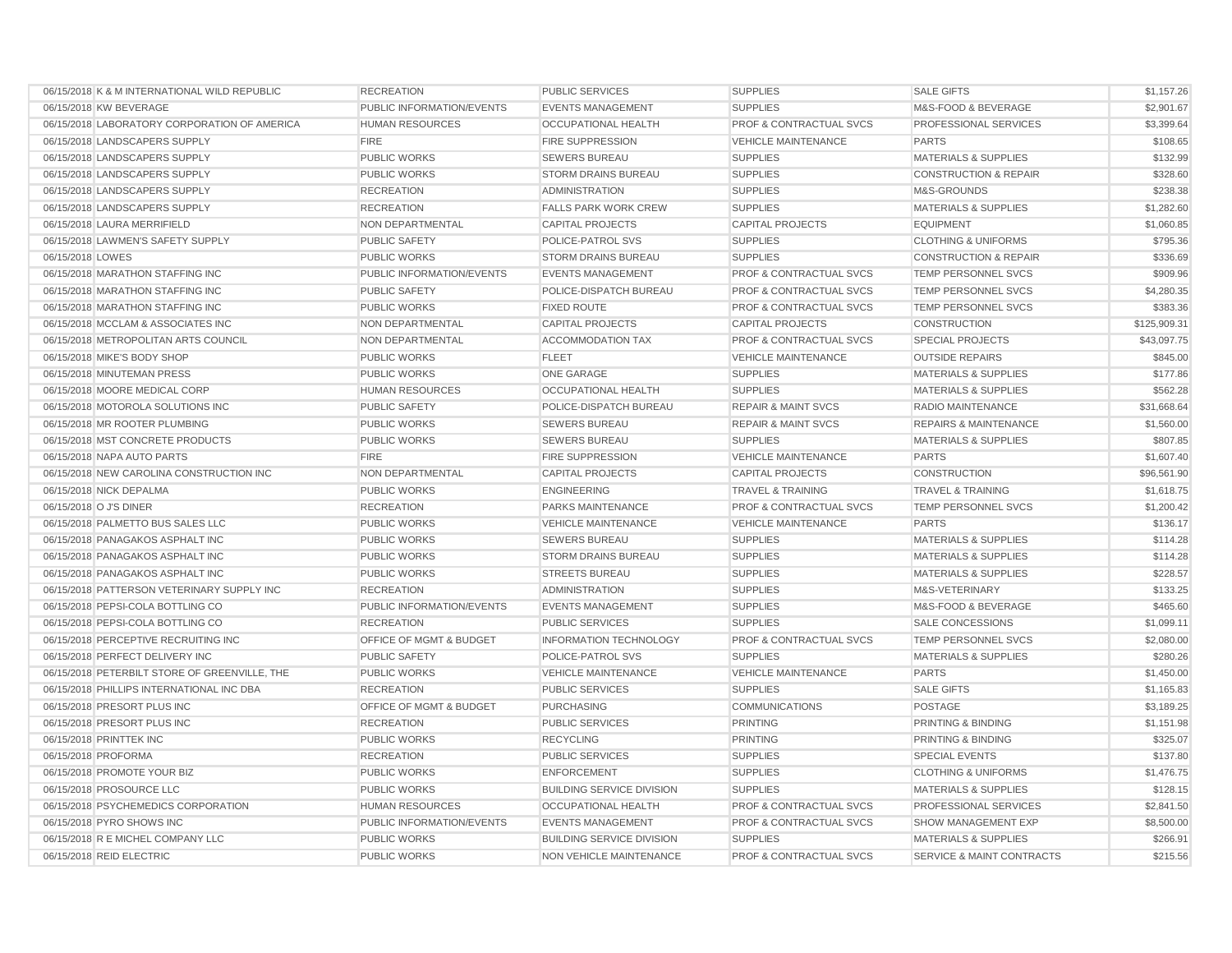| 06/15/2018 ROBERT ESPOSITO                     | PUBLIC INFORMATION/EVENTS          | <b>SPECIAL EVENTS</b>            | PROF & CONTRACTUAL SVCS            | PROFESSIONAL SERVICES                | \$400.00    |
|------------------------------------------------|------------------------------------|----------------------------------|------------------------------------|--------------------------------------|-------------|
| 06/15/2018 ROGERS STEREO INC                   | <b>PUBLIC SAFETY</b>               | POLICE-PATROL SVS                | <b>VEHICLE MAINTENANCE</b>         | POLICE CAR UPFITS                    | \$220.00    |
| 06/15/2018 S C DEPARTMENT OF MOTOR VEHICLES    | <b>HUMAN RESOURCES</b>             | <b>HUMAN RESOURCES</b>           | <b>SUNDRY</b>                      | <b>MISCELLANEOUS</b>                 | \$5,000.00  |
| 06/15/2018 S C DEPARTMENT OF REVENUE           | <b>OFFICE OF MGMT &amp; BUDGET</b> | NON-DEPARTMENTAL                 | PR-WH                              | <b>GARNISHMENTS</b>                  | \$475.87    |
| 06/15/2018 S C FIRE ACADEMY                    | <b>FIRE</b>                        | <b>FIRE SUPPRESSION</b>          | <b>TRAVEL &amp; TRAINING</b>       | <b>TRAVEL &amp; TRAINING</b>         | \$893.00    |
| 06/15/2018 S C RETIREMENT SYSTEM               | <b>OFFICE OF MGMT &amp; BUDGET</b> | <b>ACCOUNTING</b>                | PR-WH                              | <b>RETIREMENT SVS PURCHASE</b>       | \$1,227.53  |
| 06/15/2018 SAF-GARD SAFETY SHOE COMPANY        | <b>FIRE</b>                        | <b>FIRE SUPPRESSION</b>          | <b>SUPPLIES</b>                    | <b>CLOTHING &amp; UNIFORMS</b>       | \$805.00    |
| 06/15/2018 SAFARI LTD                          | <b>RECREATION</b>                  | <b>PUBLIC SERVICES</b>           | <b>SUPPLIES</b>                    | <b>SALE GIFTS</b>                    | \$729.60    |
| 06/15/2018 SAFE INDUSTRIES                     | <b>FIRE</b>                        | <b>FIRE SUPPRESSION</b>          | <b>SUPPLIES</b>                    | <b>MATERIALS &amp; SUPPLIES</b>      | \$269.98    |
| 06/15/2018 SAFETY KLEEN                        | <b>PUBLIC WORKS</b>                | <b>NON VEHICLE MAINTENANCE</b>   | <b>PROF &amp; CONTRACTUAL SVCS</b> | <b>SERVICE &amp; MAINT CONTRACTS</b> | \$3,520.70  |
| 06/15/2018 SALUDA CONSTRUCTION LLC             | NON DEPARTMENTAL                   | <b>CAPITAL PROJECTS</b>          | <b>CAPITAL PROJECTS</b>            | <b>CONSTRUCTION</b>                  | \$54,319.50 |
| 06/15/2018 SAM'S CLUB                          | <b>FIRE</b>                        | <b>FIRE SUPPRESSION</b>          | <b>SUPPLIES</b>                    | <b>MATERIALS &amp; SUPPLIES</b>      | \$2,981.06  |
| 06/15/2018 SANOFI PASTEUR INC                  | <b>HUMAN RESOURCES</b>             | <b>OCCUPATIONAL HEALTH</b>       | <b>SUPPLIES</b>                    | <b>MATERIALS &amp; SUPPLIES</b>      | \$1,301.41  |
| 06/15/2018 SCACPA SC ASSOC OF CERTIFIED PUBLIC | <b>OFFICE OF MGMT &amp; BUDGET</b> | <b>ADMINISTRATION</b>            | <b>SUNDRY</b>                      | DUES, SUBSCRIPTN, PUBLICATN          | \$700.00    |
| 06/15/2018 SCHINDLER ELEVATOR CORPORATION      | <b>PUBLIC WORKS</b>                | <b>CHURCH STREET GARAGE</b>      | <b>REPAIR &amp; MAINT SVCS</b>     | <b>REPAIRS &amp; MAINTENANCE</b>     | \$433.30    |
| 06/15/2018 SCHNEIDER TREE CARE                 | NON DEPARTMENTAL                   | <b>CAPITAL PROJECTS</b>          | <b>CAPITAL PROJECTS</b>            | <b>CONSTRUCTION</b>                  | \$5,530.00  |
| 06/15/2018 SCOTT AULEN                         | OFFICE OF MGMT & BUDGET            | GIS                              | <b>TRAVEL &amp; TRAINING</b>       | <b>TRAVEL &amp; TRAINING</b>         | \$431.25    |
| 06/15/2018 SEAN DE PALMA                       | <b>RECREATION</b>                  | PARKS AND RECREATION             | <b>TRAVEL &amp; TRAINING</b>       | <b>TRAVEL &amp; TRAINING</b>         | \$450.10    |
| 06/15/2018 SITE DESIGN INC                     | NON DEPARTMENTAL                   | <b>CAPITAL PROJECTS</b>          | <b>CAPITAL PROJECTS</b>            | R/O/W SITE ACQUISITION               | \$1,600.00  |
| 06/15/2018 SITEONE LANDSCAPE SUPPLY LLC        | <b>PUBLIC WORKS</b>                | <b>CBD TIF CREW</b>              | <b>SUPPLIES</b>                    | <b>MATERIALS &amp; SUPPLIES</b>      | \$2,575.80  |
| 06/15/2018 SNAP ON INDUSTRIAL                  | <b>FIRE</b>                        | <b>FIRE SERVICES</b>             | <b>SUPPLIES</b>                    | <b>MATERIALS &amp; SUPPLIES</b>      | \$120.34    |
| 06/15/2018 SNIDER FLEET SOLUTIONS              | PUBLIC WORKS                       | <b>FLEET</b>                     | <b>VEHICLE MAINTENANCE</b>         | <b>OUTSIDE REPAIRS</b>               | \$3,994.60  |
| 06/15/2018 SOUND-EKLIN                         | <b>RECREATION</b>                  | <b>ADMINISTRATION</b>            | <b>PROF &amp; CONTRACTUAL SVCS</b> | <b>SERVICE &amp; MAINT CONTRACTS</b> | \$236.30    |
| 06/15/2018 SOUTHEASTERN DOCK & DOOR LLC        | <b>PUBLIC WORKS</b>                | <b>BUILDING SERVICE DIVISION</b> | <b>REPAIR &amp; MAINT SVCS</b>     | <b>REPAIRS &amp; MAINTENANCE</b>     | \$464.98    |
| 06/15/2018 SOUTHEASTERN JANITORIAL LLC         | <b>FIRE</b>                        | <b>FIRE SERVICES</b>             | <b>PROF &amp; CONTRACTUAL SVCS</b> | <b>SERVICE &amp; MAINT CONTRACTS</b> | \$300.00    |
| 06/15/2018 SOUTHEASTERN JANITORIAL LLC         | <b>PUBLIC SAFETY</b>               | POLICE-PATROL SVS                | <b>PROF &amp; CONTRACTUAL SVCS</b> | <b>SERVICE &amp; MAINT CONTRACTS</b> | \$1,150.00  |
| 06/15/2018 SOUTHEASTERN JANITORIAL LLC         | <b>PUBLIC WORKS</b>                | <b>NON VEHICLE MAINTENANCE</b>   | <b>PROF &amp; CONTRACTUAL SVCS</b> | <b>SERVICE &amp; MAINT CONTRACTS</b> | \$429.00    |
| 06/15/2018 SOUTHEASTERN PAPER GROUP            | <b>RECREATION</b>                  | <b>FALLS PARK WORK CREW</b>      | <b>SUPPLIES</b>                    | <b>JANITORIAL SUPPLIES</b>           | \$1,919.09  |
| 06/15/2018 SOUTHERN VAC                        | <b>PUBLIC WORKS</b>                | <b>SEWERS BUREAU</b>             | <b>SUPPLIES</b>                    | <b>MATERIALS &amp; SUPPLIES</b>      | \$182.64    |
| 06/15/2018 SPARTAN FIRE & EMERGENCY APPARATUS  | <b>FIRE</b>                        | <b>FIRE SUPPRESSION</b>          | <b>VEHICLE MAINTENANCE</b>         | <b>PARTS</b>                         | \$168.30    |
| 06/15/2018 SPX GENFARE                         | <b>PUBLIC WORKS</b>                | <b>VEHICLE MAINTENANCE</b>       | <b>VEHICLE MAINTENANCE</b>         | <b>PARTS</b>                         | \$1,493.31  |
| 06/15/2018 STAPLES ADVANTAGE                   | OFFICE OF MGMT & BUDGET            | <b>INFORMATION TECHNOLOGY</b>    | <b>SUPPLIES</b>                    | MATERIALS & SUPPLIES                 | \$175.71    |
| 06/15/2018 SUMMIT MEDIA LLC                    | PUBLIC WORKS                       | <b>RECYCLING</b>                 | <b>PROF &amp; CONTRACTUAL SVCS</b> | ADVERTISING EXPENSE                  | \$710.00    |
| 06/15/2018 SUPPLYWORKS                         | <b>PUBLIC WORKS</b>                | <b>VEHICLE MAINTENANCE</b>       | <b>SUPPLIES</b>                    | <b>MATERIALS &amp; SUPPLIES</b>      | \$586.01    |
| 06/15/2018 TALENT MANAGEMENT SOLUTIONS         | PUBLIC WORKS                       | <b>FIXED ROUTE</b>               | PROF & CONTRACTUAL SVCS            | TEMP PERSONNEL SVCS                  | \$3,608.89  |
| 06/15/2018 TALENT MANAGEMENT SOLUTIONS         | <b>PUBLIC WORKS</b>                | RESIDENTIAL COLL BUREAU          | <b>PROF &amp; CONTRACTUAL SVCS</b> | TEMP PERSONNEL SVCS                  | \$2,191.23  |
| 06/15/2018 TALENT MANAGEMENT SOLUTIONS         | PUBLIC WORKS                       | <b>STORM DRAINS BUREAU</b>       | <b>PROF &amp; CONTRACTUAL SVCS</b> | TEMP PERSONNEL SVCS                  | \$449.83    |
| 06/15/2018 TALENT MANAGEMENT SOLUTIONS         | <b>PUBLIC WORKS</b>                | STORMWATER MANAGEMENT            | PROF & CONTRACTUAL SVCS            | <b>TEMP PERSONNEL SVCS</b>           | \$1,023.36  |
| 06/15/2018 TALENT MANAGEMENT SOLUTIONS         | <b>PUBLIC WORKS</b>                | <b>STREETS BUREAU</b>            | <b>PROF &amp; CONTRACTUAL SVCS</b> | <b>TEMP PERSONNEL SVCS</b>           | \$940.50    |
| 06/15/2018 TALENT MANAGEMENT SOLUTIONS         | <b>RECREATION</b>                  | <b>COMMUNITY CENTERS</b>         | <b>PROF &amp; CONTRACTUAL SVCS</b> | TEMP PERSONNEL SVCS                  | \$623.40    |
| 06/15/2018 TALENT MANAGEMENT SOLUTIONS         | <b>RECREATION</b>                  | <b>FALLS PARK WORK CREW</b>      | <b>PROF &amp; CONTRACTUAL SVCS</b> | TEMP PERSONNEL SVCS                  | \$800.70    |
| 06/15/2018 TALENT MANAGEMENT SOLUTIONS         | <b>RECREATION</b>                  | <b>PUBLIC SERVICES</b>           | PROF & CONTRACTUAL SVCS            | TEMP PERSONNEL SVCS                  | \$680.00    |
| 06/15/2018 THOMSON REUTERS - ELITE             | OFFICE OF MGMT & BUDGET            | <b>INFORMATION TECHNOLOGY</b>    | <b>PROF &amp; CONTRACTUAL SVCS</b> | <b>SERVICE &amp; MAINT CONTRACTS</b> | \$3,155.39  |
| 06/15/2018 THOMSON REUTERS - WEST              | <b>CITY ATTORNEY</b>               | <b>CITY ATTORNEY</b>             | <b>SUNDRY</b>                      | DUES, SUBSCRIPTN, PUBLICATN          | \$2,215.66  |
| 06/15/2018 TMS SOUTH INC                       | <b>PUBLIC WORKS</b>                | <b>BUILDING SERVICE DIVISION</b> | <b>SUPPLIES</b>                    | <b>MATERIALS &amp; SUPPLIES</b>      | \$380.34    |
| 06/15/2018 TONY MACKEY                         | C.D. DIVISION                      | <b>CDBG PROJECTS</b>             | <b>CD PROJECTS</b>                 | <b>LAND ACQUISITION</b>              | \$879.36    |
| 06/15/2018 TOURING SPORT                       | <b>PUBLIC WORKS</b>                | <b>FLEET</b>                     | <b>VEHICLE MAINTENANCE</b>         | <b>OUTSIDE REPAIRS</b>               | \$2,418.39  |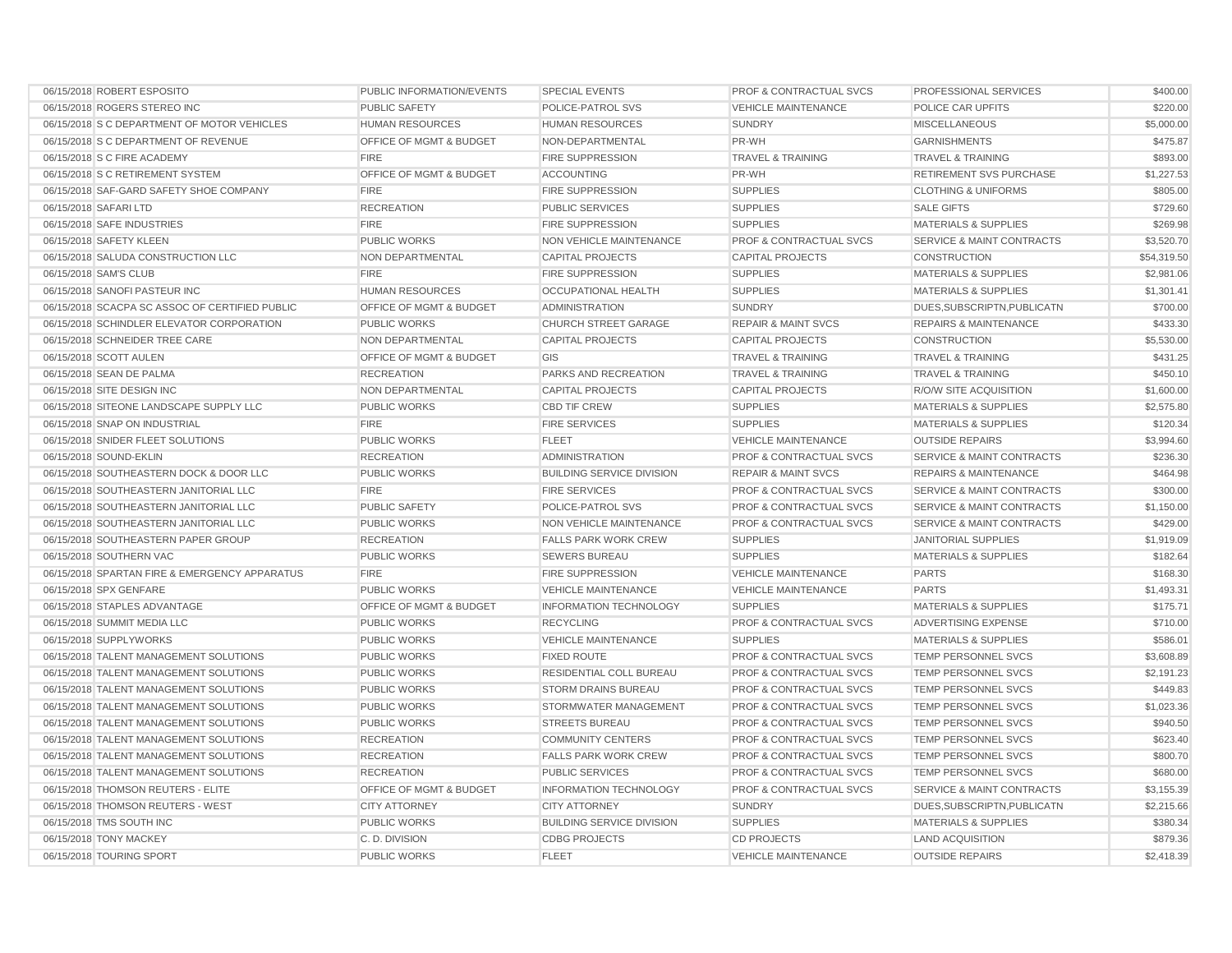| 06/15/2018 TRAVELERS REST FEED & SEED INC      | <b>RECREATION</b>                  | <b>ADMINISTRATION</b>            | <b>SUPPLIES</b>                    | M&S-FOOD                             | \$2,419.98   |
|------------------------------------------------|------------------------------------|----------------------------------|------------------------------------|--------------------------------------|--------------|
| 06/15/2018 TRIANGLE CONSTRUCTION COMPANY       | <b>RECREATION</b>                  | <b>ADMINISTRATION</b>            | <b>SUPPLIES</b>                    | M&S-VETERINARY                       | \$250.00     |
| 06/15/2018 TYCO INTEGRATED SECURITY LLC        | <b>RECREATION</b>                  | <b>FALLS PARK WORK CREW</b>      | <b>PROF &amp; CONTRACTUAL SVCS</b> | <b>SERVICE &amp; MAINT CONTRACTS</b> | \$1,705.07   |
| 06/15/2018 U S DEPARTMENT OF EDUCATION         | <b>OFFICE OF MGMT &amp; BUDGET</b> | NON-DEPARTMENTAL                 | PR-WH                              | <b>GARNISHMENTS</b>                  | \$158.47     |
| 06/15/2018 UNIFIRST                            | <b>PUBLIC WORKS</b>                | <b>VEHICLE MAINTENANCE</b>       | <b>SUPPLIES</b>                    | <b>CLOTHING &amp; UNIFORMS</b>       | \$520.04     |
| 06/15/2018 UNITED ELECTRICAL DISTRIBUTORS INC  | <b>PUBLIC WORKS</b>                | <b>BUILDING SERVICE DIVISION</b> | <b>SUPPLIES</b>                    | <b>MATERIALS &amp; SUPPLIES</b>      | \$905.78     |
| 06/15/2018 UNITED WAY OF GREENVILLE COUNTY     | <b>OFFICE OF MGMT &amp; BUDGET</b> | NON-DEPARTMENTAL                 | PR-WH                              | UNITED WAY                           | \$2,039.32   |
| 06/15/2018 UNIVERSITY OF GEORGIA - VET MED     | <b>RECREATION</b>                  | <b>ADMINISTRATION</b>            | <b>PROF &amp; CONTRACTUAL SVCS</b> | PROFESSIONAL SERVICES                | \$200.00     |
| 06/15/2018 UPSTATE MATERIALS INC               | <b>RECREATION</b>                  | <b>BEAUTIFICATION BUREAU</b>     | <b>SUPPLIES</b>                    | <b>MATERIALS &amp; SUPPLIES</b>      | \$4,902.90   |
| 06/15/2018 UPSTATE MULCH - SPINDALE            | <b>RECREATION</b>                  | <b>BEAUTIFICATION BUREAU</b>     | <b>SUPPLIES</b>                    | <b>MATERIALS &amp; SUPPLIES</b>      | \$1,708.55   |
| 06/15/2018 VERIZON WIRELESS                    | <b>PUBLIC SAFETY</b>               | POLICE-PATROL SVS                | <b>COMMUNICATIONS</b>              | <b>OTHER</b>                         | \$5,561.70   |
| 06/15/2018 VISITGREENVILLESC                   | NON DEPARTMENTAL                   | <b>ACCOMMODATION TAX</b>         | <b>PROF &amp; CONTRACTUAL SVCS</b> | <b>SPECIAL PROJECTS</b>              | \$93,084.24  |
| 06/15/2018 VISITGREENVILLESC                   | NON DEPARTMENTAL                   | <b>HOSPITALITY TAX</b>           | <b>PROF &amp; CONTRACTUAL SVCS</b> | PROFESSIONAL SERVICES                | \$30,000.00  |
| 06/15/2018 W W WILLIAMS                        | <b>FIRE</b>                        | <b>FIRE PREVENTION</b>           | <b>SUPPLIES</b>                    | <b>MATERIALS &amp; SUPPLIES</b>      | \$344.86     |
| 06/15/2018 WARM FUZZY TOYS                     | <b>RECREATION</b>                  | <b>PUBLIC SERVICES</b>           | <b>SUPPLIES</b>                    | <b>SALE GIFTS</b>                    | \$1,144.80   |
| 06/15/2018 WHITE HORSE PACKAGING CO            | <b>PUBLIC WORKS</b>                | <b>MAINTENANCE</b>               | <b>SUPPLIES</b>                    | <b>MATERIALS &amp; SUPPLIES</b>      | \$890.82     |
| 06/15/2018 WHITE HORSE PACKAGING CO            | <b>RECREATION</b>                  | <b>ADMINISTRATION</b>            | <b>SUPPLIES</b>                    | <b>JANITORIAL SUPPLIES</b>           | \$280.36     |
| 06/15/2018 WILL & KRIS AMUSEMENTS              | PUBLIC INFORMATION/EVENTS          | <b>EVENTS MANAGEMENT</b>         | <b>PROF &amp; CONTRACTUAL SVCS</b> | SHOW MANAGEMENT EXP                  | \$482.25     |
| 06/15/2018 WILLIAMS FIRE APPARATUS             | <b>FIRE</b>                        | <b>FIRE SUPPRESSION</b>          | <b>VEHICLE MAINTENANCE</b>         | <b>PARTS</b>                         | \$407.20     |
| 06/15/2018 WORKWELL OCCUPATIONAL HEALTH CENTER | <b>HUMAN RESOURCES</b>             | <b>OCCUPATIONAL HEALTH</b>       | PROF & CONTRACTUAL SVCS            | PROFESSIONAL SERVICES                | \$5,099.00   |
| 06/15/2018 WYOMING CHILD SUPPORT ENFORCEMENT   | <b>OFFICE OF MGMT &amp; BUDGET</b> | NON-DEPARTMENTAL                 | PR-WH                              | <b>GARNISHMENTS</b>                  | \$154.61     |
| 06/15/2018 XYLEM WATER SOLUTIONS USA INC       | <b>PUBLIC WORKS</b>                | <b>SEWERS BUREAU</b>             | <b>SUPPLIES</b>                    | <b>MATERIALS &amp; SUPPLIES</b>      | \$559.09     |
| 06/15/2018 ZEP INC                             | <b>PUBLIC WORKS</b>                | <b>VEHICLE MAINTENANCE</b>       | <b>SUPPLIES</b>                    | <b>MATERIALS &amp; SUPPLIES</b>      | \$616.47     |
| 06/20/2018 S C DEPARTMENT OF REVENUE           | <b>CITY MANAGER</b>                | NON-DEPARTMENTAL                 | <b>SUNDRY</b>                      | <b>TAXES</b>                         | \$3,146.14   |
| 06/22/2018 A SERVICES GROUP LLC                | <b>RECREATION</b>                  | <b>ADMINISTRATION</b>            | <b>PROF &amp; CONTRACTUAL SVCS</b> | <b>SERVICE &amp; MAINT CONTRACTS</b> | \$2,877.60   |
| 06/22/2018 ACE ENERGY                          | <b>PUBLIC WORKS</b>                | <b>FLEET</b>                     | <b>VEHICLE MAINTENANCE</b>         | <b>FUEL</b>                          | \$18,362.35  |
| 06/22/2018 AID UPSTATE INC                     | C.D. DIVISION                      | <b>HOPWA</b>                     | <b>CD PROJECTS</b>                 | <b>ADMIN - AID UPSTATE</b>           | \$5,564.38   |
| 06/22/2018 AID UPSTATE INC                     | C.D. DIVISION                      | <b>HOPWA</b>                     | <b>CD PROJECTS</b>                 | <b>HOUSING PLACEMNT-AID UPST</b>     | \$9,350.00   |
| 06/22/2018 AID UPSTATE INC                     | C.D. DIVISION                      | <b>HOPWA</b>                     | <b>CD PROJECTS</b>                 | PROJ CARE OP COST-AID UPS            | \$2,500.00   |
| 06/22/2018 AID UPSTATE INC                     | C.D. DIVISION                      | <b>HOPWA</b>                     | <b>CD PROJECTS</b>                 | S-T RENT, MORT, UTIL-AID UP          | \$14,926.86  |
| 06/22/2018 AID UPSTATE INC                     | C.D. DIVISION                      | <b>HOPWA</b>                     | <b>CD PROJECTS</b>                 | SUPPORTING SVC-AID UPSTAT            | \$193.05     |
| 06/22/2018 ANDERSON COUNTY SHERIFF'S OFFICE    | <b>PUBLIC SAFETY</b>               | POLICE-PATROL SVS                | <b>TRAVEL &amp; TRAINING</b>       | <b>TRAVEL &amp; TRAINING</b>         | \$695.00     |
| 06/22/2018 ANGIE PROSSER                       | PUBLIC INFORMATION/EVENTS          | PUBLIC INFORMATION               | <b>SUPPLIES</b>                    | <b>MATERIALS &amp; SUPPLIES</b>      | \$1,425.43   |
| 06/22/2018 AQUATIC RESEARCH & CONSERVATION SOC | <b>RECREATION</b>                  | <b>PUBLIC SERVICES</b>           | <b>SUNDRY</b>                      | <b>RESEARCH CONSERVATION EXP</b>     | \$1,000.00   |
| 06/22/2018 BILL FOSTER                         | <b>PUBLIC WORKS</b>                | <b>ENFORCEMENT</b>               | <b>TRAVEL &amp; TRAINING</b>       | <b>TRAVEL &amp; TRAINING</b>         | \$315.66     |
| 06/22/2018 CAPITOL CONSTRUCTION OF THE CAROLIN | NON DEPARTMENTAL                   | <b>CAPITAL PROJECTS</b>          | <b>CAPITAL PROJECTS</b>            | <b>CONSTRUCTION</b>                  | \$152,552.95 |
| 06/22/2018 CHARTER COMMUNICATIONS              | <b>FIRE</b>                        | <b>FIRE SUPPRESSION</b>          | <b>COMMUNICATIONS</b>              | <b>CABLE TELEVISION/INTERNET</b>     | \$1,626.91   |
| 06/22/2018 CHARTER COMMUNICATIONS              | NON DEPARTMENTAL                   | <b>CAPITAL PROJECTS</b>          | <b>CAPITAL PROJECTS</b>            | <b>EQUIPMENT</b>                     | \$1,150.00   |
| 06/22/2018 CHARTER COMMUNICATIONS              | <b>OFFICE OF MGMT &amp; BUDGET</b> | <b>INFORMATION TECHNOLOGY</b>    | <b>COMMUNICATIONS</b>              | TELECOMMUNICATIONS/WIRELE            | \$9,888.19   |
| 06/22/2018 CHARTER COMMUNICATIONS              | <b>PUBLIC SAFETY</b>               | NARCOTICS FUNDS                  | <b>PROF &amp; CONTRACTUAL SVCS</b> | <b>RENTAL OF REAL PROPERTY</b>       | \$737.69     |
| 06/22/2018 CHARTER COMMUNICATIONS              | <b>PUBLIC SAFETY</b>               | POLICE-PATROL SVS                | <b>COMMUNICATIONS</b>              | <b>OTHER</b>                         | \$313.70     |
| 06/22/2018 CHARTER COMMUNICATIONS              | <b>PUBLIC WORKS</b>                | <b>FLEET</b>                     | <b>PROF &amp; CONTRACTUAL SVCS</b> | <b>SERVICE &amp; MAINT CONTRACTS</b> | \$459.92     |
| 06/22/2018 CHARTER COMMUNICATIONS              | <b>PUBLIC WORKS</b>                | PARKING ADMINISTRATION           | <b>PROF &amp; CONTRACTUAL SVCS</b> | <b>SERVICE &amp; MAINT CONTRACTS</b> | \$1,278.67   |
| 06/22/2018 CHARTER COMMUNICATIONS              | <b>PUBLIC WORKS</b>                | <b>PARKING LOTS</b>              | <b>COMMUNICATIONS</b>              | <b>BSWA</b>                          | \$124.59     |
| 06/22/2018 CHARTER COMMUNICATIONS              | <b>PUBLIC WORKS</b>                | <b>PARKING LOTS</b>              | <b>COMMUNICATIONS</b>              | <b>WEST END PARK &amp; RIDE</b>      | \$148.20     |
| 06/22/2018 CHARTER COMMUNICATIONS              | <b>PUBLIC WORKS</b>                | PUBLIC WORKS                     | <b>PROF &amp; CONTRACTUAL SVCS</b> | PROFESSIONAL SERVICES                | \$173.29     |
| 06/22/2018 CHARTER COMMUNICATIONS              | <b>PUBLIC WORKS</b>                | RESIDENTIAL COLL BUREAU          | PROF & CONTRACTUAL SVCS            | MAINTENANCE CONTRACTS                | \$459.92     |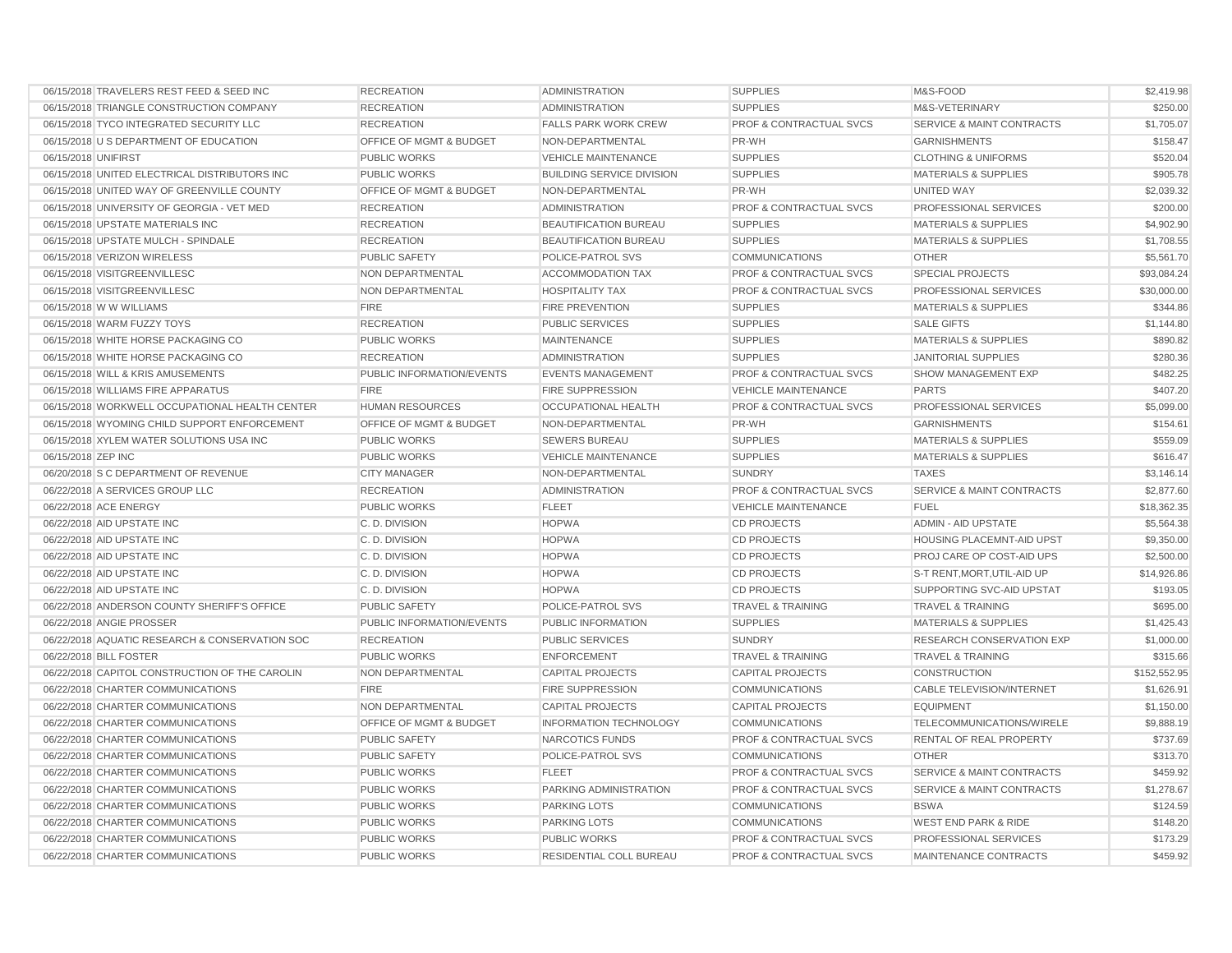| 06/22/2018 CHARTER COMMUNICATIONS              | PUBLIC WORKS                       | <b>SEWERS BUREAU</b>             | <b>PROF &amp; CONTRACTUAL SVCS</b> | MAINTENANCE CONTRACTS                | \$459.92     |
|------------------------------------------------|------------------------------------|----------------------------------|------------------------------------|--------------------------------------|--------------|
| 06/22/2018 CHARTER COMMUNICATIONS              | <b>PUBLIC WORKS</b>                | <b>STORM DRAINS BUREAU</b>       | <b>PROF &amp; CONTRACTUAL SVCS</b> | <b>SERVICE &amp; MAINT CONTRACTS</b> | \$459.92     |
| 06/22/2018 CHARTER COMMUNICATIONS              | <b>PUBLIC WORKS</b>                | <b>STREETS BUREAU</b>            | <b>PROF &amp; CONTRACTUAL SVCS</b> | <b>SERVICE &amp; MAINT CONTRACTS</b> | \$459.92     |
| 06/22/2018 CHARTER COMMUNICATIONS              | <b>RECREATION</b>                  | <b>COMMUNITY CENTERS</b>         | <b>COMMUNICATIONS</b>              | CABLE TELEVISION/INTERNET            | \$698.38     |
| 06/22/2018 CHICORA FOUNDATION INC              | <b>RECREATION</b>                  | PARKS AND RECREATION             | <b>CAPITAL PROJECTS</b>            | <b>CONSTRUCTION</b>                  | \$25,180.00  |
| 06/22/2018 CHIEF SUPPLY INC                    | <b>PUBLIC SAFETY</b>               | POLICE-PATROL SVS                | <b>SUPPLIES</b>                    | <b>MATERIALS &amp; SUPPLIES</b>      | \$14,111.25  |
| 06/22/2018 CHRISTINE WILKINSON                 | <b>RECREATION</b>                  | PUBLIC SERVICES                  | <b>SUNDRY</b>                      | RESEARCH CONSERVATION EXP            | \$960.00     |
| 06/22/2018 CLARK CHEWNING                      | <b>PUBLIC WORKS</b>                | STORMWATER MANAGEMENT            | <b>SUPPLIES</b>                    | MATERIALS & SUPPLIES                 | \$381.56     |
| 06/22/2018 COLONIAL FUEL & LUBRICANT SERVICES  | <b>PUBLIC WORKS</b>                | <b>ADMINISTRATION</b>            | VEHICLE MAINTENANCE                | <b>FUEL</b>                          | \$17,201.59  |
| 06/22/2018 DANIEL REALTY COMPANY LLC           | OFFICE OF MGMT & BUDGET            | REVENUE                          | <b>BUSINESS LICENSE(HOLDING)</b>   | <b>REFUND</b>                        | \$163.00     |
| 06/22/2018 DAVE DERRICK                        | <b>PUBLIC WORKS</b>                | <b>FLEET</b>                     | <b>TRAVEL &amp; TRAINING</b>       | <b>TRAVEL &amp; TRAINING</b>         | \$965.20     |
| 06/22/2018 DAVE DERRICK                        | <b>PUBLIC WORKS</b>                | PARKING ADMINISTRATION           | <b>TRAVEL &amp; TRAINING</b>       | <b>TRAVEL &amp; TRAINING</b>         | \$247.43     |
| 06/22/2018 DAVE DERRICK                        | <b>PUBLIC WORKS</b>                | RESIDENTIAL COLL BUREAU          | <b>TRAVEL &amp; TRAINING</b>       | <b>TRAVEL &amp; TRAINING</b>         | \$118.00     |
| 06/22/2018 DELL MARKETING LP                   | OFFICE OF MGMT & BUDGET            | <b>INFORMATION TECHNOLOGY</b>    | <b>MIS PROJECTS</b>                | PCS/UPGRADES                         | \$582.95     |
| 06/22/2018 DUKE ENERGY CORP                    | NON DEPARTMENTAL                   | <b>CAPITAL PROJECTS</b>          | <b>CAPITAL PROJECTS</b>            | <b>CONSTRUCTION</b>                  | \$6,010.00   |
| 06/22/2018 GENESIS HOMES                       | <b>HOME</b>                        | <b>HOME PROJECTS</b>             | <b>CD PROJECTS</b>                 | PUBLIC INFORMATION                   | \$3,750.00   |
| 06/22/2018 GOVERNMENT FINANCE OFFICERS ASSOC   | OFFICE OF MGMT & BUDGET            | <b>ADMINISTRATION</b>            | <b>SUNDRY</b>                      | <b>MISCELLANEOUS</b>                 | \$550.00     |
| 06/22/2018 GREENVILLE ZOO FOUNDATION           | <b>RECREATION</b>                  | <b>PUBLIC SERVICES</b>           | <b>SUNDRY</b>                      | RESEARCH CONSERVATION EXP            | \$1,000.00   |
| 06/22/2018 GREG SMITH OR TIM CONROY VICE FUND  | <b>PUBLIC SAFETY</b>               | POLICE-PATROL SVS                | <b>SUPPLIES</b>                    | <b>MATERIALS &amp; SUPPLIES</b>      | \$3,700.00   |
| 06/22/2018 HARPER CORPORATION                  | NON DEPARTMENTAL                   | <b>CAPITAL PROJECTS</b>          | <b>CAPITAL PROJECTS</b>            | <b>CONSTRUCTION</b>                  | \$19,002.67  |
| 06/22/2018 HOFFMAN MECHANICAL SOLUTIONS INC    | <b>PUBLIC WORKS</b>                | <b>BUILDING SERVICE DIVISION</b> | MACHINERY AND EQUIPMENT            | MACHINERY AND EQUIPMENT              | \$13,052.00  |
| 06/22/2018 INTERNATIONAL REPTILE CONSERVATION  | <b>RECREATION</b>                  | <b>PUBLIC SERVICES</b>           | <b>SUNDRY</b>                      | RESEARCH CONSERVATION EXP            | \$2,965.00   |
| 06/22/2018 IVEY COMMUNICATIONS INC             | NON DEPARTMENTAL                   | <b>CAPITAL PROJECTS</b>          | <b>CAPITAL PROJECTS</b>            | <b>EQUIPMENT</b>                     | \$8,400.00   |
| 06/22/2018 IVEY COMMUNICATIONS INC             | OFFICE OF MGMT & BUDGET            | <b>INFORMATION TECHNOLOGY</b>    | <b>REPAIR &amp; MAINT SVCS</b>     | <b>REPAIRS &amp; MAINTENANCE</b>     | \$17,311.05  |
| 06/22/2018 KW BEVERAGE                         | PUBLIC INFORMATION/EVENTS          | <b>EVENTS MANAGEMENT</b>         | <b>SUPPLIES</b>                    | M&S-FOOD & BEVERAGE                  | \$2,584.42   |
| 06/22/2018 L & B LANDSCAPING SERVICE INC       | C.D. DIVISION                      | <b>CDBG PROJECTS</b>             | <b>CD PROJECTS</b>                 | <b>LAND ACQUISITION</b>              | \$1,035.00   |
| 06/22/2018 L & B LANDSCAPING SERVICE INC       | <b>RECREATION</b>                  | BEAUTIFICATION BUREAU            | <b>PROF &amp; CONTRACTUAL SVCS</b> | <b>SERVICE &amp; MAINT CONTRACTS</b> | \$1,914.00   |
| 06/22/2018 LUCAS BRYSON                        | PUBLIC WORKS                       | STORMWATER MANAGEMENT            | <b>TRAVEL &amp; TRAINING</b>       | <b>TRAVEL &amp; TRAINING</b>         | \$818.99     |
| 06/22/2018 M. B. KAHN CONSTRUCTION CO INC      | NON DEPARTMENTAL                   | <b>CAPITAL PROJECTS</b>          | <b>CAPITAL PROJECTS</b>            | PLANNING/DESIGN                      | \$11,000.00  |
| 06/22/2018 MARK TEAL                           | OFFICE OF MGMT & BUDGET            | <b>RISK MANAGEMENT</b>           | <b>TRAVEL &amp; TRAINING</b>       | <b>TRAVEL &amp; TRAINING</b>         | \$756.74     |
| 06/22/2018 MARLIE CREASEY-SMITH                | <b>RECREATION</b>                  | PARKS AND RECREATION             | <b>TRAVEL &amp; TRAINING</b>       | <b>TRAVEL &amp; TRAINING</b>         | \$549.10     |
| 06/22/2018 MARY BURAK                          | <b>RECREATION</b>                  | <b>PUBLIC SERVICES</b>           | <b>SUNDRY</b>                      | <b>RESEARCH CONSERVATION EXP</b>     | \$805.00     |
| 06/22/2018 MEREDITH LUTZ                       | <b>RECREATION</b>                  | <b>PUBLIC SERVICES</b>           | <b>SUNDRY</b>                      | RESEARCH CONSERVATION EXP            | \$1,000.00   |
| 06/22/2018 METROPOLITAN ARTS COUNCIL           | NON DEPARTMENTAL                   | <b>ACCOMMODATION TAX</b>         | <b>PROF &amp; CONTRACTUAL SVCS</b> | <b>SPECIAL PROJECTS</b>              | \$765.06     |
| 06/22/2018 METROPOLITAN SEWER SUB-DISTRIC      | <b>PUBLIC WORKS</b>                | <b>SEWERS BUREAU</b>             | <b>PROF &amp; CONTRACTUAL SVCS</b> | <b>INTERGOVT AGREEMENTS</b>          | \$82,159.06  |
| 06/22/2018 PAN AFRICAN SANTUARY ALLIANCE PASA  | <b>RECREATION</b>                  | <b>PUBLIC SERVICES</b>           | <b>SUNDRY</b>                      | <b>RESEARCH CONSERVATION EXP</b>     | \$994.00     |
| 06/22/2018 PARK PLACE CORPORATION              | <b>FIRE</b>                        | <b>FIRE SUPPRESSION</b>          | <b>SUPPLIES</b>                    | <b>MATERIALS &amp; SUPPLIES</b>      | \$15,898.94  |
| 06/22/2018 PEOPLE RESOURCES & CONSERVATION FOU | <b>RECREATION</b>                  | <b>PUBLIC SERVICES</b>           | <b>SUNDRY</b>                      | RESEARCH CONSERVATION EXP            | \$2,800.00   |
| 06/22/2018 PLAYGROUND SAFETY SERVICES INC      | NON DEPARTMENTAL                   | <b>CAPITAL PROJECTS</b>          | <b>CAPITAL PROJECTS</b>            | <b>CONSTRUCTION</b>                  | \$127,587.83 |
| 06/22/2018 REBECCA EDWARDS                     | C.D. DIVISION                      | <b>CDBG PROJECTS</b>             | <b>TRAVEL &amp; TRAINING</b>       | <b>TRAVEL &amp; TRAINING</b>         | \$341.90     |
| 06/22/2018 REINHARDT UNIVERSITY                | <b>RECREATION</b>                  | <b>PUBLIC SERVICES</b>           | <b>SUNDRY</b>                      | <b>RESEARCH CONSERVATION EXP</b>     | \$2,346.00   |
| 06/22/2018 RIZIKON INC                         | <b>OFFICE OF MGMT &amp; BUDGET</b> | <b>RISK MANAGEMENT</b>           | <b>PROF &amp; CONTRACTUAL SVCS</b> | PROFESSIONAL SERVICES                | \$5,794.20   |
| 06/22/2018 S C DEPARTMENT OF MOTOR VEHICLES    | <b>PUBLIC SAFETY</b>               | POLICE-PATROL SVS                | <b>VEHICLES</b>                    | <b>VEHICLE</b>                       | \$153.00     |
| 06/22/2018 SANDRA TEMPLETON PETTY CASH         | <b>CITY ATTORNEY</b>               | <b>CITY ATTORNEY</b>             | <b>SUNDRY</b>                      | <b>COURT COSTS</b>                   | \$166.00     |
| 06/22/2018 SCHNEIDER TREE CARE                 | <b>NON DEPARTMENTAL</b>            | <b>CAPITAL PROJECTS</b>          | <b>CAPITAL PROJECTS</b>            | <b>CONSTRUCTION</b>                  | \$52,944.00  |
| 06/22/2018 SITE DESIGN INC                     | NON DEPARTMENTAL                   | <b>CAPITAL PROJECTS</b>          | <b>CAPITAL PROJECTS</b>            | PLANNING/DESIGN                      | \$6,440.00   |
| 06/22/2018 SOURCELINK CAROLINA LLC             | PUBLIC WORKS                       | <b>SEWERS BUREAU</b>             | <b>SUNDRY</b>                      | <b>MISCELLANEOUS</b>                 | \$989.75     |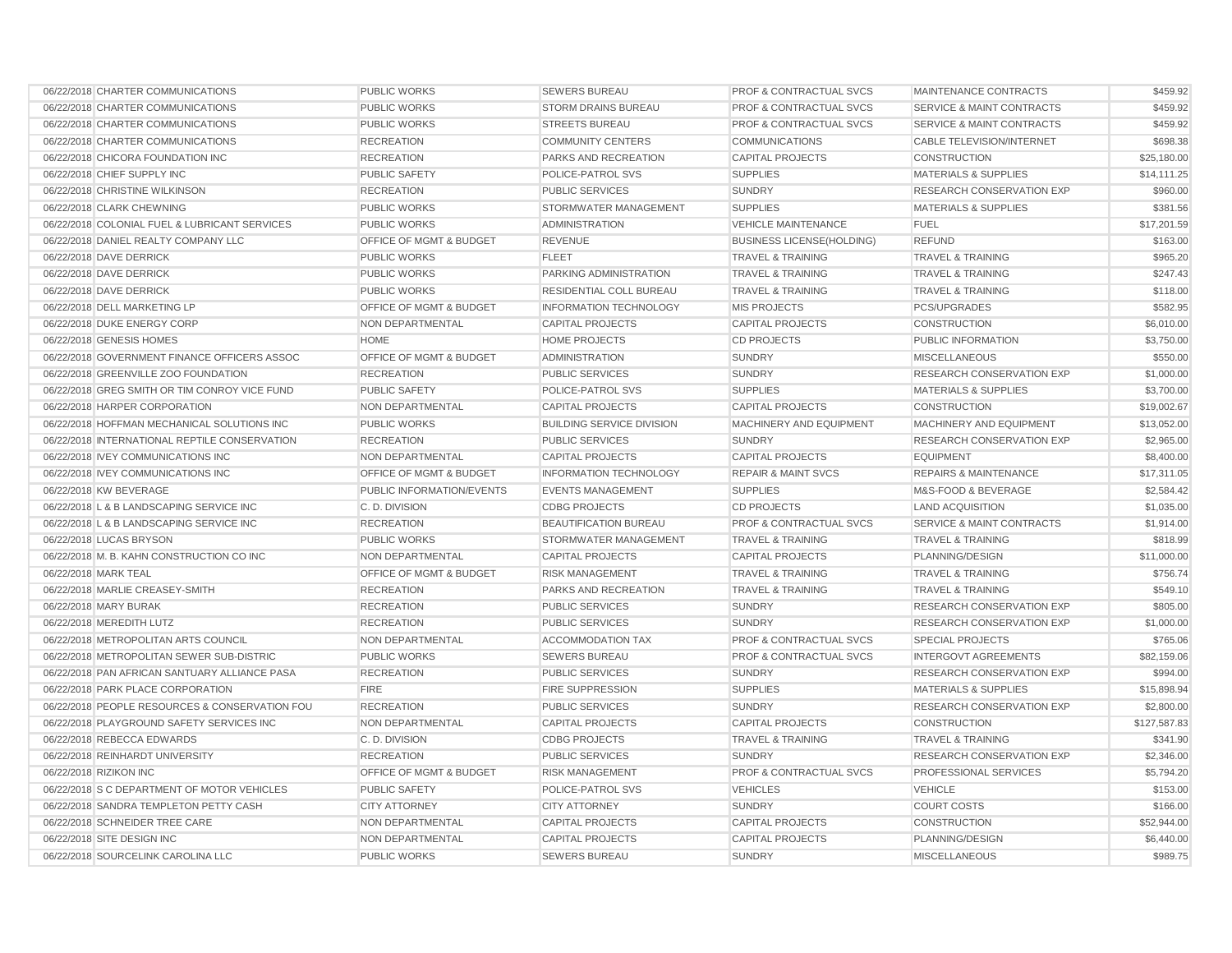| 06/22/2018 SPECIAL SYSTEMS INC                 | PUBLIC WORKS         | <b>BROAD STREET GARAGE</b>           | <b>PROF &amp; CONTRACTUAL SVCS</b> | <b>SERVICE &amp; MAINT CONTRACTS</b> | \$546.64     |
|------------------------------------------------|----------------------|--------------------------------------|------------------------------------|--------------------------------------|--------------|
| 06/22/2018 SPECIAL SYSTEMS INC                 | <b>RECREATION</b>    | <b>BEAUTIFICATION BUREAU</b>         | PROF & CONTRACTUAL SVCS            | <b>SERVICE &amp; MAINT CONTRACTS</b> | \$253.36     |
| 06/22/2018 SQUIRE PATTON BOGGS LLP             | <b>CITY MANAGER</b>  | <b>CITY MANAGER</b>                  | <b>PROF &amp; CONTRACTUAL SVCS</b> | PROFESSIONAL SERVICES                | \$5,000.00   |
| 06/22/2018 STEPHEN KOVALCIK                    | <b>FIRE</b>          | <b>FIRE</b>                          | <b>TRAVEL &amp; TRAINING</b>       | <b>TRAVEL &amp; TRAINING</b>         | \$350.00     |
| 06/22/2018 TRANE                               | <b>PUBLIC WORKS</b>  | <b>BUILDING SERVICE DIVISION</b>     | <b>REPAIR &amp; MAINT SVCS</b>     | <b>REPAIRS &amp; MAINTENANCE</b>     | \$3,256.00   |
| 06/22/2018 TRC ENVIRONMENTAL CORP              | NON DEPARTMENTAL     | <b>CAPITAL PROJECTS</b>              | <b>CAPITAL PROJECTS</b>            | PLANNING/DESIGN                      | \$8,100.94   |
| 06/22/2018 UNIVERSITY OF SOUTH CAROLINA UPSTAT | <b>RECREATION</b>    | PUBLIC SERVICES                      | <b>SUNDRY</b>                      | RESEARCH CONSERVATION EXP            | \$734.00     |
| 06/22/2018 UPSTATE WARRIOR SOLUTION            | NON DEPARTMENTAL     | <b>HOSPITALITY TAX</b>               | PROF & CONTRACTUAL SVCS            | <b>SPECIAL PROJECTS</b>              | \$1,630.12   |
| 06/22/2018 VIC BAILEY FORD INC                 | ECONOMIC DEVELOPMENT | <b>BUILDING &amp; PROPERTY MAINT</b> | <b>VEHICLES</b>                    | <b>VEHICLE</b>                       | \$25,243.00  |
| 06/22/2018 VIC BAILEY FORD INC                 | <b>PUBLIC SAFETY</b> | POLICE-PATROL SVS                    | <b>VEHICLES</b>                    | <b>VEHICLE</b>                       | \$167,439.36 |
| 06/22/2018 VIC BAILEY FORD INC                 | <b>PUBLIC WORKS</b>  | <b>FLEET</b>                         | <b>VEHICLES</b>                    | <b>VEHICLE</b>                       | \$36,804.00  |
| 06/22/2018 VIC BAILEY FORD INC                 | <b>RECREATION</b>    | BEAUTIFICATION BUREAU                | <b>VEHICLES</b>                    | <b>VEHICLE</b>                       | \$29,356.00  |
| 06/22/2018 VIC BAILEY FORD INC                 | <b>RECREATION</b>    | PARKS AND RECREATION                 | <b>VEHICLES</b>                    | <b>VEHICLE</b>                       | \$25,243.00  |
| 06/22/2018 VIC BAILEY FORD INC                 | <b>RECREATION</b>    | PARKS MAINTENANCE                    | <b>VEHICLES</b>                    | <b>VEHICLE</b>                       | \$24,840.00  |
| 06/22/2018 WAYNE OWENS                         | PUBLIC WORKS         | <b>SEWERS BUREAU</b>                 | <b>SUPPLIES</b>                    | <b>MATERIALS &amp; SUPPLIES</b>      | \$922.19     |
| 06/22/2018 WAYNE OWENS                         | <b>PUBLIC WORKS</b>  | <b>STORM DRAINS BUREAU</b>           | <b>SUPPLIES</b>                    | <b>MATERIALS &amp; SUPPLIES</b>      | \$922.18     |
| 06/22/2018 WAYNE OWENS                         | PUBLIC WORKS         | <b>STREETS BUREAU</b>                | <b>SUPPLIES</b>                    | <b>MATERIALS &amp; SUPPLIES</b>      | \$922.19     |
| 06/22/2018 WEBSTER MARK GREGORY                | <b>PUBLIC SAFETY</b> | POLICE-PATROL SVS                    | <b>SUPPLIES</b>                    | <b>CLOTHING &amp; UNIFORMS</b>       | \$106.00     |
| 06/25/2018 ADVANTAGE TRUCK CENTER              | PUBLIC WORKS         | RESIDENTIAL COLL BUREAU              | <b>VEHICLES</b>                    | <b>VEHICLE</b>                       | \$287,213.62 |
| 06/25/2018 DUKE ENERGY                         | <b>FIRE</b>          | <b>FIRE SERVICES</b>                 | <b>UTILITIES</b>                   | <b>ELECTRICITY</b>                   | \$931.98     |
| 06/25/2018 DUKE ENERGY                         | PUBLIC WORKS         | <b>BROAD STREET GARAGE</b>           | <b>UTILITIES</b>                   | <b>ELECTRICITY</b>                   | \$597.32     |
| 06/25/2018 DUKE ENERGY                         | <b>PUBLIC WORKS</b>  | <b>COMMONS GARAGE</b>                | <b>UTILITIES</b>                   | <b>ELECTRICITY</b>                   | \$1,525.84   |
| 06/25/2018 DUKE ENERGY                         | PUBLIC WORKS         | <b>LIBERTY SQUARE GARAGE</b>         | <b>UTILITIES</b>                   | <b>ELECTRICITY</b>                   | \$1,964.41   |
| 06/25/2018 DUKE ENERGY                         | <b>PUBLIC WORKS</b>  | N LAURENS ST GARAGE                  | <b>UTILITIES</b>                   | <b>ELECTRICITY</b>                   | \$438.99     |
| 06/25/2018 DUKE ENERGY                         | PUBLIC WORKS         | <b>ONE GARAGE</b>                    | <b>UTILITIES</b>                   | <b>ELECTRICITY</b>                   | \$1,885.84   |
| 06/25/2018 DUKE ENERGY                         | <b>PUBLIC WORKS</b>  | PARKING ADMINISTRATION               | <b>UTILITIES</b>                   | <b>ELECTRICITY</b>                   | \$818.59     |
| 06/25/2018 DUKE ENERGY                         | <b>PUBLIC WORKS</b>  | POINSETT GARAGE                      | <b>UTILITIES</b>                   | <b>ELECTRICITY</b>                   | \$2,146.62   |
| 06/25/2018 DUKE ENERGY                         | PUBLIC WORKS         | RICHARDSON STREET GARAGE             | <b>UTILITIES</b>                   | <b>ELECTRICITY</b>                   | \$2,991.98   |
| 06/25/2018 DUKE ENERGY                         | <b>PUBLIC WORKS</b>  | <b>RIVER STREET GARAGE</b>           | <b>UTILITIES</b>                   | <b>ELECTRICITY</b>                   | \$1,248.53   |
| 06/25/2018 DUKE ENERGY                         | PUBLIC WORKS         | S. SPRING STREET GARAGE              | <b>UTILITIES</b>                   | <b>ELECTRICITY</b>                   | \$2,655.18   |
| 06/25/2018 DUKE ENERGY                         | PUBLIC WORKS         | <b>TRAFFIC ENGINEERING</b>           | <b>UTILITIES</b>                   | <b>ELECTRICITY</b>                   | \$97,180.67  |
| 06/25/2018 DUKE ENERGY                         | <b>RECREATION</b>    | PARKS MAINTENANCE                    | <b>UTILITIES</b>                   | <b>ELECTRICITY</b>                   | \$6,026.47   |
| 06/25/2018 GREENVILLE WATER                    | PUBLIC WORKS         | <b>BUILDING SERVICE DIVISION</b>     | <b>UTILITIES</b>                   | <b>OTHER</b>                         | \$976.65     |
| 06/25/2018 GREGORY PEST SOLUTIONS              | <b>PUBLIC WORKS</b>  | <b>BUILDING SERVICE DIVISION</b>     | <b>PROF &amp; CONTRACTUAL SVCS</b> | <b>SERVICE &amp; MAINT CONTRACTS</b> | \$472.00     |
| 06/25/2018 PIEDMONT NATURAL GAS CO INC         | <b>PUBLIC WORKS</b>  | <b>BUILDING SERVICE DIVISION</b>     | <b>UTILITIES</b>                   | GAS                                  | \$519.83     |
| 06/25/2018 PIEDMONT NATURAL GAS CO INC         | PUBLIC WORKS         | <b>FLEET</b>                         | <b>UTILITIES</b>                   | GAS                                  | \$146.74     |
| 06/25/2018 PIEDMONT NATURAL GAS CO INC         | <b>PUBLIC WORKS</b>  | PUBLIC WORKS                         | <b>UTILITIES</b>                   | GAS                                  | \$108.69     |
| 06/25/2018 PIEDMONT NATURAL GAS CO INC         | <b>RECREATION</b>    | PARKS AND RECREATION                 | <b>UTILITIES</b>                   | GAS                                  | \$236.43     |
| 06/25/2018 SPX GENFARE                         | PUBLIC WORKS         | <b>VEHICLE MAINTENANCE</b>           | <b>VEHICLE MAINTENANCE</b>         | <b>PARTS</b>                         | \$3,759.54   |
| 06/25/2018 TD CARD SERVICES                    | <b>CITY MANAGER</b>  | <b>CITY MANAGER</b>                  | <b>TRAVEL &amp; TRAINING</b>       | <b>TRAVEL &amp; TRAINING</b>         | \$1,228.20   |
| 06/25/2018 TD CARD SERVICES                    | COUNCIL              | <b>CITY COUNCIL</b>                  | <b>COMMUNICATIONS</b>              | <b>OTHER</b>                         | \$140.00     |
| 06/25/2018 TD CARD SERVICES                    | COUNCIL              | <b>CITY COUNCIL</b>                  | <b>SUNDRY</b>                      | <b>MISCELLANEOUS</b>                 | \$649.84     |
| 06/25/2018 TD CARD SERVICES                    | COUNCIL              | <b>CITY COUNCIL</b>                  | <b>TRAVEL &amp; TRAINING</b>       | <b>TRAVEL &amp; TRAINING</b>         | \$807.80     |
| 06/25/2018 TD CARD SERVICES                    | ECONOMIC DEVELOPMENT | <b>BUILDING &amp; PROPERTY MAINT</b> | <b>TRAVEL &amp; TRAINING</b>       | <b>TRAVEL &amp; TRAINING</b>         | \$616.92     |
| 06/25/2018 TD CARD SERVICES                    | ECONOMIC DEVELOPMENT | <b>ECONOMIC DEVELOPMENT</b>          | <b>TRAVEL &amp; TRAINING</b>       | <b>TRAVEL &amp; TRAINING</b>         | \$726.84     |
| 06/25/2018 TD CARD SERVICES                    | <b>FIRE</b>          | <b>FIRE</b>                          | <b>TRAVEL &amp; TRAINING</b>       | <b>TRAVEL &amp; TRAINING</b>         | \$2,950.79   |
| 06/25/2018 TD CARD SERVICES                    | <b>FIRE</b>          | <b>FIRE PREVENTION</b>               | <b>SUPPLIES</b>                    | OFFICE SUPPLIES&MATERIALS            | \$106.75     |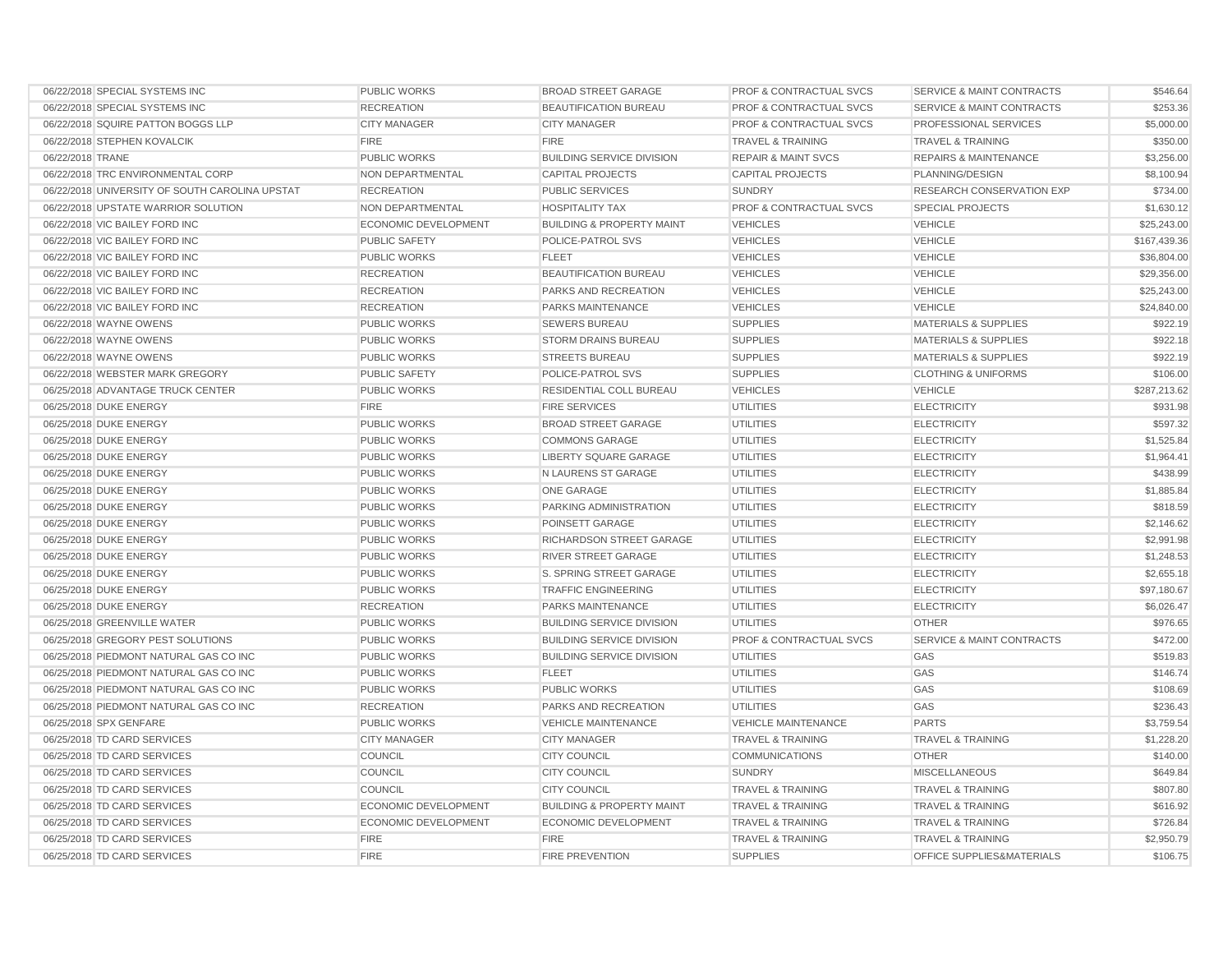| 06/25/2018 TD CARD SERVICES                  | <b>FIRE</b>                        | <b>FIRE PREVENTION</b>        | <b>TRAVEL &amp; TRAINING</b>       | <b>TRAVEL &amp; TRAINING</b>         | \$167.86    |
|----------------------------------------------|------------------------------------|-------------------------------|------------------------------------|--------------------------------------|-------------|
| 06/25/2018 TD CARD SERVICES                  | <b>FIRE</b>                        | <b>FIRE SUPPRESSION</b>       | <b>SUNDRY</b>                      | DUES, SUBSCRIPTN, PUBLICATN          | \$165.00    |
| 06/25/2018 TD CARD SERVICES                  | <b>FIRE</b>                        | <b>FIRE SUPPRESSION</b>       | <b>SUPPLIES</b>                    | <b>MATERIALS &amp; SUPPLIES</b>      | \$1,216.28  |
| 06/25/2018 TD CARD SERVICES                  | <b>FIRE</b>                        | <b>FIRE SUPPRESSION</b>       | <b>VEHICLE MAINTENANCE</b>         | <b>PARTS</b>                         | \$1,298.63  |
| 06/25/2018 TD CARD SERVICES                  | <b>HUMAN RESOURCES</b>             | <b>HUMAN RESOURCES</b>        | <b>SUNDRY</b>                      | <b>RECRUITMENT ADS</b>               | \$1,140.00  |
|                                              |                                    | <b>OCCUPATIONAL HEALTH</b>    |                                    |                                      |             |
| 06/25/2018 TD CARD SERVICES                  | HUMAN RESOURCES                    |                               | <b>SUPPLIES</b>                    | <b>MATERIALS &amp; SUPPLIES</b>      | \$678.05    |
| 06/25/2018 TD CARD SERVICES                  | PUBLIC SAFETY                      | POLICE-PATROL SVS             | <b>SUPPLIES</b>                    | <b>CLOTHING &amp; UNIFORMS</b>       | \$992.08    |
| 06/25/2018 TD CARD SERVICES                  | <b>PUBLIC SAFETY</b>               | POLICE-PATROL SVS             | <b>SUPPLIES</b>                    | <b>MATERIALS &amp; SUPPLIES</b>      | \$4,665.49  |
| 06/25/2018 TD CARD SERVICES                  | PUBLIC SAFETY                      | POLICE-PATROL SVS             | <b>TRAVEL &amp; TRAINING</b>       | <b>TRAVEL &amp; TRAINING</b>         | \$4,194.53  |
| 06/25/2018 TD CARD SERVICES                  | <b>PUBLIC SAFETY</b>               | POLICE-PATROL SVS             | <b>VEHICLE MAINTENANCE</b>         | POLICE CAR UPFITS                    | \$739.94    |
| 06/25/2018 TD CARD SERVICES                  | PUBLIC WORKS                       | <b>ENFORCEMENT</b>            | <b>REPAIR &amp; MAINT SVCS</b>     | <b>REPAIRS &amp; MAINTENANCE</b>     | \$300.89    |
| 06/25/2018 TD CARD SERVICES                  | PUBLIC WORKS                       | <b>ENFORCEMENT</b>            | <b>TRAVEL &amp; TRAINING</b>       | <b>TRAVEL &amp; TRAINING</b>         | \$122.29    |
| 06/25/2018 TD CARD SERVICES                  | PUBLIC WORKS                       | <b>ENGINEERING</b>            | <b>TRAVEL &amp; TRAINING</b>       | <b>TRAVEL &amp; TRAINING</b>         | \$3,756.70  |
| 06/25/2018 TD CARD SERVICES                  | PUBLIC WORKS                       | <b>FLEET</b>                  | <b>TRAVEL &amp; TRAINING</b>       | <b>TRAVEL &amp; TRAINING</b>         | \$1,403.70  |
| 06/25/2018 TD CARD SERVICES                  | <b>PUBLIC WORKS</b>                | PARKING ADMINISTRATION        | <b>REPAIR &amp; MAINT SVCS</b>     | REPAIRS & MAINTENANCE                | \$296.74    |
| 06/25/2018 TD CARD SERVICES                  | PUBLIC WORKS                       | STORMWATER MANAGEMENT         | <b>SUNDRY</b>                      | <b>MISCELLANEOUS</b>                 | \$261.28    |
| 06/25/2018 TD CARD SERVICES                  | PUBLIC WORKS                       | STORMWATER MANAGEMENT         | <b>SUPPLIES</b>                    | <b>MATERIALS &amp; SUPPLIES</b>      | \$344.46    |
| 06/25/2018 TD CARD SERVICES                  | <b>PUBLIC WORKS</b>                | <b>TRAFFIC ENGINEERING</b>    | <b>SUPPLIES</b>                    | M&S-SIGNALS                          | \$226.92    |
| 06/27/2018 4IMPRINT                          | <b>RECREATION</b>                  | <b>COMMUNITY CENTERS</b>      | <b>SUPPLIES</b>                    | <b>MATERIALS &amp; SUPPLIES</b>      | \$538.63    |
| 06/27/2018 A C MOORE                         | <b>RECREATION</b>                  | <b>COMMUNITY CENTERS</b>      | <b>SUPPLIES</b>                    | <b>MATERIALS &amp; SUPPLIES</b>      | \$137.64    |
| 06/27/2018 ADT SECURITY SERVICES             | <b>RECREATION</b>                  | <b>COMMUNITY CENTERS</b>      | <b>PROF &amp; CONTRACTUAL SVCS</b> | <b>PROFESSIONAL SERVICES</b>         | \$175.77    |
| 06/27/2018 ADT SECURITY SERVICES             | <b>RECREATION</b>                  | <b>COMMUNITY CENTERS</b>      | <b>SUPPLIES</b>                    | <b>MATERIALS &amp; SUPPLIES</b>      | \$175.77    |
| 06/27/2018 ADT SECURITY SERVICES             | <b>RECREATION</b>                  | <b>PARKS AND RECREATION</b>   | <b>PROF &amp; CONTRACTUAL SVCS</b> | <b>SERVICE &amp; MAINT CONTRACTS</b> | \$158.46    |
| 06/27/2018 AIKEN BROTHERS OF THE UPSTATE     | <b>RECREATION</b>                  | <b>PARKS AND RECREATION</b>   | <b>SUPPLIES</b>                    | <b>MATERIALS &amp; SUPPLIES</b>      | \$615.48    |
| 06/27/2018 ALDRIDGE FAMILY PRODUCE           | <b>RECREATION</b>                  | <b>ADMINISTRATION</b>         | <b>SUPPLIES</b>                    | M&S-FOOD                             | \$419.33    |
| 06/27/2018 ARC3 GASES INC                    | <b>RECREATION</b>                  | <b>ADMINISTRATION</b>         | <b>SUPPLIES</b>                    | M&S-MAINTENANCE                      | \$135.33    |
| 06/27/2018 AT & T                            | <b>OFFICE OF MGMT &amp; BUDGET</b> | <b>INFORMATION TECHNOLOGY</b> | <b>COMMUNICATIONS</b>              | TELECOMMUNICATIONS/WIRELE            | \$12,417.60 |
| 06/27/2018 AT & T MOBILITY                   | OFFICE OF MGMT & BUDGET            | <b>INFORMATION TECHNOLOGY</b> | <b>COMMUNICATIONS</b>              | TELECOMMUNICATIONS/WIRELE            | \$121.97    |
| 06/27/2018 AT & T MOBILITY                   | <b>PUBLIC SAFETY</b>               | POLICE-PATROL SVS             | <b>COMMUNICATIONS</b>              | <b>OTHER</b>                         | \$159.96    |
| 06/27/2018 BATTERY SPECIALISTS INC           | OFFICE OF MGMT & BUDGET            | <b>INFORMATION TECHNOLOGY</b> | <b>SUPPLIES</b>                    | <b>MATERIALS &amp; SUPPLIES</b>      | \$125.06    |
| 06/27/2018 BLANCHARD MACHINERY CO            | <b>PUBLIC WORKS</b>                | <b>FLEET</b>                  | <b>VEHICLE MAINTENANCE</b>         | <b>OUTSIDE REPAIRS</b>               | \$1,307.21  |
| 06/27/2018 BLUE 360 MEDIA LLC                | MUNICIPAL COURT                    | MUNICIPAL COURT               | <b>SUNDRY</b>                      | <b>MISCELLANEOUS</b>                 | \$232.88    |
| 06/27/2018 BREAKTHRU BEVERAGE SOUTH CAROLINA | PUBLIC INFORMATION/EVENTS          | <b>EVENTS MANAGEMENT</b>      | <b>SUPPLIES</b>                    | M&S-FOOD & BEVERAGE                  | \$646.92    |
| 06/27/2018 BREATHING AIR SYSTEMS             | <b>FIRE</b>                        | <b>FIRE SUPPRESSION</b>       | <b>VEHICLE MAINTENANCE</b>         | <b>PARTS</b>                         | \$254.40    |
| 06/27/2018 BSN/PASSON'S/GSC/COLIN SPORTS     | <b>RECREATION</b>                  | <b>COMMUNITY CENTERS</b>      | <b>SUPPLIES</b>                    | <b>MATERIALS &amp; SUPPLIES</b>      | \$379.36    |
| 06/27/2018 BURL WALKER MARKETING LLC         | <b>RECREATION</b>                  | <b>COMMUNITY CENTERS</b>      | <b>RECREATION DEPOSITS</b>         | <b>SPECIAL EVENTS</b>                | \$801.60    |
| 06/27/2018 CAMELOT CINEMAS                   | <b>RECREATION</b>                  | <b>COMMUNITY CENTERS</b>      | <b>SUPPLIES</b>                    | <b>MATERIALS &amp; SUPPLIES</b>      | \$285.00    |
| 06/27/2018 CAPSTONE FILTER SERVICES LLC      | <b>PUBLIC WORKS</b>                | <b>TRAFFIC ENGINEERING</b>    | <b>SUPPLIES</b>                    | M&S-SIGNALS                          | \$524.70    |
| 06/27/2018 CAROLINA LAWN & TRACTOR INC       | <b>RECREATION</b>                  | <b>PARKS AND RECREATION</b>   | <b>SUPPLIES</b>                    | <b>MATERIALS &amp; SUPPLIES</b>      | \$778.25    |
| 06/27/2018 CARSON'S NUT-BOLT & TOOL CO INC   | <b>PUBLIC WORKS</b>                | <b>TRAFFIC ENGINEERING</b>    | <b>SUPPLIES</b>                    | M&S-MARKINGS                         | \$845.35    |
| 06/27/2018 CDW/G                             | MUNICIPAL COURT                    | MUNICIPAL COURT               | <b>SUPPLIES</b>                    | <b>MATERIALS &amp; SUPPLIES</b>      | \$285.14    |
| 06/27/2018 CDW/G                             | <b>OFFICE OF MGMT &amp; BUDGET</b> | <b>INFORMATION TECHNOLOGY</b> | <b>SUPPLIES</b>                    | <b>MATERIALS &amp; SUPPLIES</b>      | \$272.90    |
| 06/27/2018 CDW/G                             | PUBLIC SAFETY                      | POLICE-PATROL SVS             | <b>SUPPLIES</b>                    | <b>MATERIALS &amp; SUPPLIES</b>      | \$224.40    |
| 06/27/2018 CHEMSTATION OF SC                 | PUBLIC WORKS                       | <b>VEHICLE MAINTENANCE</b>    | <b>SUPPLIES</b>                    | <b>MATERIALS &amp; SUPPLIES</b>      | \$1,768.30  |
| 06/27/2018 CINTAS                            | <b>PUBLIC WORKS</b>                | <b>FLEET</b>                  | <b>SUPPLIES</b>                    | <b>MATERIALS &amp; SUPPLIES</b>      | \$154.34    |
| 06/27/2018 CLASSIC ACE HARDWARE - GREER      | PUBLIC SAFETY                      | POLICE-PATROL SVS             | <b>SUPPLIES</b>                    | <b>MATERIALS &amp; SUPPLIES</b>      | \$127.20    |
| 06/27/2018 COMMUNICATION SERVICE CENTER INC  | <b>PUBLIC WORKS</b>                | PARKING ADMINISTRATION        | <b>PROF &amp; CONTRACTUAL SVCS</b> | <b>SERVICE &amp; MAINT CONTRACTS</b> | \$155.82    |
|                                              |                                    |                               |                                    |                                      |             |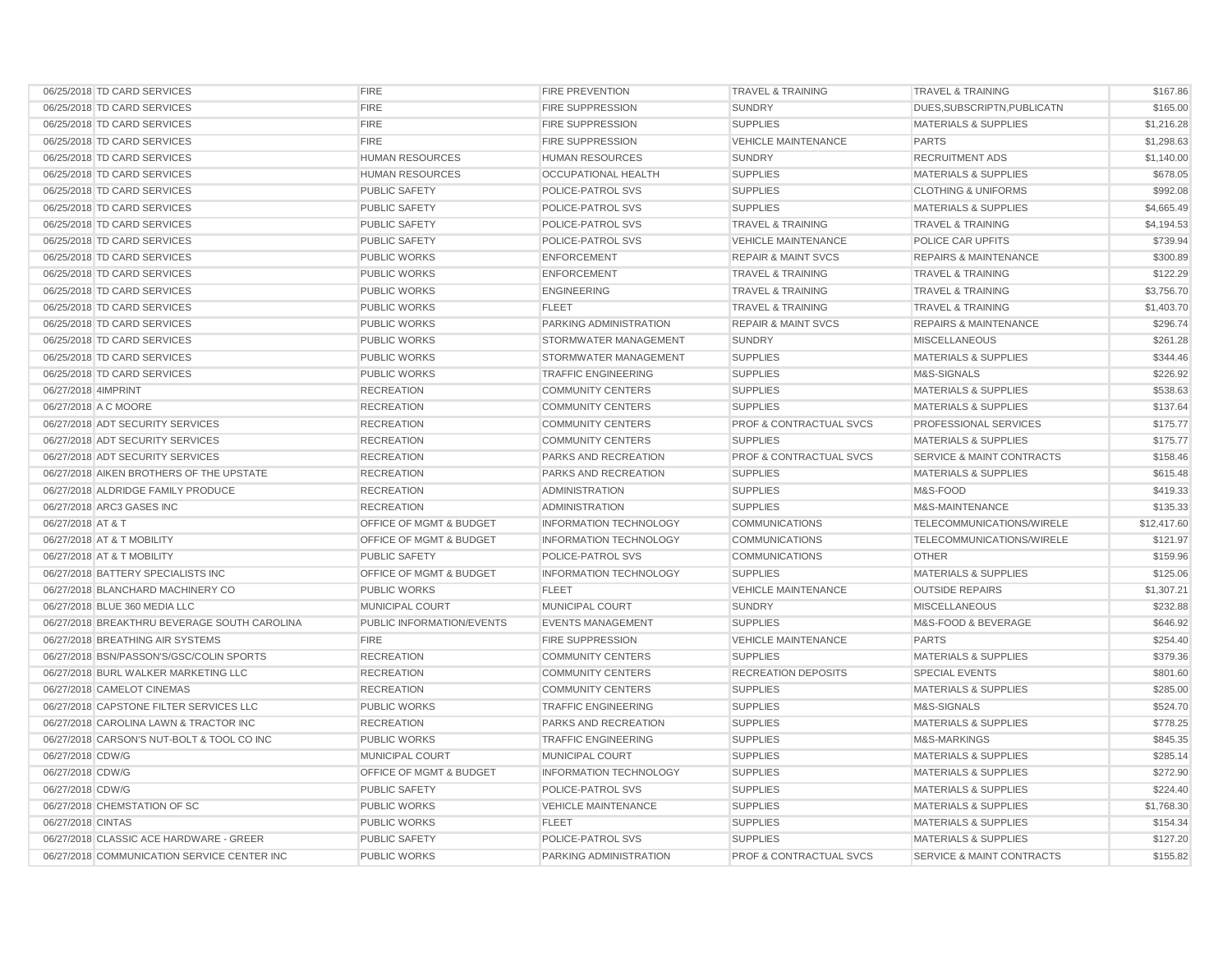| 06/27/2018 CONTINENTAL ENGINES                 | <b>FIRE</b>                        | FIRE SUPPRESSION               | <b>REPAIR &amp; MAINT SVCS</b>     | <b>REPAIRS &amp; MAINTENANCE</b>     | \$180.00    |
|------------------------------------------------|------------------------------------|--------------------------------|------------------------------------|--------------------------------------|-------------|
| 06/27/2018 CORBIN TURF & ORNAMENTAL SUPPLY INC | <b>RECREATION</b>                  | <b>FALLS PARK WORK CREW</b>    | <b>SUPPLIES</b>                    | MATERIALS & SUPPLIES                 | \$237.72    |
| 06/27/2018 DELL MARKETING LP                   | <b>PUBLIC SAFETY</b>               | POLICE-PATROL SVS              | <b>SUPPLIES</b>                    | <b>MATERIALS &amp; SUPPLIES</b>      | \$2,220.66  |
| 06/27/2018 DESTINATION TRAVEL NETWORK          | <b>RECREATION</b>                  | PUBLIC SERVICES                | <b>SUPPLIES</b>                    | SUPPLIES PROMOTIONS                  | \$104.17    |
| 06/27/2018 DISCOUNT LOCK & SAFE                | MUNICIPAL COURT                    | MUNICIPAL COURT                | <b>SUPPLIES</b>                    | <b>MATERIALS &amp; SUPPLIES</b>      | \$506.90    |
| 06/27/2018 DIVERSIFIED ELECTRONICS INC         | <b>FIRE</b>                        | <b>FIRE SERVICES</b>           | <b>REPAIR &amp; MAINT SVCS</b>     | <b>RADIO MAINTENANCE</b>             | \$134.72    |
| 06/27/2018 DUKE ENERGY                         | <b>FIRE</b>                        | <b>FIRE SERVICES</b>           | <b>UTILITIES</b>                   | <b>ELECTRICITY</b>                   | \$1,653.08  |
| 06/27/2018 EARTH PRODUCTS LLC-EASLEY SC        | <b>RECREATION</b>                  | RIGHTS-OF-WAY                  | <b>SUPPLIES</b>                    | <b>MATERIALS &amp; SUPPLIES</b>      | \$424.00    |
| 06/27/2018 EASLEY LAWN & GARDEN                | <b>FIRE</b>                        | <b>FIRE SUPPRESSION</b>        | <b>SUPPLIES</b>                    | <b>MATERIALS &amp; SUPPLIES</b>      | \$1,983.67  |
| 06/27/2018 ECHOLS OIL COMPANY INC              | <b>PUBLIC WORKS</b>                | <b>FLEET</b>                   | <b>VEHICLE MAINTENANCE</b>         | <b>FUEL</b>                          | \$211.89    |
| 06/27/2018 ELECTRIC CITY PRINTING COMPANY      | OFFICE OF MGMT & BUDGET            | <b>REVENUE</b>                 | <b>PRINTING</b>                    | PRINTING & BINDING                   | \$379.48    |
| 06/27/2018 EMPLOYMENT SCREENING RESOURCES      | <b>HUMAN RESOURCES</b>             | <b>HUMAN RESOURCES</b>         | <b>PROF &amp; CONTRACTUAL SVCS</b> | PROFESSIONAL SERVICES                | \$1,034.75  |
| 06/27/2018 ESRI INC                            | OFFICE OF MGMT & BUDGET            | GIS                            | <b>TRAVEL &amp; TRAINING</b>       | <b>TRAVEL &amp; TRAINING</b>         | \$2,300.00  |
| 06/27/2018 FAIRFOREST OF GREENVILLE LLC        | <b>PUBLIC SAFETY</b>               | NARCOTICS FUNDS                | PROF & CONTRACTUAL SVCS            | RENTAL OF REAL PROPERTY              | \$1,500.00  |
| 06/27/2018 FAIRFOREST OF GREENVILLE LLC        | PUBLIC SAFETY                      | NARCOTICS FUNDS                | <b>SUPPLIES</b>                    | MATERIALS & SUPPLIES                 | \$3,155.33  |
| 06/27/2018 FAIRWAY OUTDOOR ADVERTISING LLC     | <b>RECREATION</b>                  | PUBLIC SERVICES                | <b>SUPPLIES</b>                    | SUPPLIES PROMOTIONS                  | \$1,800.00  |
| 06/27/2018 FGP INTERNATIONAL                   | <b>ECONOMIC DEVELOPMENT</b>        | PLANNING AND ZONING            | <b>PROF &amp; CONTRACTUAL SVCS</b> | TEMP PERSONNEL SVCS                  | \$693.94    |
| 06/27/2018 FGP INTERNATIONAL                   | <b>OFFICE OF MGMT &amp; BUDGET</b> | <b>REVENUE</b>                 | <b>PROF &amp; CONTRACTUAL SVCS</b> | <b>TEMP PERSONNEL SVCS</b>           | \$1,067.90  |
| 06/27/2018 FIRE SYSTEMS INC                    | OFFICE OF MGMT & BUDGET            | <b>INFORMATION TECHNOLOGY</b>  | <b>PROF &amp; CONTRACTUAL SVCS</b> | <b>SERVICE &amp; MAINT CONTRACTS</b> | \$400.00    |
| 06/27/2018 FROG 911                            | <b>FIRE</b>                        | <b>FIRE SUPPRESSION</b>        | <b>VEHICLE MAINTENANCE</b>         | <b>PARTS</b>                         | \$153.70    |
| 06/27/2018 FUN EXPRESS LLC                     | <b>RECREATION</b>                  | <b>COMMUNITY CENTERS</b>       | <b>SUPPLIES</b>                    | <b>MATERIALS &amp; SUPPLIES</b>      | \$124.76    |
| 06/27/2018 GILLIG LLC                          | <b>PUBLIC WORKS</b>                | <b>VEHICLE MAINTENANCE</b>     | <b>VEHICLE MAINTENANCE</b>         | <b>PARTS</b>                         | \$1,839.50  |
| 06/27/2018 GOODYEAR COMMERCIAL TIRE            | <b>FIRE</b>                        | <b>FIRE SUPPRESSION</b>        | <b>VEHICLE MAINTENANCE</b>         | <b>PARTS</b>                         | \$2,272.30  |
| 06/27/2018 GRAINGER 803858935                  | <b>FIRE</b>                        | FIRE SUPPRESSION               | <b>VEHICLE MAINTENANCE</b>         | <b>PARTS</b>                         | \$147.05    |
| 06/27/2018 GREENVILLE COUNTY                   | MUNICIPAL COURT                    | MUNICIPAL COURT                | <b>PROF &amp; CONTRACTUAL SVCS</b> | PROFESSIONAL SERVICES                | \$31,373.97 |
| 06/27/2018 GREENVILLE COUNTY SOLID WASTE       | <b>PUBLIC WORKS</b>                | <b>GARBAGE DISPOSAL BUREAU</b> | <b>PROF &amp; CONTRACTUAL SVCS</b> | <b>DISPOSAL CHARGES</b>              | \$19,427.15 |
| 06/27/2018 GREENVILLE OFFICE SUPPLY CO INC     | OFFICE OF MGMT & BUDGET            | <b>REVENUE</b>                 | <b>SUPPLIES</b>                    | OFFICE SUPPLIES&MATERIALS            | \$481.60    |
| 06/27/2018 GREENVILLE OFFICE SUPPLY CO INC     | <b>PUBLIC WORKS</b>                | <b>ENGINEERING</b>             | <b>SUPPLIES</b>                    | OFFICE SUPPLIES&MATERIALS            | \$135.11    |
| 06/27/2018 GREENVILLE OFFICE SUPPLY CO INC     | PUBLIC WORKS                       | STORMWATER MANAGEMENT          | <b>SUPPLIES</b>                    | <b>OFFICE SUPPLIES&amp;MATERIALS</b> | \$312.70    |
| 06/27/2018 GREENVILLE OFFICE SUPPLY CO INC     | <b>RECREATION</b>                  | <b>COMMUNITY CENTERS</b>       | <b>SUPPLIES</b>                    | OFFICE SUPPLIES&MATERIALS            | \$410.41    |
| 06/27/2018 HAYWOOD MALL                        | <b>RECREATION</b>                  | <b>PUBLIC SERVICES</b>         | <b>SUPPLIES</b>                    | <b>SUPPLIES PROMOTIONS</b>           | \$500.00    |
| 06/27/2018 HOLSTON ENVIRONMENTAL SERVICES INC  | <b>PUBLIC WORKS</b>                | <b>FLEET</b>                   | <b>REPAIR &amp; MAINT SVCS</b>     | <b>REPAIRS &amp; MAINTENANCE</b>     | \$135.90    |
| 06/27/2018 HOME DEPOT CREDIT SERVICE 5898      | <b>FIRE</b>                        | <b>FIRE SERVICES</b>           | <b>SUPPLIES</b>                    | <b>MATERIALS &amp; SUPPLIES</b>      | \$109.74    |
| 06/27/2018 HOME DEPOT CREDIT SERVICE 5898      | <b>FIRE</b>                        | <b>FIRE SUPPRESSION</b>        | <b>SUPPLIES</b>                    | <b>MATERIALS &amp; SUPPLIES</b>      | \$2,671.37  |
| 06/27/2018 HOME DEPOT CREDIT SERVICE 5922      | <b>RECREATION</b>                  | <b>FALLS PARK WORK CREW</b>    | <b>SUPPLIES</b>                    | <b>MATERIALS &amp; SUPPLIES</b>      | \$117.67    |
| 06/27/2018 HOME DEPOT CREDIT SERVICE 5922      | <b>RECREATION</b>                  | PARKS MAINTENANCE              | <b>SUPPLIES</b>                    | <b>MATERIALS &amp; SUPPLIES</b>      | \$735.49    |
| 06/27/2018 HYDRADYNE LLC                       | PUBLIC WORKS                       | <b>VEHICLE MAINTENANCE</b>     | <b>VEHICLE MAINTENANCE</b>         | <b>PARTS</b>                         | \$1,344.70  |
| 06/27/2018 HYDRAULIC ONSITE EQUIPMENT REPAIR   | <b>PUBLIC WORKS</b>                | <b>FLEET</b>                   | <b>VEHICLE MAINTENANCE</b>         | <b>OUTSIDE REPAIRS</b>               | \$159.50    |
| 06/27/2018 I/O SOLUTIONS INC                   | <b>HUMAN RESOURCES</b>             | <b>HUMAN RESOURCES</b>         | PROF & CONTRACTUAL SVCS            | PROFESSIONAL SERVICES                | \$126.00    |
| 06/27/2018 IHEARTMEDIA                         | PUBLIC WORKS                       | <b>RECYCLING</b>               | <b>SUPPLIES</b>                    | <b>MATERIALS &amp; SUPPLIES</b>      | \$1,000.00  |
| 06/27/2018 IRON MOUNTAIN 27128                 | MUNICIPAL COURT                    | MUNICIPAL COURT                | PROF & CONTRACTUAL SVCS            | <b>SERVICE &amp; MAINT CONTRACTS</b> | \$108.60    |
| 06/27/2018 IVEY COMMUNICATIONS INC             | PUBLIC WORKS                       | <b>ENGINEERING</b>             | <b>SUPPLIES</b>                    | <b>MATERIALS &amp; SUPPLIES</b>      | \$442.98    |
| 06/27/2018 IVEY COMMUNICATIONS INC             | <b>PUBLIC WORKS</b>                | <b>PUBLIC WORKS</b>            | <b>PROF &amp; CONTRACTUAL SVCS</b> | PROFESSIONAL SERVICES                | \$2,270.60  |
| 06/27/2018 JOHNSON CONTROLS SECURITY SOLUTIONS | <b>PUBLIC WORKS</b>                | NON VEHICLE MAINTENANCE        | <b>PROF &amp; CONTRACTUAL SVCS</b> | <b>SERVICE &amp; MAINT CONTRACTS</b> | \$237.41    |
| 06/27/2018 JOHNSON CONTROLS SECURITY SOLUTIONS | <b>RECREATION</b>                  | <b>COMMUNITY CENTERS</b>       | <b>PROF &amp; CONTRACTUAL SVCS</b> | PROFESSIONAL SERVICES                | \$142.42    |
| 06/27/2018 JOHNSON CONTROLS SECURITY SOLUTIONS | <b>RECREATION</b>                  | <b>FALLS PARK WORK CREW</b>    | <b>PROF &amp; CONTRACTUAL SVCS</b> | <b>SERVICE &amp; MAINT CONTRACTS</b> | \$662.17    |
| 06/27/2018 JOHNSON CONTROLS SECURITY SOLUTIONS | <b>RECREATION</b>                  | PARKS AND RECREATION           | PROF & CONTRACTUAL SVCS            | <b>SERVICE &amp; MAINT CONTRACTS</b> | \$154.37    |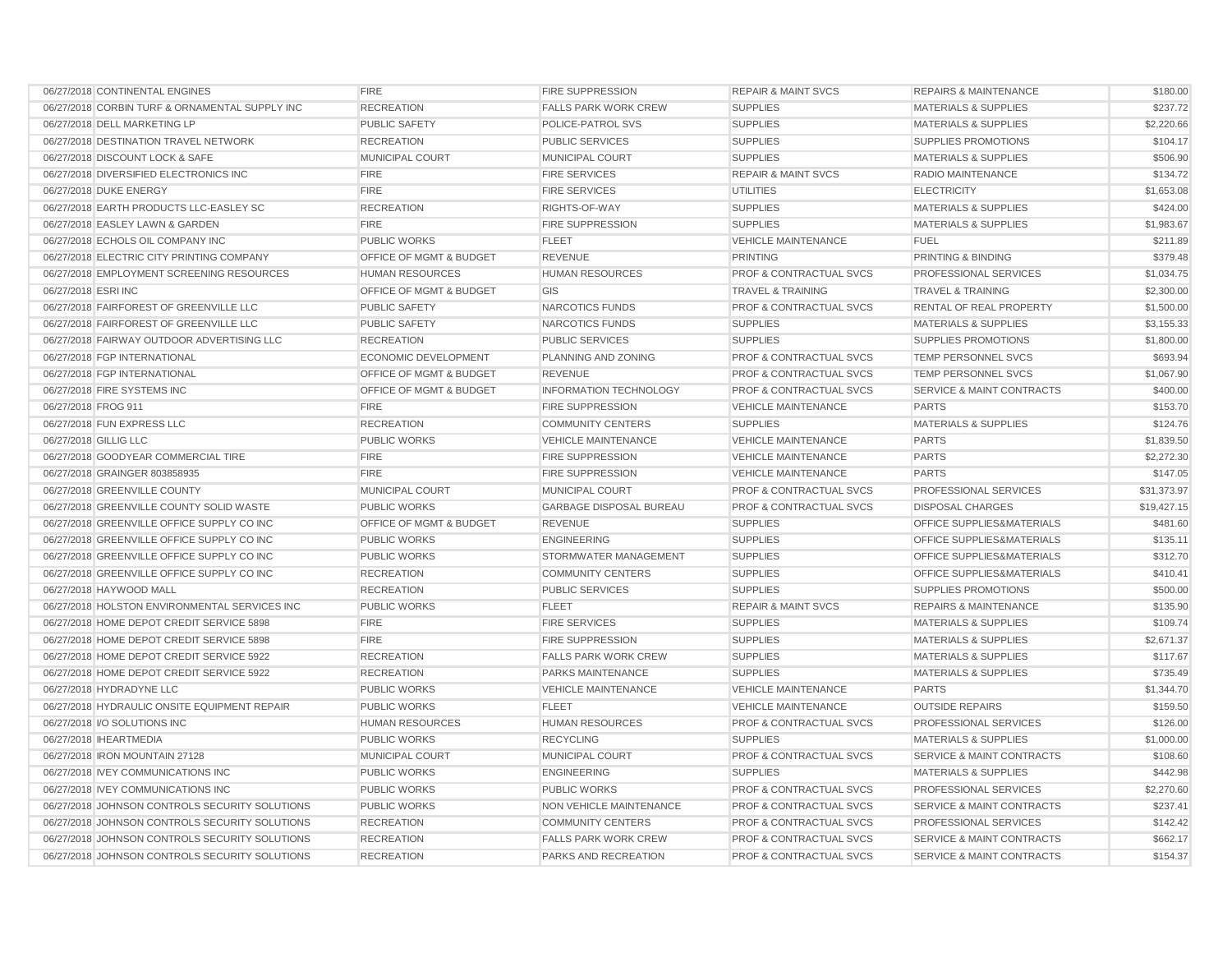| 06/27/2018 KATHRYN STAFFORD                   | <b>CITY MANAGER</b>         | UTILITY UNDERGROUNDING FU            | <b>SUNDRY</b>                      | METER BOX CONVERSIONS                | \$300.00    |
|-----------------------------------------------|-----------------------------|--------------------------------------|------------------------------------|--------------------------------------|-------------|
| 06/27/2018 KRE8IV GIFTS LLC                   | PUBLIC SAFETY               | POLICE-PATROL SVS                    | <b>SUPPLIES</b>                    | <b>MATERIALS &amp; SUPPLIES</b>      | \$2,438.93  |
| 06/27/2018 LANDS' END BUSINESS OUTFITTERS     | OFFICE OF MGMT & BUDGET     | <b>INFORMATION TECHNOLOGY</b>        | <b>SUPPLIES</b>                    | <b>CLOTHING &amp; UNIFORMS</b>       | \$556.53    |
| 06/27/2018 LANDS' END BUSINESS OUTFITTERS     | <b>PUBLIC WORKS</b>         | <b>CONSTRUCTION &amp; INSPECTION</b> | <b>SUPPLIES</b>                    | <b>CLOTHING &amp; UNIFORMS</b>       | \$179.82    |
| 06/27/2018 LANDSCAPERS SUPPLY                 | <b>RECREATION</b>           | PARKS MAINTENANCE                    | <b>SUPPLIES</b>                    | <b>MATERIALS &amp; SUPPLIES</b>      | \$215.91    |
| 06/27/2018 LAWMEN'S SAFETY SUPPLY             | <b>PUBLIC SAFETY</b>        | POLICE-PATROL SVS                    | <b>SUPPLIES</b>                    | <b>AMMUNITION</b>                    | \$2,207.57  |
| 06/27/2018 LESLIE SHEET METAL                 | <b>PUBLIC WORKS</b>         | <b>FLEET</b>                         | <b>SUPPLIES</b>                    | <b>MATERIALS &amp; SUPPLIES</b>      | \$848.00    |
| 06/27/2018 LEXISNEXIS 1239194                 | <b>PUBLIC SAFETY</b>        | POLICE-PATROL SVS                    | <b>PROF &amp; CONTRACTUAL SVCS</b> | PROFESSIONAL SERVICES                | \$318.00    |
| 06/27/2018 LEXISNEXIS 1403290                 | <b>ECONOMIC DEVELOPMENT</b> | <b>BUILDING &amp; PROPERTY MAINT</b> | <b>PROF &amp; CONTRACTUAL SVCS</b> | <b>PROFESSIONAL SERVICES</b>         | \$156.35    |
| 06/27/2018 LIBERTY PRESS                      | OFFICE OF MGMT & BUDGET     | <b>ACCOUNTING</b>                    | <b>PRINTING</b>                    | PRINTING & BINDING                   | \$995.40    |
| 06/27/2018 LOWES                              | <b>RECREATION</b>           | <b>COMMUNITY CENTERS</b>             | <b>SUPPLIES</b>                    | <b>MATERIALS &amp; SUPPLIES</b>      | \$258.87    |
| 06/27/2018 MARATHON STAFFING INC              | PUBLIC INFORMATION/EVENTS   | <b>EVENTS MANAGEMENT</b>             | PROF & CONTRACTUAL SVCS            | TEMP PERSONNEL SVCS                  | \$862.08    |
| 06/27/2018 MARATHON STAFFING INC              | <b>PUBLIC SAFETY</b>        | POLICE-DISPATCH BUREAU               | PROF & CONTRACTUAL SVCS            | TEMP PERSONNEL SVCS                  | \$5,037.55  |
| 06/27/2018 MARATHON STAFFING INC              | <b>PUBLIC WORKS</b>         | <b>FIXED ROUTE</b>                   | <b>PROF &amp; CONTRACTUAL SVCS</b> | <b>TEMP PERSONNEL SVCS</b>           | \$281.27    |
| 06/27/2018 MARATHON STAFFING INC              | PUBLIC WORKS                | <b>PUBLIC WORKS</b>                  | <b>PROF &amp; CONTRACTUAL SVCS</b> | TEMP PERSONNEL SVCS                  | \$524.50    |
| 06/27/2018 MICHELLE SULLIVAN                  | <b>RECREATION</b>           | PUBLIC SERVICES                      | <b>RECREATION FEES</b>             | REC FEES-SUPER SUMMER REFUND         | \$260.00    |
| 06/27/2018 MIKE'S BODY SHOP                   | <b>PUBLIC WORKS</b>         | <b>FLEET</b>                         | <b>VEHICLE MAINTENANCE</b>         | <b>OUTSIDE REPAIRS</b>               | \$525.00    |
| 06/27/2018 MIKE'S BODY SHOP                   | PUBLIC WORKS                | <b>VEHICLE MAINTENANCE</b>           | <b>VEHICLE MAINTENANCE</b>         | <b>OUTSIDE REPAIRS</b>               | \$450.00    |
| 06/27/2018 MOTOROLA-PALMETTO 800              | <b>PUBLIC WORKS</b>         | <b>FIXED ROUTE</b>                   | <b>COMMUNICATIONS</b>              | <b>OTHER</b>                         | \$1,014.87  |
| 06/27/2018 NAPA                               | PUBLIC WORKS                | <b>FLEET</b>                         | <b>VEHICLE MAINTENANCE</b>         | <b>PARTS</b>                         | \$40,389.26 |
| 06/27/2018 NAPA                               | <b>PUBLIC WORKS</b>         | <b>FLEET</b>                         | <b>VEHICLE MAINTENANCE</b>         | PARTS MANAGEMENT FEES                | \$13,196.11 |
| 06/27/2018 NATIONAL BUSINESS FURNITURE LLC    | <b>RECREATION</b>           | <b>COMMUNITY CENTERS</b>             | <b>SUPPLIES</b>                    | <b>MATERIALS &amp; SUPPLIES</b>      | \$1,176.00  |
| 06/27/2018 NORRIS SUPPLY CO                   | <b>RECREATION</b>           | PARKS MAINTENANCE                    | <b>SUPPLIES</b>                    | <b>MATERIALS &amp; SUPPLIES</b>      | \$572.40    |
| 06/27/2018 NWF - ZOOBOOKS                     | <b>RECREATION</b>           | <b>PUBLIC SERVICES</b>               | <b>SUPPLIES</b>                    | <b>SALE GIFTS</b>                    | \$649.00    |
| 06/27/2018 OFFICE DEPOT BSD                   | <b>PUBLIC SAFETY</b>        | POLICE-PATROL SVS                    | <b>SUPPLIES</b>                    | <b>MATERIALS &amp; SUPPLIES</b>      | \$105.99    |
| 06/27/2018 PACE JEWELERS INC                  | <b>HUMAN RESOURCES</b>      | <b>HUMAN RESOURCES</b>               | <b>SUNDRY</b>                      | <b>AWARDS</b>                        | \$5,667.36  |
| 06/27/2018 PALMETTO BUS SALES LLC             | <b>PUBLIC WORKS</b>         | <b>VEHICLE MAINTENANCE</b>           | <b>VEHICLE MAINTENANCE</b>         | <b>PARTS</b>                         | \$111.57    |
| 06/27/2018 PALMETTO CARPET & FLOOR CLEANING   | <b>RECREATION</b>           | <b>COMMUNITY CENTERS</b>             | PROF & CONTRACTUAL SVCS            | PROFESSIONAL SERVICES                | \$2,085.00  |
| 06/27/2018 PALMETTO CARPET & FLOOR CLEANING   | <b>RECREATION</b>           | <b>COMMUNITY CENTERS</b>             | <b>PROF &amp; CONTRACTUAL SVCS</b> | <b>SERVICE &amp; MAINT CONTRACTS</b> | \$1,308.00  |
| 06/27/2018 PAM FULBRIGHT                      | MUNICIPAL COURT             | MUNICIPAL COURT                      | <b>TRAVEL &amp; TRAINING</b>       | <b>TRAVEL &amp; TRAINING</b>         | \$488.71    |
| 06/27/2018 PEPSI-COLA BOTTLING CO             | <b>RECREATION</b>           | PUBLIC SERVICES                      | <b>SUPPLIES</b>                    | <b>SALE CONCESSIONS</b>              | \$476.25    |
| 06/27/2018 PERCEPTIVE RECRUITING INC          | OFFICE OF MGMT & BUDGET     | <b>INFORMATION TECHNOLOGY</b>        | <b>PROF &amp; CONTRACTUAL SVCS</b> | TEMP PERSONNEL SVCS                  | \$2,080.00  |
| 06/27/2018 PETERBILT STORE OF GREENVILLE, THE | PUBLIC WORKS                | <b>VEHICLE MAINTENANCE</b>           | <b>VEHICLE MAINTENANCE</b>         | <b>PARTS</b>                         | \$172.96    |
| 06/27/2018 PIEDMONT NATURAL GAS CO INC        | <b>FIRE</b>                 | <b>FIRE SERVICES</b>                 | <b>UTILITIES</b>                   | GAS                                  | \$421.72    |
| 06/27/2018 R E MICHEL COMPANY LLC             | <b>PUBLIC WORKS</b>         | <b>BUILDING SERVICE DIVISION</b>     | <b>SUPPLIES</b>                    | <b>MATERIALS &amp; SUPPLIES</b>      | \$151.05    |
| 06/27/2018 R J SHIRLEY INC                    | <b>RECREATION</b>           | <b>COMMUNITY CENTERS</b>             | PROF & CONTRACTUAL SVCS            | <b>SERVICE &amp; MAINT CONTRACTS</b> | \$450.00    |
| 06/27/2018 READ'S UNIFORMS INC                | <b>FIRE</b>                 | <b>FIRE SUPPRESSION</b>              | <b>SUPPLIES</b>                    | <b>CLOTHING &amp; UNIFORMS</b>       | \$2,187.12  |
| 06/27/2018 REPUBLIC SERVICES                  | <b>PUBLIC WORKS</b>         | <b>GARBAGE DISPOSAL BUREAU</b>       | <b>PROF &amp; CONTRACTUAL SVCS</b> | <b>HAULING COSTS</b>                 | \$46,729.44 |
| 06/27/2018 S & S WORLDWIDE                    | <b>RECREATION</b>           | <b>COMMUNITY CENTERS</b>             | <b>SUPPLIES</b>                    | <b>MATERIALS &amp; SUPPLIES</b>      | \$159.42    |
| 06/27/2018 S C DEPARTMENT OF CORRECTIONS      | <b>RECREATION</b>           | PARKS MAINTENANCE                    | <b>PROF &amp; CONTRACTUAL SVCS</b> | TEMP PERSONNEL SVCS                  | \$1,651.00  |
| 06/27/2018 S C FIRE ACADEMY                   | <b>FIRE</b>                 | <b>FIRE SUPPRESSION</b>              | <b>TRAVEL &amp; TRAINING</b>       | <b>TRAVEL &amp; TRAINING</b>         | \$450.00    |
| 06/27/2018 SAFE INDUSTRIES                    | <b>FIRE</b>                 | <b>FIRE SUPPRESSION</b>              | <b>SUPPLIES</b>                    | <b>MATERIALS &amp; SUPPLIES</b>      | \$1,932.10  |
| 06/27/2018 SAM'S CLUB                         | <b>RECREATION</b>           | <b>PUBLIC SERVICES</b>               | <b>SUPPLIES</b>                    | <b>SALE CONCESSIONS</b>              | \$289.24    |
| 06/27/2018 SNAP ON INDUSTRIAL                 | <b>FIRE</b>                 | <b>FIRE SERVICES</b>                 | <b>SUPPLIES</b>                    | <b>MATERIALS &amp; SUPPLIES</b>      | \$212.57    |
| 06/27/2018 SNIDER FLEET SOLUTIONS             | <b>PUBLIC WORKS</b>         | <b>FLEET</b>                         | <b>VEHICLE MAINTENANCE</b>         | <b>OUTSIDE REPAIRS</b>               | \$1,623.92  |
| 06/27/2018 SOUTHEASTERN DOCK & DOOR LLC       | <b>PUBLIC WORKS</b>         | <b>FLEET</b>                         | <b>SUPPLIES</b>                    | <b>MATERIALS &amp; SUPPLIES</b>      | \$350.62    |
| 06/27/2018 SOUTHEASTERN DOCK & DOOR LLC       | PUBLIC WORKS                | RESIDENTIAL COLL BUREAU              | <b>SUPPLIES</b>                    | <b>MATERIALS &amp; SUPPLIES</b>      | \$350.62    |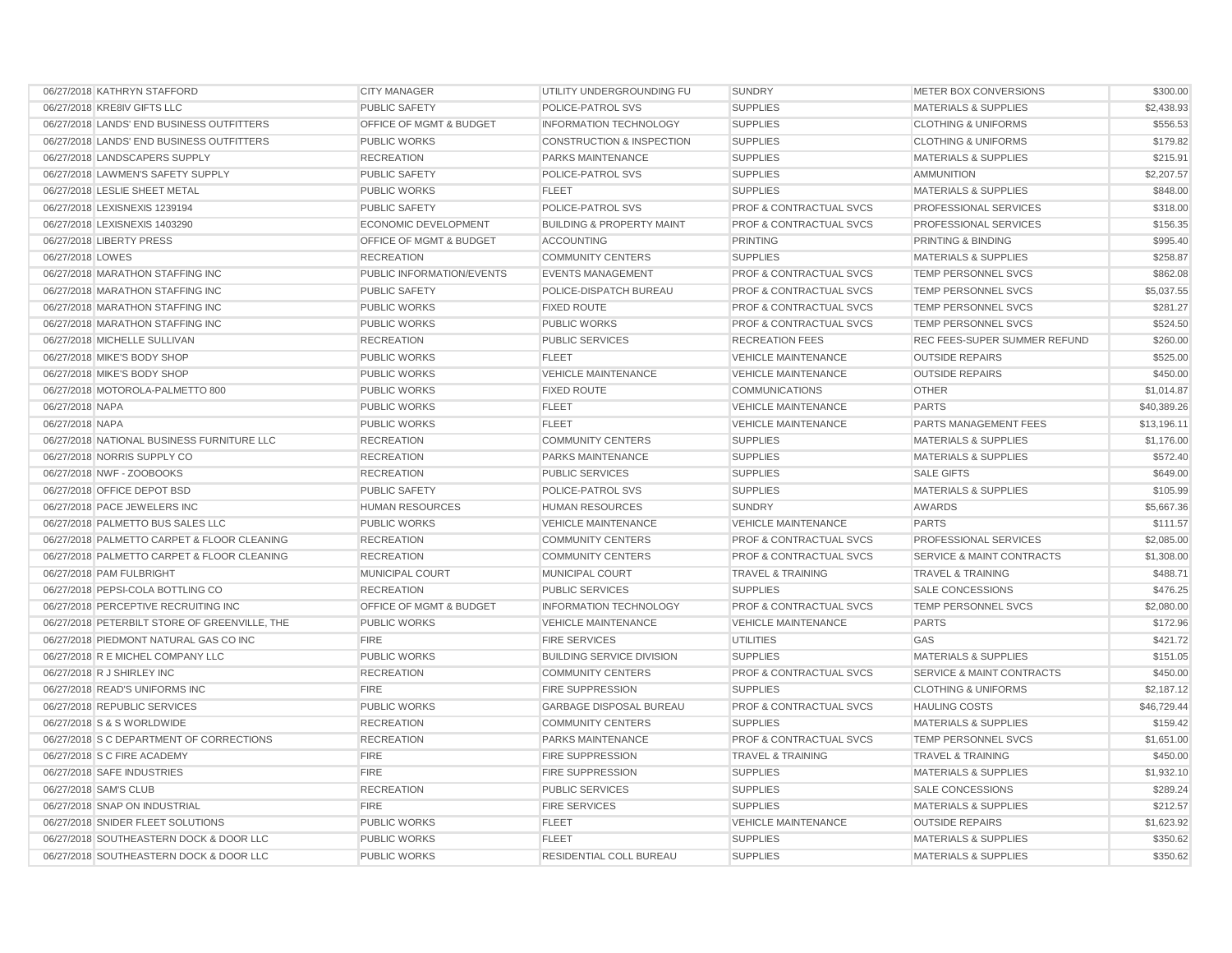| 06/27/2018 SOUTHEASTERN DOCK & DOOR LLC        | PUBLIC WORKS                       | <b>SEWERS BUREAU</b>                 | <b>SUPPLIES</b>                    | <b>MATERIALS &amp; SUPPLIES</b> | \$350.62    |
|------------------------------------------------|------------------------------------|--------------------------------------|------------------------------------|---------------------------------|-------------|
| 06/27/2018 SOUTHEASTERN DOCK & DOOR LLC        | <b>PUBLIC WORKS</b>                | STORM DRAINS BUREAU                  | <b>SUPPLIES</b>                    | <b>MATERIALS &amp; SUPPLIES</b> | \$350.64    |
| 06/27/2018 SOUTHEASTERN DOCK & DOOR LLC        | <b>PUBLIC WORKS</b>                | <b>STREETS BUREAU</b>                | <b>SUPPLIES</b>                    | <b>MATERIALS &amp; SUPPLIES</b> | \$350.62    |
| 06/27/2018 SOUTHEASTERN PAPER GROUP            | PUBLIC WORKS                       | <b>BUILDING SERVICE DIVISION</b>     | <b>SUPPLIES</b>                    | <b>JANITORIAL SUPPLIES</b>      | \$924.99    |
| 06/27/2018 SOUTHEASTERN PAPER GROUP            | <b>RECREATION</b>                  | <b>COMMUNITY CENTERS</b>             | <b>SUPPLIES</b>                    | <b>JANITORIAL SUPPLIES</b>      | \$1,382.30  |
| 06/27/2018 SPECIALIZED CONTRACT ADMINISTRATORS | <b>OFFICE OF MGMT &amp; BUDGET</b> | <b>RISK MANAGEMENT</b>               | <b>RISK MANAGEMENT</b>             | <b>WC SERVICE FEES</b>          | \$8,072.90  |
| 06/27/2018 SPECIALIZED CONTRACT ADMINISTRATORS | <b>OFFICE OF MGMT &amp; BUDGET</b> | <b>RISK MANAGEMENT</b>               | <b>SERVICE FEES</b>                | ADMIN FEES-GEN/PROP LIA         | \$16,389.60 |
| 06/27/2018 TALENT MANAGEMENT SOLUTIONS         | <b>PUBLIC SAFETY</b>               | POLICE-DISPATCH BUREAU               | <b>PROF &amp; CONTRACTUAL SVCS</b> | <b>TEMP PERSONNEL SVCS</b>      | \$146.52    |
| 06/27/2018 TALENT MANAGEMENT SOLUTIONS         | <b>PUBLIC WORKS</b>                | <b>FIXED ROUTE</b>                   | <b>PROF &amp; CONTRACTUAL SVCS</b> | <b>TEMP PERSONNEL SVCS</b>      | \$4,556.53  |
| 06/27/2018 TALENT MANAGEMENT SOLUTIONS         | PUBLIC WORKS                       | <b>MAINTENANCE</b>                   | <b>PROF &amp; CONTRACTUAL SVCS</b> | <b>TEMP PERSONNEL SVCS</b>      | \$606.55    |
| 06/27/2018 TALENT MANAGEMENT SOLUTIONS         | <b>PUBLIC WORKS</b>                | RESIDENTIAL COLL BUREAU              | <b>PROF &amp; CONTRACTUAL SVCS</b> | <b>TEMP PERSONNEL SVCS</b>      | \$2,828.99  |
| 06/27/2018 TALENT MANAGEMENT SOLUTIONS         | <b>PUBLIC WORKS</b>                | <b>STORM DRAINS BUREAU</b>           | <b>PROF &amp; CONTRACTUAL SVCS</b> | <b>TEMP PERSONNEL SVCS</b>      | \$981.75    |
| 06/27/2018 TALENT MANAGEMENT SOLUTIONS         | <b>PUBLIC WORKS</b>                | STORMWATER MANAGEMENT                | <b>PROF &amp; CONTRACTUAL SVCS</b> | <b>TEMP PERSONNEL SVCS</b>      | \$1,023.36  |
| 06/27/2018 TALENT MANAGEMENT SOLUTIONS         | <b>PUBLIC WORKS</b>                | <b>STREETS BUREAU</b>                | <b>PROF &amp; CONTRACTUAL SVCS</b> | <b>TEMP PERSONNEL SVCS</b>      | \$1,171.50  |
| 06/27/2018 TALENT MANAGEMENT SOLUTIONS         | <b>RECREATION</b>                  | <b>COMMUNITY CENTERS</b>             | <b>PROF &amp; CONTRACTUAL SVCS</b> | <b>TEMP PERSONNEL SVCS</b>      | \$878.76    |
| 06/27/2018 TALENT MANAGEMENT SOLUTIONS         | <b>RECREATION</b>                  | <b>FALLS PARK WORK CREW</b>          | <b>PROF &amp; CONTRACTUAL SVCS</b> | <b>TEMP PERSONNEL SVCS</b>      | \$1,491.50  |
| 06/27/2018 TALENT MANAGEMENT SOLUTIONS         | <b>RECREATION</b>                  | <b>PUBLIC SERVICES</b>               | <b>PROF &amp; CONTRACTUAL SVCS</b> | <b>TEMP PERSONNEL SVCS</b>      | \$680.00    |
| 06/27/2018 TD CARD SERVICES                    | <b>ECONOMIC DEVELOPMENT</b>        | <b>BUILDING &amp; PROPERTY MAINT</b> | <b>SUPPLIES</b>                    | OFFICE SUPPLIES&MATERIALS       | \$276.08    |
| 06/27/2018 TD CARD SERVICES                    | <b>ECONOMIC DEVELOPMENT</b>        | <b>BUILDING &amp; PROPERTY MAINT</b> | <b>TRAVEL &amp; TRAINING</b>       | <b>TRAVEL &amp; TRAINING</b>    | \$835.00    |
| 06/27/2018 TD CARD SERVICES                    | <b>MAYOR</b>                       | <b>MAYOR</b>                         | <b>SUNDRY</b>                      | <b>MISCELLANEOUS</b>            | \$354.74    |
| 06/27/2018 TD CARD SERVICES                    | <b>MAYOR</b>                       | <b>MAYOR</b>                         | <b>TRAVEL &amp; TRAINING</b>       | <b>TRAVEL &amp; TRAINING</b>    | \$1,100.00  |
| 06/27/2018 TD CARD SERVICES                    | PUBLIC INFORMATION/EVENTS          | <b>EVENTS MANAGEMENT</b>             | <b>SUNDRY</b>                      | <b>MISCELLANEOUS</b>            | \$305.68    |
| 06/27/2018 TD CARD SERVICES                    | PUBLIC INFORMATION/EVENTS          | <b>EVENTS MANAGEMENT</b>             | <b>SUPPLIES</b>                    | <b>MATERIALS &amp; SUPPLIES</b> | \$169.26    |
| 06/27/2018 TD CARD SERVICES                    | <b>PUBLIC INFORMATION/EVENTS</b>   | PUBLIC INFORMATION                   | <b>TRAVEL &amp; TRAINING</b>       | <b>TRAVEL &amp; TRAINING</b>    | \$676.60    |
| 06/27/2018 TD CARD SERVICES                    | <b>PUBLIC WORKS</b>                | <b>ADMINISTRATION</b>                | <b>SUPPLIES</b>                    | <b>MATERIALS &amp; SUPPLIES</b> | \$255.45    |
| 06/27/2018 TD CARD SERVICES                    | <b>PUBLIC WORKS</b>                | <b>ADMINISTRATION</b>                | <b>TRAVEL &amp; TRAINING</b>       | <b>TRAVEL &amp; TRAINING</b>    | \$855.73    |
| 06/27/2018 TD CARD SERVICES                    | <b>PUBLIC WORKS</b>                | <b>BUILDING SERVICE DIVISION</b>     | <b>SUPPLIES</b>                    | <b>MATERIALS &amp; SUPPLIES</b> | \$1,093.86  |
| 06/27/2018 TD CARD SERVICES                    | PUBLIC WORKS                       | <b>FLEET</b>                         | <b>TRAVEL &amp; TRAINING</b>       | <b>TRAVEL &amp; TRAINING</b>    | \$149.40    |
| 06/27/2018 TD CARD SERVICES                    | <b>PUBLIC WORKS</b>                | PARKING ADMINISTRATION               | <b>TRAVEL &amp; TRAINING</b>       | <b>TRAVEL &amp; TRAINING</b>    | \$247.43    |
| 06/27/2018 TD CARD SERVICES                    | <b>PUBLIC WORKS</b>                | <b>PUBLIC WORKS</b>                  | <b>PROF &amp; CONTRACTUAL SVCS</b> | PROFESSIONAL SERVICES           | \$132.83    |
| 06/27/2018 TD CARD SERVICES                    | <b>PUBLIC WORKS</b>                | PUBLIC WORKS                         | <b>TRAVEL &amp; TRAINING</b>       | <b>TRAVEL &amp; TRAINING</b>    | \$131.04    |
| 06/27/2018 TD CARD SERVICES                    | <b>PUBLIC WORKS</b>                | <b>RECYCLING</b>                     | <b>SUPPLIES</b>                    | <b>MATERIALS &amp; SUPPLIES</b> | \$271.95    |
| 06/27/2018 TD CARD SERVICES                    | PUBLIC WORKS                       | <b>RESIDENTIAL COLL BUREAU</b>       | <b>TRAVEL &amp; TRAINING</b>       | <b>TRAVEL &amp; TRAINING</b>    | \$768.90    |
| 06/27/2018 TD CARD SERVICES                    | <b>PUBLIC WORKS</b>                | <b>SEWERS BUREAU</b>                 | <b>SUPPLIES</b>                    | <b>MATERIALS &amp; SUPPLIES</b> | \$289.61    |
| 06/27/2018 TD CARD SERVICES                    | <b>PUBLIC WORKS</b>                | <b>SEWERS BUREAU</b>                 | <b>TRAVEL &amp; TRAINING</b>       | <b>TRAVEL &amp; TRAINING</b>    | \$829.00    |
| 06/27/2018 TD CARD SERVICES                    | <b>RECREATION</b>                  | <b>ADMINISTRATION</b>                | <b>SUPPLIES</b>                    | M&S-FOOD                        | \$138.21    |
| 06/27/2018 TD CARD SERVICES                    | <b>RECREATION</b>                  | <b>ADMINISTRATION</b>                | <b>SUPPLIES</b>                    | M&S-GROUNDS                     | \$511.45    |
| 06/27/2018 TD CARD SERVICES                    | <b>RECREATION</b>                  | <b>ADMINISTRATION</b>                | <b>SUPPLIES</b>                    | M&S-MEDICINE                    | \$546.31    |
| 06/27/2018 TD CARD SERVICES                    | <b>RECREATION</b>                  | <b>ADMINISTRATION</b>                | <b>SUPPLIES</b>                    | M&S-VETERINARY                  | \$289.67    |
| 06/27/2018 TD CARD SERVICES                    | <b>RECREATION</b>                  | <b>ADMINISTRATION</b>                | <b>VEHICLES</b>                    | <b>VEHICLE</b>                  | \$1,099.80  |
| 06/27/2018 TD CARD SERVICES                    | <b>RECREATION</b>                  | BEAUTIFICATION BUREAU                | <b>TRAVEL &amp; TRAINING</b>       | <b>TRAVEL &amp; TRAINING</b>    | \$450.00    |
| 06/27/2018 TD CARD SERVICES                    | <b>RECREATION</b>                  | <b>COMMUNITY CENTERS</b>             | <b>SUPPLIES</b>                    | <b>MATERIALS &amp; SUPPLIES</b> | \$756.62    |
| 06/27/2018 TD CARD SERVICES                    | <b>RECREATION</b>                  | <b>EDUCATION</b>                     | <b>SUNDRY</b>                      | <b>RESTRD DONATION EXPENSE</b>  | \$868.86    |
| 06/27/2018 TD CARD SERVICES                    | <b>RECREATION</b>                  | <b>EDUCATION</b>                     | <b>SUPPLIES</b>                    | SUPPLIES ZOO CAMP               | \$284.01    |
| 06/27/2018 TD CARD SERVICES                    | <b>RECREATION</b>                  | PARKS AND RECREATION                 | <b>SUPPLIES</b>                    | <b>MATERIALS &amp; SUPPLIES</b> | \$371.64    |
| 06/27/2018 TD CARD SERVICES                    | <b>RECREATION</b>                  | PARKS AND RECREATION                 | <b>TRAVEL &amp; TRAINING</b>       | <b>TRAVEL &amp; TRAINING</b>    | \$1,825.30  |
| 06/27/2018 TD CARD SERVICES                    | <b>RECREATION</b>                  | PARKS MAINTENANCE                    | <b>SUPPLIES</b>                    | <b>MATERIALS &amp; SUPPLIES</b> | \$975.60    |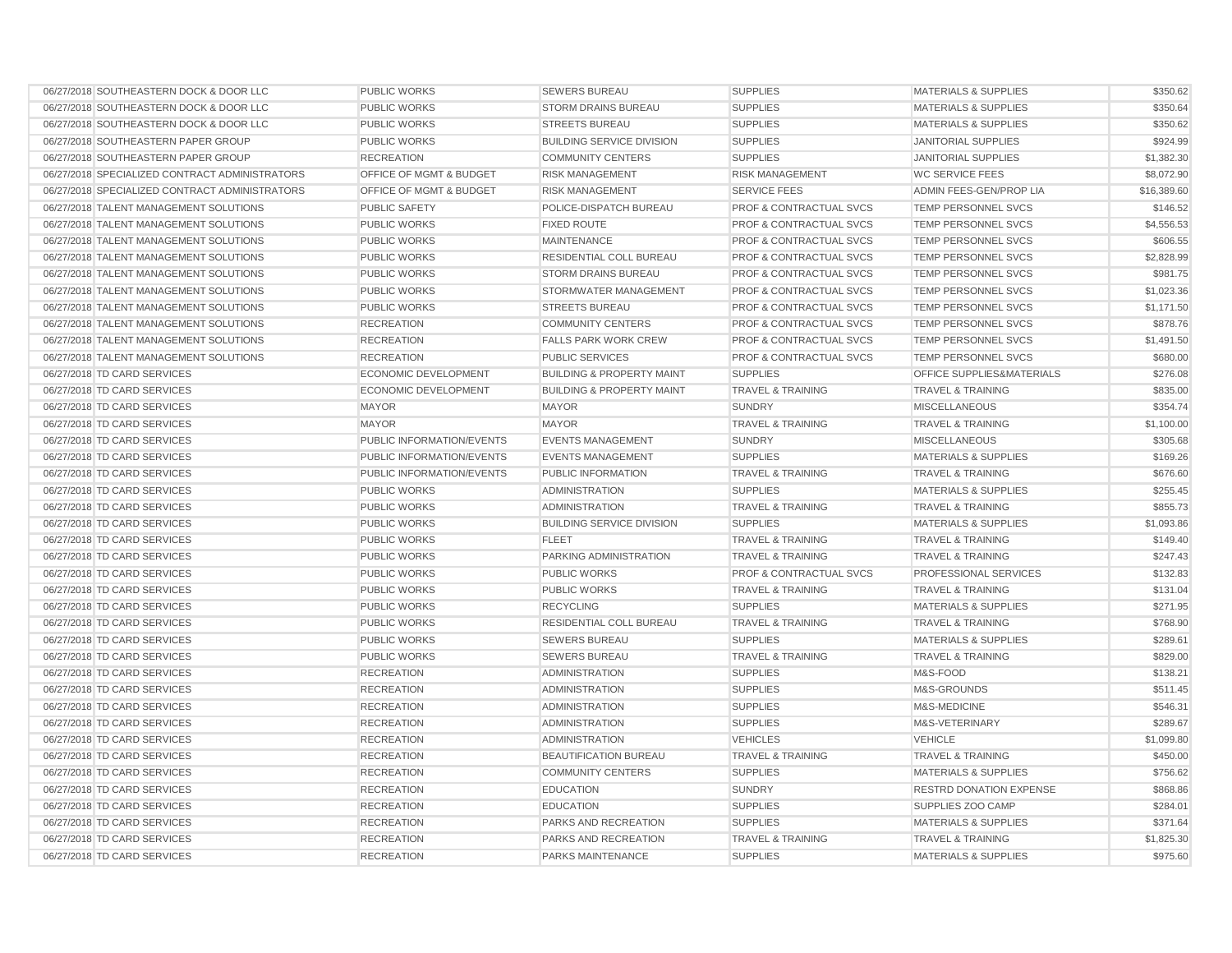|                     | 06/27/2018 TD CARD SERVICES                   | <b>RECREATION</b>                  | <b>PUBLIC SERVICES</b>               | <b>PRINTING</b>                    | PRINTING & BINDING                   | \$280.00    |
|---------------------|-----------------------------------------------|------------------------------------|--------------------------------------|------------------------------------|--------------------------------------|-------------|
|                     | 06/27/2018 TD CARD SERVICES                   | <b>RECREATION</b>                  | <b>PUBLIC SERVICES</b>               | <b>SUNDRY</b>                      | <b>RESEARCH CONSERVATION EXP</b>     | \$1,613.84  |
|                     | 06/27/2018 TD CARD SERVICES                   | <b>RECREATION</b>                  | <b>PUBLIC SERVICES</b>               | <b>SUNDRY</b>                      | <b>RESEARCH ENRICHMENT EXP</b>       | \$1,264.87  |
|                     | 06/27/2018 TD CARD SERVICES                   | <b>RECREATION</b>                  | <b>PUBLIC SERVICES</b>               | <b>SUPPLIES</b>                    | OFFICE SUPPLIES&MATERIALS            | \$412.86    |
|                     | 06/27/2018 TD CARD SERVICES                   | <b>RECREATION</b>                  | <b>PUBLIC SERVICES</b>               | <b>SUPPLIES</b>                    | OTHER DREAM NIGHT                    | \$589.36    |
|                     | 06/27/2018 THE PETTING ZOO INC                | <b>RECREATION</b>                  | <b>PUBLIC SERVICES</b>               | <b>SUPPLIES</b>                    | <b>SALE GIFTS</b>                    | \$2,854.60  |
|                     | 06/27/2018 TRUCKPRO LLC                       | <b>FIRE</b>                        | <b>FIRE SUPPRESSION</b>              | <b>VEHICLE MAINTENANCE</b>         | <b>PARTS</b>                         | \$769.11    |
|                     | 06/27/2018 TRUCKPRO LLC                       | <b>PUBLIC WORKS</b>                | <b>VEHICLE MAINTENANCE</b>           | <b>VEHICLE MAINTENANCE</b>         | <b>PARTS</b>                         | \$338.93    |
| 06/27/2018 UNIFIRST |                                               | <b>PUBLIC WORKS</b>                | <b>VEHICLE MAINTENANCE</b>           | <b>SUPPLIES</b>                    | <b>CLOTHING &amp; UNIFORMS</b>       | \$260.02    |
|                     | 06/27/2018 UNITED ELECTRICAL DISTRIBUTORS INC | <b>PUBLIC WORKS</b>                | <b>BUILDING SERVICE DIVISION</b>     | <b>SUPPLIES</b>                    | <b>MATERIALS &amp; SUPPLIES</b>      | \$237.00    |
|                     | 06/27/2018 VERIZON WIRELESS                   | <b>ECONOMIC DEVELOPMENT</b>        | <b>BUILDING &amp; PROPERTY MAINT</b> | <b>COMMUNICATIONS</b>              | <b>OTHER</b>                         | \$281.12    |
|                     | 06/27/2018 VERIZON WIRELESS                   | ECONOMIC DEVELOPMENT               | ECONOMIC DEVELOPMENT                 | <b>COMMUNICATIONS</b>              | <b>OTHER</b>                         | \$245.03    |
|                     | 06/27/2018 VERIZON WIRELESS                   | <b>FIRE</b>                        | <b>FIRE</b>                          | <b>COMMUNICATIONS</b>              | <b>OTHER</b>                         | \$2,414.38  |
|                     | 06/27/2018 VERIZON WIRELESS                   | OFFICE OF MGMT & BUDGET            | <b>INFORMATION TECHNOLOGY</b>        | <b>COMMUNICATIONS</b>              | TELECOMMUNICATIONS/WIRELE            | \$789.59    |
|                     | 06/27/2018 VERIZON WIRELESS                   | OFFICE OF MGMT & BUDGET            | <b>REVENUE</b>                       | <b>COMMUNICATIONS</b>              | <b>OTHER</b>                         | \$152.28    |
|                     | 06/27/2018 VERIZON WIRELESS                   | PUBLIC INFORMATION/EVENTS          | <b>EVENTS MANAGEMENT</b>             | <b>COMMUNICATIONS</b>              | <b>OTHER</b>                         | \$106.61    |
|                     | 06/27/2018 VERIZON WIRELESS                   | PUBLIC INFORMATION/EVENTS          | <b>SPECIAL EVENTS</b>                | <b>COMMUNICATIONS</b>              | <b>OTHER</b>                         | \$141.84    |
|                     | 06/27/2018 VERIZON WIRELESS                   | <b>PUBLIC SAFETY</b>               | POLICE-PATROL SVS                    | <b>COMMUNICATIONS</b>              | <b>OTHER</b>                         | \$114.21    |
|                     | 06/27/2018 VERIZON WIRELESS                   | <b>PUBLIC WORKS</b>                | <b>BUILDING SERVICE DIVISION</b>     | <b>COMMUNICATIONS</b>              | <b>OTHER</b>                         | \$275.35    |
|                     | 06/27/2018 VERIZON WIRELESS                   | <b>PUBLIC WORKS</b>                | <b>CONSTRUCTION &amp; INSPECTION</b> | <b>COMMUNICATIONS</b>              | <b>OTHER</b>                         | \$361.41    |
|                     | 06/27/2018 VERIZON WIRELESS                   | <b>PUBLIC WORKS</b>                | <b>ENGINEERING</b>                   | <b>COMMUNICATIONS</b>              | <b>OTHER</b>                         | \$275.98    |
|                     | 06/27/2018 VERIZON WIRELESS                   | <b>PUBLIC WORKS</b>                | <b>FLEET</b>                         | <b>COMMUNICATIONS</b>              | <b>OTHER</b>                         | \$244.43    |
|                     | 06/27/2018 VERIZON WIRELESS                   | PUBLIC WORKS                       | <b>PARKING ADMINISTRATION</b>        | <b>COMMUNICATIONS</b>              | <b>OTHER</b>                         | \$1,084.34  |
|                     | 06/27/2018 VERIZON WIRELESS                   | PUBLIC WORKS                       | <b>PUBLIC WORKS</b>                  | <b>COMMUNICATIONS</b>              | <b>OTHER</b>                         | \$211.19    |
|                     | 06/27/2018 VERIZON WIRELESS                   | <b>PUBLIC WORKS</b>                | RESIDENTIAL COLL BUREAU              | <b>COMMUNICATIONS</b>              | <b>OTHER</b>                         | \$666.06    |
|                     | 06/27/2018 VERIZON WIRELESS                   | PUBLIC WORKS                       | <b>SEWERS BUREAU</b>                 | <b>COMMUNICATIONS</b>              | <b>OTHER</b>                         | \$843.27    |
|                     | 06/27/2018 VERIZON WIRELESS                   | <b>PUBLIC WORKS</b>                | <b>STORM DRAINS BUREAU</b>           | <b>COMMUNICATIONS</b>              | <b>OTHER</b>                         | \$390.96    |
|                     | 06/27/2018 VERIZON WIRELESS                   | <b>PUBLIC WORKS</b>                | STORMWATER MANAGEMENT                | <b>COMMUNICATIONS</b>              | <b>TELEPHONE</b>                     | \$473.21    |
|                     | 06/27/2018 VERIZON WIRELESS                   | <b>PUBLIC WORKS</b>                | <b>STREETS BUREAU</b>                | <b>COMMUNICATIONS</b>              | <b>OTHER</b>                         | \$367.71    |
|                     | 06/27/2018 VERIZON WIRELESS                   | <b>PUBLIC WORKS</b>                | <b>TRAFFIC ENGINEERING</b>           | <b>COMMUNICATIONS</b>              | <b>OTHER</b>                         | \$220.36    |
|                     | 06/27/2018 VERIZON WIRELESS                   | <b>PUBLIC WORKS</b>                | <b>VEHICLE MAINTENANCE</b>           | <b>COMMUNICATIONS</b>              | <b>CELLULAR PHONE SERVICE</b>        | \$837.95    |
|                     | 06/27/2018 VERIZON WIRELESS                   | <b>RECREATION</b>                  | PARKS AND RECREATION                 | <b>COMMUNICATIONS</b>              | <b>OTHER</b>                         | \$182.17    |
|                     | 06/27/2018 VERIZON WIRELESS                   | <b>RECREATION</b>                  | PARKS MAINTENANCE                    | <b>COMMUNICATIONS</b>              | <b>OTHER</b>                         | \$1,256.97  |
|                     | 06/27/2018 VRL LABORATORIES LTD               | <b>RECREATION</b>                  | <b>ADMINISTRATION</b>                | <b>PROF &amp; CONTRACTUAL SVCS</b> | PROFESSIONAL SERVICES                | \$177.00    |
|                     | 06/27/2018 W N WATSON-WEST TIRE & AUTOMOTIVE  | <b>FIRE</b>                        | FIRE SUPPRESSION                     | <b>VEHICLE MAINTENANCE</b>         | <b>PARTS</b>                         | \$643.64    |
|                     | 06/27/2018 WILSON'S 5 TO \$1 STORES INC       | <b>RECREATION</b>                  | <b>COMMUNITY CENTERS</b>             | <b>SUPPLIES</b>                    | <b>MATERIALS &amp; SUPPLIES</b>      | \$356.42    |
|                     | 06/27/2018 XEROX CORPORATION                  | OFFICE OF MGMT & BUDGET            | <b>INFORMATION TECHNOLOGY</b>        | <b>PROF &amp; CONTRACTUAL SVCS</b> | <b>EQUIPMENT RENTAL</b>              | \$6,208.16  |
| 06/29/2018 4IMPRINT |                                               | <b>RECREATION</b>                  | <b>COMMUNITY CENTERS</b>             | <b>SUPPLIES</b>                    | <b>MATERIALS &amp; SUPPLIES</b>      | \$1,650.24  |
|                     | 06/29/2018 A & H LAWN MAINTENANCE             | <b>PUBLIC WORKS</b>                | <b>STORM DRAINS BUREAU</b>           | <b>PROF &amp; CONTRACTUAL SVCS</b> | PROFESSIONAL SERVICES                | \$2,100.00  |
|                     | 06/29/2018 A SERVICES GROUP LLC               | <b>PUBLIC WORKS</b>                | PARKING ADMINISTRATION               | <b>PROF &amp; CONTRACTUAL SVCS</b> | <b>SERVICE &amp; MAINT CONTRACTS</b> | \$7,765.55  |
|                     | 06/29/2018 ADAMS BISTRO INC                   | <b>CITY MANAGER</b>                | UTILITY UNDERGROUNDING FU            | <b>SUNDRY</b>                      | <b>MISCELLANEOUS</b>                 | \$326.32    |
|                     | 06/29/2018 ADAMS BISTRO INC                   | NON DEPARTMENTAL                   | <b>CAPITAL PROJECTS</b>              | <b>CAPITAL PROJECTS</b>            | PLANNING/DESIGN                      | \$326.32    |
|                     | 06/29/2018 ADVANCE AUTO PARTS                 | <b>PUBLIC WORKS</b>                | <b>CU-ICAR SHUTTLE</b>               | <b>VEHICLE MAINTENANCE</b>         | <b>PARTS</b>                         | \$738.56    |
|                     | 06/29/2018 ADVERTISING AUTHORITIES            | <b>RECREATION</b>                  | <b>EDUCATION</b>                     | <b>SUPPLIES</b>                    | <b>CLOTHING &amp; UNIFORMS</b>       | \$535.51    |
| 06/29/2018 AFLAC    |                                               | <b>OFFICE OF MGMT &amp; BUDGET</b> | NON-DEPARTMENTAL                     | PR-WH                              | <b>INSURANCE-CANCER</b>              | \$18,864.00 |
|                     | 06/29/2018 AISHA UDUMAN                       | <b>RECREATION</b>                  | <b>PUBLIC SERVICES</b>               | <b>SUNDRY</b>                      | <b>RESEARCH CONSERVATION EXP</b>     | \$1,000.00  |
|                     | 06/29/2018 ALDRIDGE FAMILY PRODUCE            | <b>RECREATION</b>                  | <b>ADMINISTRATION</b>                | <b>SUPPLIES</b>                    | M&S-FOOD                             | \$519.72    |
|                     |                                               |                                    |                                      |                                    |                                      |             |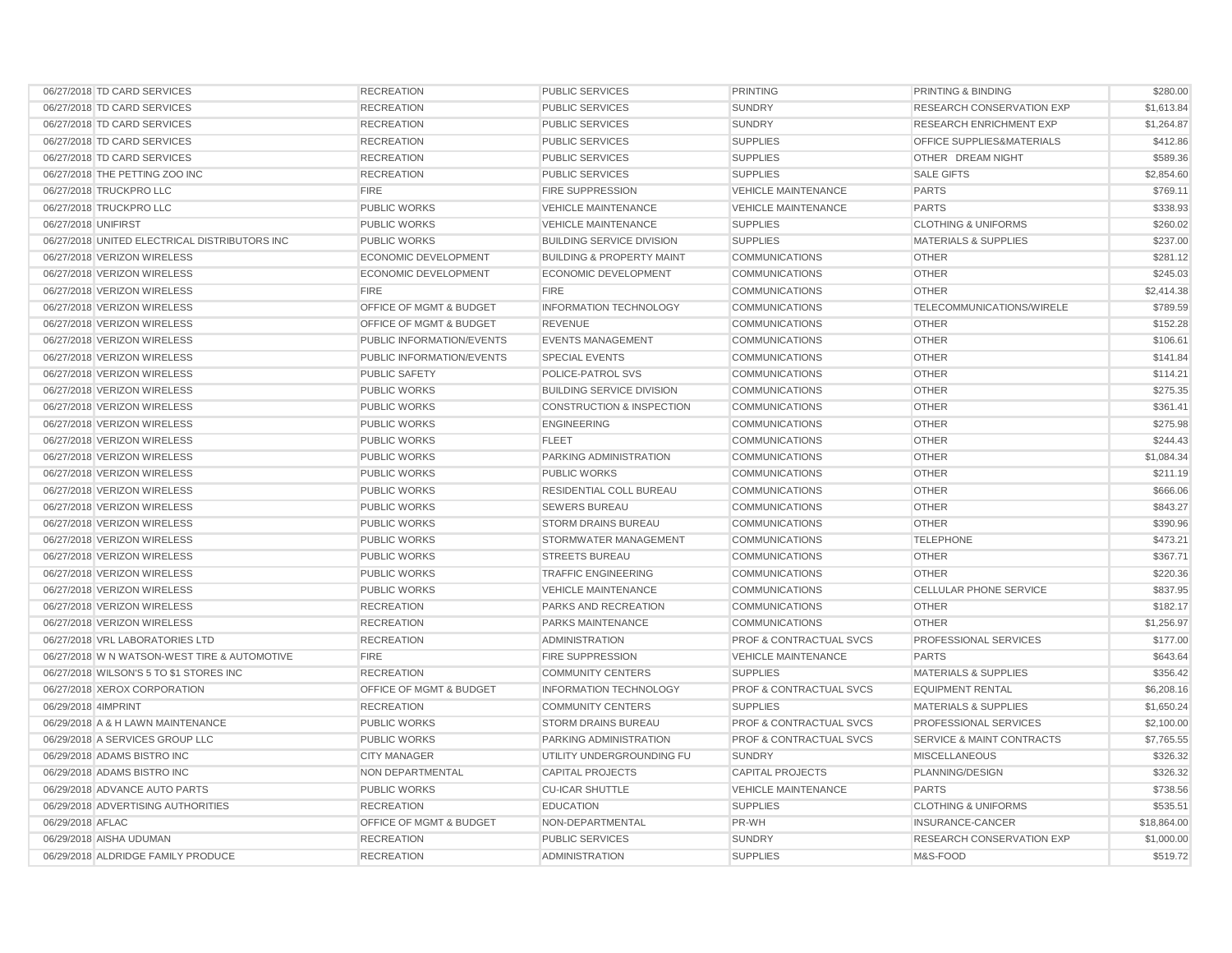| 06/29/2018 ALL AMERICAN T-SHIRT CO             | <b>RECREATION</b>                  | <b>COMMUNITY CENTERS</b>             | <b>SUPPLIES</b>                    | <b>CLOTHING &amp; UNIFORMS</b>       | \$2,099.28  |
|------------------------------------------------|------------------------------------|--------------------------------------|------------------------------------|--------------------------------------|-------------|
| 06/29/2018 ALLEN TEMPLE CEDC                   | C.D. DIVISION                      | <b>CDBG PROJECTS</b>                 | <b>CD PROJECTS</b>                 | <b>DEMOLITION &amp; CLEARANCE</b>    | \$6,234.95  |
| 06/29/2018 ALLEN TEMPLE CEDC                   | C.D. DIVISION                      | <b>CDBG PROJECTS</b>                 | <b>CD PROJECTS</b>                 | <b>LAND ACQUISITION</b>              | \$14,458.85 |
| 06/29/2018 ALLEN TEMPLE CEDC                   | NON DEPARTMENTAL                   | <b>MISC GRANTS</b>                   | <b>CD PROJECTS</b>                 | AT CEDC PLEASANT VALLEY              | \$25,081.20 |
| 06/29/2018 AMERICAN PUBLIC WORKS ASSOCIATION   | PUBLIC WORKS                       | <b>FLEET</b>                         | <b>TRAVEL &amp; TRAINING</b>       | <b>TRAVEL &amp; TRAINING</b>         | \$550.00    |
| 06/29/2018 AMTEC                               | <b>PUBLIC WORKS</b>                | PARKING ADMINISTRATION               | <b>FISCAL AGENT</b>                | <b>FISCAL AGENT FEES</b>             | \$500.00    |
| 06/29/2018 ANSWERLIVE LLC GREENVILLE           | <b>PUBLIC WORKS</b>                | <b>COMMONS GARAGE</b>                | <b>SUPPLIES</b>                    | <b>MATERIALS &amp; SUPPLIES</b>      | \$304.75    |
| 06/29/2018 AQUAFIX INC                         | <b>PUBLIC WORKS</b>                | <b>SEWERS BUREAU</b>                 | <b>SUPPLIES</b>                    | <b>MATERIALS &amp; SUPPLIES</b>      | \$301.82    |
| 06/29/2018 ASSA ABLOY ENTRANCE SYSTEMS GREENVI | <b>FIRE</b>                        | <b>FIRE SUPPRESSION</b>              | <b>REPAIR &amp; MAINT SVCS</b>     | <b>REPAIRS &amp; MAINTENANCE</b>     | \$173.95    |
| 06/29/2018 ATLANTIC COAST ELECTRIC SUPPLY LLC  | <b>PUBLIC WORKS</b>                | <b>FLEET</b>                         | <b>SUPPLIES</b>                    | <b>MATERIALS &amp; SUPPLIES</b>      | \$150.29    |
| 06/29/2018 ATLANTIC COAST ELECTRIC SUPPLY LLC  | <b>PUBLIC WORKS</b>                | <b>FLEET</b>                         | <b>VEHICLE MAINTENANCE</b>         | <b>OUTSIDE REPAIRS</b>               | \$158.79    |
| 06/29/2018 AVON GRIPS TACKI-MAC GRIPS          | <b>RECREATION</b>                  | <b>COMMUNITY CENTERS</b>             | <b>SUPPLIES</b>                    | <b>MATERIALS &amp; SUPPLIES</b>      | \$521.99    |
| 06/29/2018 B C CANNON CO INC                   | <b>PUBLIC WORKS</b>                | <b>STORM DRAINS BUREAU</b>           | <b>SUPPLIES</b>                    | <b>CONSTRUCTION &amp; REPAIR</b>     | \$966.72    |
| 06/29/2018 BARBARA STEELE                      | <b>RECREATION</b>                  | <b>COMMUNITY CENTERS</b>             | <b>RECREATION DEPOSITS</b>         | <b>SPECIAL EVENTS</b>                | \$878.40    |
| 06/29/2018 BEAU WELLING DESIGN                 | <b>ECONOMIC DEVELOPMENT</b>        | ECONOMIC DEVELOPMENT                 | <b>PROF &amp; CONTRACTUAL SVCS</b> | PROFESSIONAL SERVICES                | \$3,375.00  |
| 06/29/2018 BRANDSTICKITY                       | <b>RECREATION</b>                  | RIGHTS-OF-WAY                        | <b>SUPPLIES</b>                    | <b>MATERIALS &amp; SUPPLIES</b>      | \$136.74    |
| 06/29/2018 BREAKTHRU BEVERAGE SOUTH CAROLINA   | PUBLIC INFORMATION/EVENTS          | <b>EVENTS MANAGEMENT</b>             | <b>SUPPLIES</b>                    | M&S-FOOD & BEVERAGE                  | \$431.28    |
| 06/29/2018 CARDIAC SCIENCE INC                 | <b>FIRE</b>                        | <b>FIRE SUPPRESSION</b>              | <b>SUPPLIES</b>                    | <b>MATERIALS &amp; SUPPLIES</b>      | \$16,627.56 |
| 06/29/2018 CARLOUS HARDY                       | ECONOMIC DEVELOPMENT               | <b>BUILDING &amp; PROPERTY MAINT</b> | <b>TRAVEL &amp; TRAINING</b>       | <b>TRAVEL &amp; TRAINING</b>         | \$361.38    |
| 06/29/2018 CAROLINA LAWN & TRACTOR INC         | <b>RECREATION</b>                  | PARKS AND RECREATION                 | <b>SUPPLIES</b>                    | <b>MATERIALS &amp; SUPPLIES</b>      | \$211.77    |
| 06/29/2018 CAROLINA LIFT STATIONS              | <b>PUBLIC WORKS</b>                | <b>SEWERS BUREAU</b>                 | <b>REPAIR &amp; MAINT SVCS</b>     | <b>REPAIRS &amp; MAINTENANCE</b>     | \$10,200.94 |
| 06/29/2018 CDW/G                               | <b>ECONOMIC DEVELOPMENT</b>        | PLANNING AND ZONING                  | <b>SUNDRY</b>                      | DUES, SUBSCRIPTN, PUBLICATN          | \$624.67    |
| 06/29/2018 CDW/G                               | OFFICE OF MGMT & BUDGET            | GIS                                  | <b>SUPPLIES</b>                    | <b>MATERIALS &amp; SUPPLIES</b>      | \$217.17    |
| 06/29/2018 CDW/G                               | OFFICE OF MGMT & BUDGET            | <b>INFORMATION TECHNOLOGY</b>        | <b>SUPPLIES</b>                    | MATERIALS & SUPPLIES                 | \$347.01    |
| 06/29/2018 CDW/G                               | <b>PUBLIC WORKS</b>                | RESIDENTIAL COLL BUREAU              | <b>PROF &amp; CONTRACTUAL SVCS</b> | MAINTENANCE CONTRACTS                | \$1,665.25  |
| 06/29/2018 CDW/G                               | <b>PUBLIC WORKS</b>                | <b>SEWERS BUREAU</b>                 | <b>PROF &amp; CONTRACTUAL SVCS</b> | MAINTENANCE CONTRACTS                | \$1,665.25  |
| 06/29/2018 CDW/G                               | PUBLIC WORKS                       | STORM DRAINS BUREAU                  | PROF & CONTRACTUAL SVCS            | <b>SERVICE &amp; MAINT CONTRACTS</b> | \$1,665.25  |
| 06/29/2018 CDW/G                               | <b>PUBLIC WORKS</b>                | <b>STREETS BUREAU</b>                | <b>PROF &amp; CONTRACTUAL SVCS</b> | <b>SERVICE &amp; MAINT CONTRACTS</b> | \$1,665.25  |
| 06/29/2018 CHALK SPINNER LLC                   | <b>RECREATION</b>                  | <b>EDUCATION</b>                     | <b>SUNDRY</b>                      | RESTRD DONATION EXPENSE              | \$1,222.30  |
| 06/29/2018 CHEM-AQUA INC                       | <b>PUBLIC WORKS</b>                | <b>BUILDING SERVICE DIVISION</b>     | <b>PROF &amp; CONTRACTUAL SVCS</b> | <b>SERVICE &amp; MAINT CONTRACTS</b> | \$295.74    |
| 06/29/2018 CHILDREN'S MUSEUM OF THE UPSTATE    | <b>RECREATION</b>                  | <b>PUBLIC SERVICES</b>               | <b>SUNDRY</b>                      | RESEARCH CONSERVATION EXP            | \$200.00    |
| 06/29/2018 CINCINNATI SYSTEMS INC              | <b>PUBLIC WORKS</b>                | PARKING ADMINISTRATION               | <b>REPAIR &amp; MAINT SVCS</b>     | <b>REPAIRS &amp; MAINTENANCE</b>     | \$1,045.47  |
| 06/29/2018 CINCINNATI SYSTEMS INC              | <b>PUBLIC WORKS</b>                | <b>PARKING LOTS</b>                  | <b>REPAIR &amp; MAINT SVCS</b>     | <b>REPAIRS &amp; MAINTENANCE</b>     | \$5,263.43  |
| 06/29/2018 CINCINNATI SYSTEMS INC              | <b>PUBLIC WORKS</b>                | POINSETT GARAGE                      | <b>REPAIR &amp; MAINT SVCS</b>     | <b>REPAIRS &amp; MAINTENANCE</b>     | \$809.78    |
| 06/29/2018 CINCINNATI SYSTEMS INC              | <b>PUBLIC WORKS</b>                | RICHARDSON STREET GARAGE             | <b>REPAIR &amp; MAINT SVCS</b>     | <b>REPAIRS &amp; MAINTENANCE</b>     | \$213.75    |
| 06/29/2018 CINCINNATI SYSTEMS INC              | <b>PUBLIC WORKS</b>                | RIVER STREET GARAGE                  | <b>REPAIR &amp; MAINT SVCS</b>     | <b>REPAIRS &amp; MAINTENANCE</b>     | \$213.75    |
| 06/29/2018 CINCINNATI SYSTEMS INC              | PUBLIC WORKS                       | S. SPRING STREET GARAGE              | <b>REPAIR &amp; MAINT SVCS</b>     | <b>REPAIRS &amp; MAINTENANCE</b>     | \$213.75    |
| 06/29/2018 CINTAS                              | <b>PUBLIC WORKS</b>                | <b>FLEET</b>                         | <b>SUPPLIES</b>                    | <b>CLOTHING &amp; UNIFORMS</b>       | \$154.34    |
| 06/29/2018 CITY WELDING SERVICE                | <b>PUBLIC WORKS</b>                | <b>FLEET</b>                         | <b>VEHICLE MAINTENANCE</b>         | <b>OUTSIDE REPAIRS</b>               | \$3,308.59  |
| 06/29/2018 CLAUDIA MAJOR                       | <b>HUMAN RESOURCES</b>             | <b>OCCUPATIONAL HEALTH</b>           | <b>TRAVEL &amp; TRAINING</b>       | <b>TRAVEL &amp; TRAINING</b>         | \$166.27    |
| 06/29/2018 CLEMSON UNIVERSITY                  | C.D. DIVISION                      | <b>CDBG PROJECTS</b>                 | <b>PROF &amp; CONTRACTUAL SVCS</b> | <b>TEMP PERSONNEL SVCS</b>           | \$1,595.00  |
| 06/29/2018 CLERK OF COURT-SPARTANBURG          | OFFICE OF MGMT & BUDGET            | NON-DEPARTMENTAL                     | PR-WH                              | <b>GARNISHMENTS</b>                  | \$457.80    |
| 06/29/2018 CLERK OF COURT ANDERSON             | <b>OFFICE OF MGMT &amp; BUDGET</b> | NON-DEPARTMENTAL                     | PR-WH                              | <b>GARNISHMENTS</b>                  | \$353.28    |
| 06/29/2018 CLERK OF COURT PICKENS COUNTY       | <b>OFFICE OF MGMT &amp; BUDGET</b> | NON-DEPARTMENTAL                     | PR-WH                              | <b>GARNISHMENTS</b>                  | \$304.34    |
| 06/29/2018 CLERK OF COURT ROCK HILL            | OFFICE OF MGMT & BUDGET            | NON-DEPARTMENTAL                     | PR-WH                              | <b>GARNISHMENTS</b>                  | \$211.05    |
| 06/29/2018 CLIPPERCREEK INC                    | <b>PUBLIC WORKS</b>                | <b>ENFORCEMENT</b>                   | <b>REPAIR &amp; MAINT SVCS</b>     | <b>REPAIRS &amp; MAINTENANCE</b>     | \$593.86    |
| 06/29/2018 CLT INC                             | <b>PUBLIC WORKS</b>                | <b>SEWERS BUREAU</b>                 | <b>SUPPLIES</b>                    | <b>MATERIALS &amp; SUPPLIES</b>      | \$1,920.38  |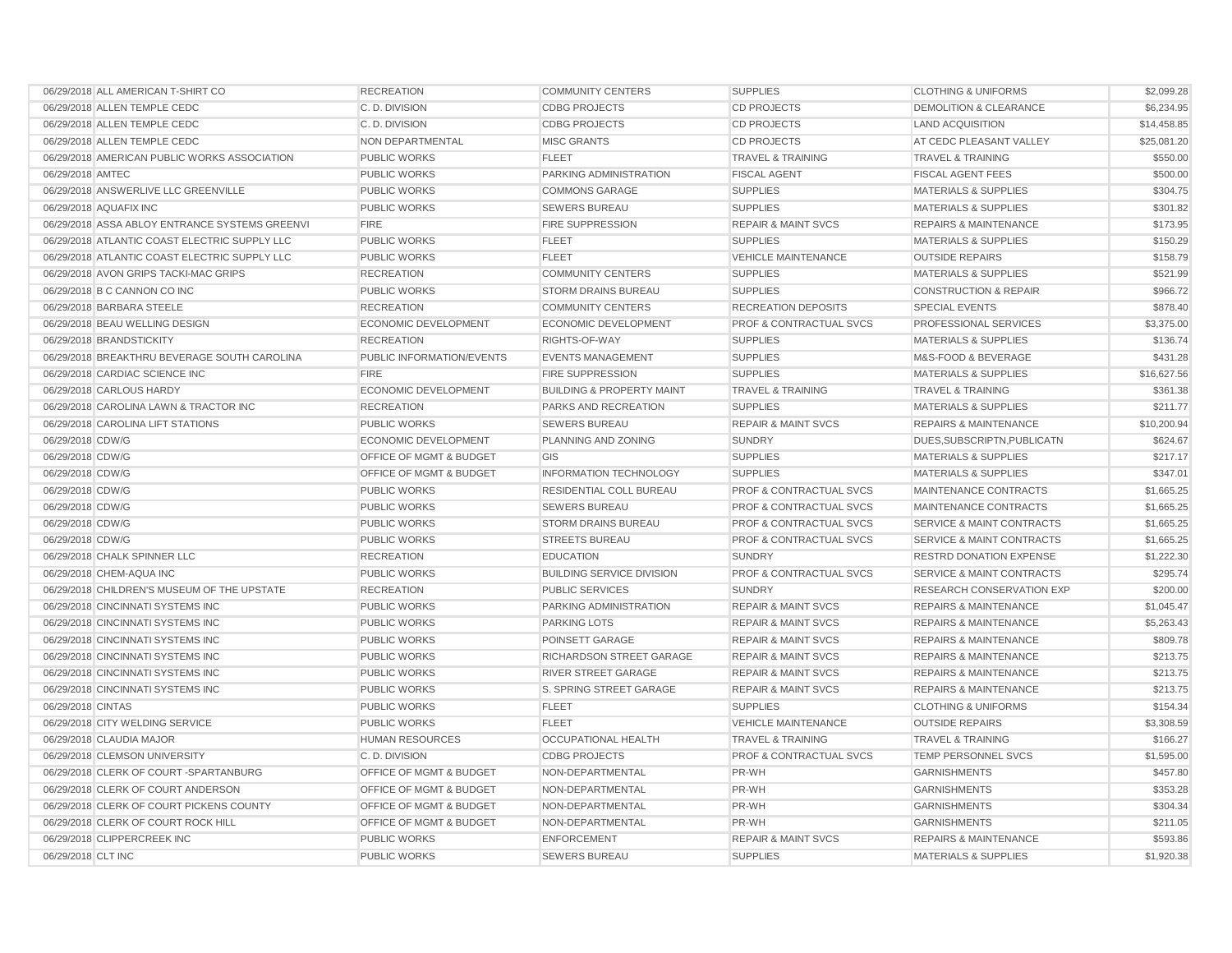| 06/29/2018 COMMUNICATION SERVICE CENTER INC    | PUBLIC WORKS                | <b>CONSTRUCTION &amp; INSPECTION</b> | <b>PROF &amp; CONTRACTUAL SVCS</b> | <b>SERVICE &amp; MAINT CONTRACTS</b> | \$111.30    |
|------------------------------------------------|-----------------------------|--------------------------------------|------------------------------------|--------------------------------------|-------------|
| 06/29/2018 COMMUNICATION SERVICE CENTER INC    | <b>PUBLIC WORKS</b>         | PARKING ADMINISTRATION               | <b>PROF &amp; CONTRACTUAL SVCS</b> | <b>SERVICE &amp; MAINT CONTRACTS</b> | \$155.82    |
| 06/29/2018 COMMUNICATION SERVICE CENTER INC    | <b>PUBLIC WORKS</b>         | <b>STREETS BUREAU</b>                | <b>REPAIR &amp; MAINT SVCS</b>     | RADIO MAINTENANCE                    | \$1,513.68  |
| 06/29/2018 COMMUNICATION SERVICE CENTER INC    | PUBLIC WORKS                | <b>TRAFFIC ENGINEERING</b>           | SUNDRY                             | <b>MISCELLANEOUS</b>                 | \$111.30    |
| 06/29/2018 CONSOLIDATED PIPE & SUPPLY CO INC   | <b>RECREATION</b>           | <b>ADMINISTRATION</b>                | <b>REPAIR &amp; MAINT SVCS</b>     | <b>REPAIRS &amp; MAINTENANCE</b>     | \$194.02    |
| 06/29/2018 CONVERGENT PROPERTY GROUP           | C.D. DIVISION               | <b>CDBG PROJECTS</b>                 | <b>CD PROJECTS</b>                 | <b>LAND ACQUISITION</b>              | \$607.20    |
| 06/29/2018 CORBIN TURF & ORNAMENTAL SUPPLY INC | <b>RECREATION</b>           | RIGHTS-OF-WAY                        | <b>SUPPLIES</b>                    | <b>MATERIALS &amp; SUPPLIES</b>      | \$259.70    |
| 06/29/2018 CRESCENT SUPPLY CO INC              | <b>PUBLIC WORKS</b>         | <b>MAINTENANCE</b>                   | <b>SUPPLIES</b>                    | <b>MATERIALS &amp; SUPPLIES</b>      | \$418.20    |
| 06/29/2018 CROOK'S BRASS & METAL REFINISHING   | <b>ECONOMIC DEVELOPMENT</b> | ECONOMIC DEVELOPMENT                 | <b>PROF &amp; CONTRACTUAL SVCS</b> | <b>SERVICE &amp; MAINT CONTRACTS</b> | \$2,620.00  |
| 06/29/2018 CUMMINS-ALLISON CORP                | <b>PUBLIC WORKS</b>         | PARKING ADMINISTRATION               | MACHINERY AND EQUIPMENT            | MACHINERY AND EQUIPMENT              | \$13,495.00 |
| 06/29/2018 CUMMINS-ALLISON CORP                | <b>PUBLIC WORKS</b>         | PARKING ADMINISTRATION               | <b>SUPPLIES</b>                    | <b>MATERIALS &amp; SUPPLIES</b>      | \$1,199.73  |
| 06/29/2018 CURVED GLASS DISTRIBUTORS           | <b>PUBLIC WORKS</b>         | <b>VEHICLE MAINTENANCE</b>           | <b>VEHICLE MAINTENANCE</b>         | <b>PARTS</b>                         | \$310.00    |
| 06/29/2018 DALE WESTERMEIER                    | <b>RECREATION</b>           | <b>BEAUTIFICATION BUREAU</b>         | <b>SUPPLIES</b>                    | <b>CLOTHING &amp; UNIFORMS</b>       | \$155.44    |
| 06/29/2018 DANA SAFETY SUPPLY INC              | <b>FIRE</b>                 | <b>FIRE SUPPRESSION</b>              | <b>VEHICLE MAINTENANCE</b>         | <b>PARTS</b>                         | \$266.48    |
| 06/29/2018 DAPPER INK                          | PUBLIC INFORMATION/EVENTS   | <b>SPECIAL EVENTS</b>                | <b>SPECIAL EVENTS</b>              | <b>SUPPLIES RWB</b>                  | \$1,346.73  |
| 06/29/2018 DARROHN ENGINEERING LLC             | <b>RECREATION</b>           | PARKS AND RECREATION                 | <b>PROF &amp; CONTRACTUAL SVCS</b> | PROFESSIONAL SERVICES                | \$1,375.00  |
| 06/29/2018 DAVID KERN                          | PUBLIC SAFETY               | POLICE-PATROL SVS                    | <b>SUPPLIES</b>                    | <b>MATERIALS &amp; SUPPLIES</b>      | \$225.88    |
| 06/29/2018 DELL MARKETING LP                   | OFFICE OF MGMT & BUDGET     | <b>INFORMATION TECHNOLOGY</b>        | <b>MIS PROJECTS</b>                | PCS/UPGRADES                         | \$22,181.18 |
| 06/29/2018 DEMIDOART STUDIO                    | <b>COUNCIL</b>              | <b>CITY COUNCIL</b>                  | <b>SUNDRY</b>                      | <b>MISCELLANEOUS</b>                 | \$5,000.00  |
| 06/29/2018 DISYS SOLUTIONS INC                 | OFFICE OF MGMT & BUDGET     | <b>INFORMATION TECHNOLOGY</b>        | <b>SUPPLIES</b>                    | <b>MATERIALS &amp; SUPPLIES</b>      | \$13,769.40 |
| 06/29/2018 DIVERSIFIED ELECTRONICS INC         | <b>PUBLIC SAFETY</b>        | POLICE-PATROL SVS                    | <b>REPAIR &amp; MAINT SVCS</b>     | <b>REPAIRS &amp; MAINTENANCE</b>     | \$1,182.70  |
| 06/29/2018 DUKE ENERGY                         | MUNICIPAL COURT             | MUNICIPAL COURT                      | <b>UTILITIES</b>                   | <b>ELECTRICITY</b>                   | \$971.06    |
| 06/29/2018 DUKE ENERGY                         | <b>PUBLIC SAFETY</b>        | POLICE-PATROL SVS                    | UTILITIES                          | <b>ELECTRICITY</b>                   | \$971.06    |
| 06/29/2018 DUKE ENERGY                         | <b>PUBLIC WORKS</b>         | <b>FIXED ROUTE</b>                   | <b>UTILITIES</b>                   | <b>ELECTRICITY</b>                   | \$3,447.24  |
| 06/29/2018 DUKE ENERGY                         | <b>PUBLIC WORKS</b>         | <b>TRAFFIC ENGINEERING</b>           | <b>UTILITIES</b>                   | <b>ELECTRICITY</b>                   | \$521.69    |
| 06/29/2018 DUKE ENERGY                         | <b>RECREATION</b>           | <b>COMMUNITY CENTERS</b>             | <b>UTILITIES</b>                   | <b>ELECTRICITY</b>                   | \$283.76    |
| 06/29/2018 DUKE ENERGY                         | <b>RECREATION</b>           | PARKS MAINTENANCE                    | <b>UTILITIES</b>                   | <b>ELECTRICITY</b>                   | \$6,540.36  |
| 06/29/2018 EAGLE EMBROIDERY                    | <b>ECONOMIC DEVELOPMENT</b> | PLANNING AND ZONING                  | <b>SUPPLIES</b>                    | <b>MATERIALS &amp; SUPPLIES</b>      | \$455.76    |
| 06/29/2018 ECHOLS OIL COMPANY INC              | <b>PUBLIC WORKS</b>         | <b>FLEET</b>                         | <b>VEHICLE MAINTENANCE</b>         | <b>FUEL</b>                          | \$4,591.55  |
| 06/29/2018 ENVIROAWMING                        | <b>FIRE</b>                 | FIRE SUPPRESSION                     | <b>VEHICLE MAINTENANCE</b>         | <b>PARTS</b>                         | \$875.00    |
| 06/29/2018 FAMILY CT OF THE 13TH CIRCUIT       | OFFICE OF MGMT & BUDGET     | NON-DEPARTMENTAL                     | PR-WH                              | <b>GARNISHMENTS</b>                  | \$2,990.11  |
| 06/29/2018 FEDERAL EXPRESS CORP                | <b>RECREATION</b>           | <b>ADMINISTRATION</b>                | <b>COMMUNICATIONS</b>              | <b>POSTAGE</b>                       | \$221.96    |
| 06/29/2018 FGP INTERNATIONAL                   | <b>ECONOMIC DEVELOPMENT</b> | PLANNING AND ZONING                  | <b>PROF &amp; CONTRACTUAL SVCS</b> | TEMP PERSONNEL SVCS                  | \$854.08    |
| 06/29/2018 FGP INTERNATIONAL                   | OFFICE OF MGMT & BUDGET     | <b>REVENUE</b>                       | <b>PROF &amp; CONTRACTUAL SVCS</b> | <b>TEMP PERSONNEL SVCS</b>           | \$854.32    |
| 06/29/2018 FIRST TEAM SPORTS CENTER            | <b>RECREATION</b>           | <b>COMMUNITY CENTERS</b>             | <b>SUPPLIES</b>                    | <b>CLOTHING &amp; UNIFORMS</b>       | \$1,953.58  |
| 06/29/2018 FIRST TRYON SECURITIES LLC          | NON DEPARTMENTAL            | <b>CAPITAL PROJECTS</b>              | OTHER DEBT SERVICE COST            | <b>BOND ISSUANCE COSTS</b>           | \$25,000.00 |
| 06/29/2018 FUN EXPRESS LLC                     | <b>RECREATION</b>           | <b>COMMUNITY CENTERS</b>             | <b>SUPPLIES</b>                    | <b>MATERIALS &amp; SUPPLIES</b>      | \$702.91    |
| 06/29/2018 GARLAND / DBS INC                   | NON DEPARTMENTAL            | <b>CAPITAL PROJECTS</b>              | <b>CAPITAL PROJECTS</b>            | CONSTRUCTION                         | \$47,980.00 |
| 06/29/2018 GAVEL & DORN ENGINEERING PLLC       | <b>PUBLIC WORKS</b>         | <b>SEWERS BUREAU</b>                 | <b>REPAIR &amp; MAINT SVCS</b>     | <b>REPAIRS &amp; MAINTENANCE</b>     | \$4,576.89  |
| 06/29/2018 GEORGE COLEMAN FORD INC             | <b>PUBLIC WORKS</b>         | <b>CU-ICAR SHUTTLE</b>               | <b>VEHICLE MAINTENANCE</b>         | <b>PARTS</b>                         | \$664.75    |
| 06/29/2018 GEORGE COLEMAN FORD INC             | <b>PUBLIC WORKS</b>         | <b>VEHICLE MAINTENANCE</b>           | <b>VEHICLE MAINTENANCE</b>         | <b>OUTSIDE REPAIRS</b>               | \$257.30    |
| 06/29/2018 GFOASC                              | OFFICE OF MGMT & BUDGET     | <b>ACCOUNTING</b>                    | <b>TRAVEL &amp; TRAINING</b>       | <b>TRAVEL &amp; TRAINING</b>         | \$250.00    |
| 06/29/2018 GILLIG LLC                          | <b>PUBLIC WORKS</b>         | <b>VEHICLE MAINTENANCE</b>           | <b>VEHICLE MAINTENANCE</b>         | <b>PARTS</b>                         | \$2,953.94  |
| 06/29/2018 GIMME-A-SIGN CO INC                 | C.D. DIVISION               | <b>CDBG PROJECTS</b>                 | <b>CD PROJECTS</b>                 | PUBLIC SERVICES (GENERAL)            | \$756.84    |
| 06/29/2018 GIMME-A-SIGN CO INC                 | <b>PUBLIC WORKS</b>         | <b>ENFORCEMENT</b>                   | <b>SUPPLIES</b>                    | <b>MATERIALS &amp; SUPPLIES</b>      | \$408.10    |
| 06/29/2018 GIMME-A-SIGN CO INC                 | <b>RECREATION</b>           | TREE MAINTENANCE BUREAU              | <b>SUPPLIES</b>                    | <b>MATERIALS &amp; SUPPLIES</b>      | \$341.74    |
| 06/29/2018 GIRL SCOUTS OF SC MOUNTAINS TO MIDL | PUBLIC INFORMATION/EVENTS   | <b>SPECIAL EVENTS</b>                | <b>LIABILITIES</b>                 | <b>EVENT TIPS</b>                    | \$219.00    |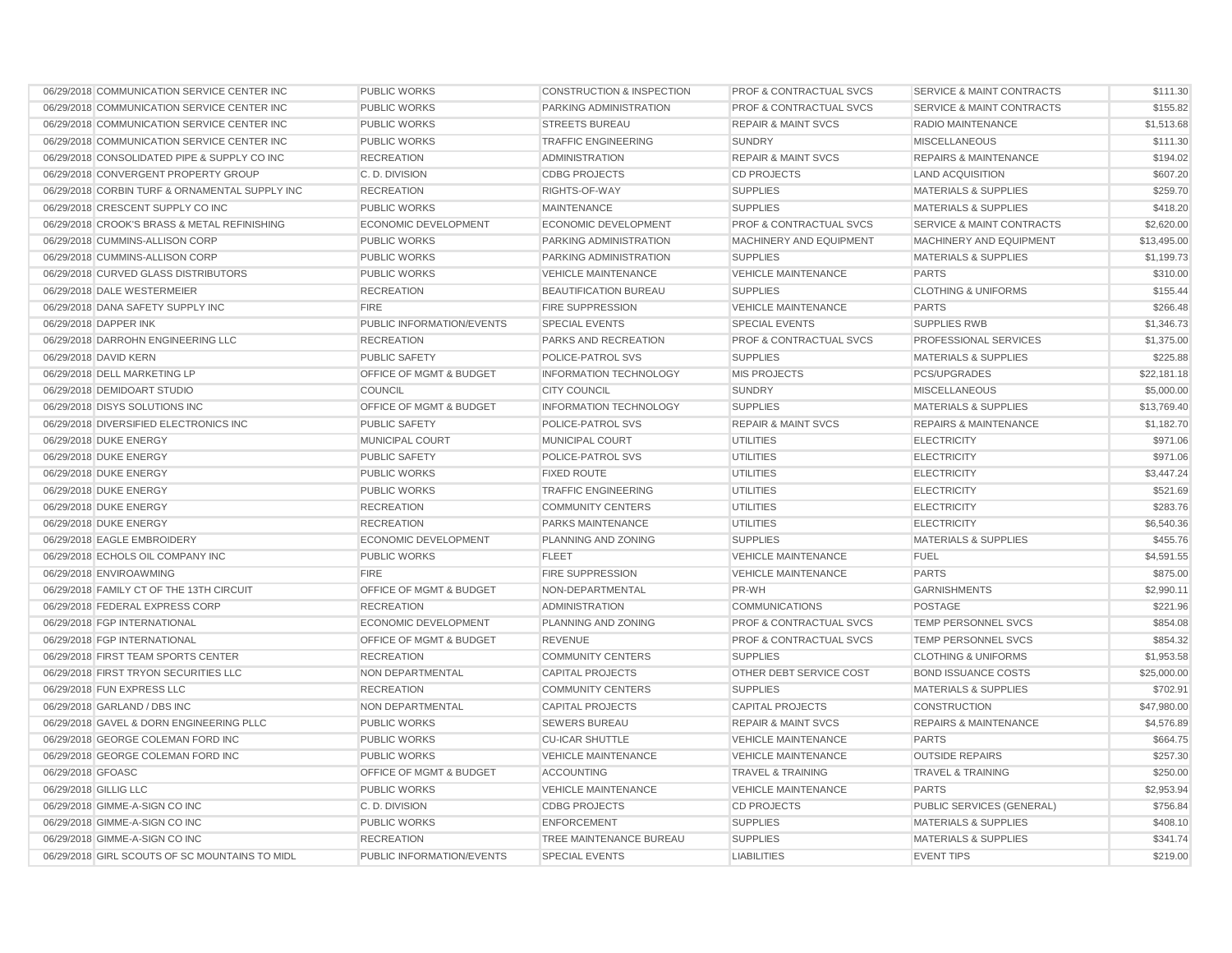| 06/29/2018 GLOBAL PUBLIC SAFETY LLC            | PUBLIC SAFETY                      | POLICE-PATROL SVS                    | <b>VEHICLE MAINTENANCE</b>         | POLICE CAR UPFITS                | \$4,621.60  |
|------------------------------------------------|------------------------------------|--------------------------------------|------------------------------------|----------------------------------|-------------|
| 06/29/2018 GRAINGER 803858935                  | <b>PUBLIC WORKS</b>                | PARKING ADMINISTRATION               | <b>SUPPLIES</b>                    | <b>JANITORIAL SUPPLIES</b>       | \$143.88    |
| 06/29/2018 GRAINGER 803858935                  | <b>PUBLIC WORKS</b>                | <b>STORM DRAINS BUREAU</b>           | <b>SUPPLIES</b>                    | <b>CONSTRUCTION &amp; REPAIR</b> | \$1,074.00  |
| 06/29/2018 GRAPHIC COW, THE                    | <b>RECREATION</b>                  | <b>PUBLIC SERVICES</b>               | <b>SUPPLIES</b>                    | <b>SPECIAL EVENTS</b>            | \$348.02    |
| 06/29/2018 GREENVILLE COUNTY                   | <b>PUBLIC SAFETY</b>               | POLICE-PATROL SVS                    | <b>PROF &amp; CONTRACTUAL SVCS</b> | PROFESSIONAL SERVICES            | \$8,347.63  |
| 06/29/2018 GREENVILLE COUNTY ROD OFFICE        | <b>ECONOMIC DEVELOPMENT</b>        | <b>BUILDING &amp; PROPERTY MAINT</b> | <b>PROF &amp; CONTRACTUAL SVCS</b> | PROFESSIONAL SERVICES            | \$135.00    |
| 06/29/2018 GREENVILLE DRIVE                    | <b>RECREATION</b>                  | <b>COMMUNITY CENTERS</b>             | <b>PROF &amp; CONTRACTUAL SVCS</b> | PROFESSIONAL SERVICES            | \$3,262.50  |
| 06/29/2018 GREENVILLE LINDY HOPPERS            | <b>RECREATION</b>                  | <b>PUBLIC SERVICES</b>               | <b>RECREATION DEPOSITS</b>         | <b>SPECIAL EVENTS</b>            | \$1,374.40  |
| 06/29/2018 GREENVILLE NEWS SUBSCRIPTIONS       | C.D. DIVISION                      | <b>CDBG PROJECTS</b>                 | <b>SUNDRY</b>                      | <b>MISCELLANEOUS</b>             | \$180.20    |
| 06/29/2018 GREENVILLE OFFICE SUPPLY CO INC     | <b>CITY ATTORNEY</b>               | <b>CITY ATTORNEY</b>                 | <b>SUPPLIES</b>                    | <b>MATERIALS &amp; SUPPLIES</b>  | \$685.09    |
| 06/29/2018 GREENVILLE OFFICE SUPPLY CO INC     | <b>HUMAN RESOURCES</b>             | <b>HEALTH CARE</b>                   | <b>SUNDRY</b>                      | <b>WELLNESS ACTIVITIES</b>       | \$308.01    |
| 06/29/2018 GREENVILLE OFFICE SUPPLY CO INC     | <b>HUMAN RESOURCES</b>             | <b>OCCUPATIONAL HEALTH</b>           | <b>SUPPLIES</b>                    | <b>MATERIALS &amp; SUPPLIES</b>  | \$215.82    |
| 06/29/2018 GREENVILLE OFFICE SUPPLY CO INC     | <b>PUBLIC INFORMATION/EVENTS</b>   | <b>EVENTS MANAGEMENT</b>             | <b>SUPPLIES</b>                    | <b>MATERIALS &amp; SUPPLIES</b>  | \$144.90    |
| 06/29/2018 GREENVILLE OFFICE SUPPLY CO INC     | <b>PUBLIC INFORMATION/EVENTS</b>   | PUBLIC INFORMATION                   | <b>SUPPLIES</b>                    | <b>MATERIALS &amp; SUPPLIES</b>  | \$286.62    |
| 06/29/2018 GREENVILLE OFFICE SUPPLY CO INC     | <b>PUBLIC WORKS</b>                | PARKING ADMINISTRATION               | <b>SUPPLIES</b>                    | OFFICE SUPPLIES&MATERIALS        | \$299.98    |
| 06/29/2018 GREENVILLE OFFICE SUPPLY CO INC     | <b>RECREATION</b>                  | PARKS AND RECREATION                 | <b>SUPPLIES</b>                    | OFFICE SUPPLIES&MATERIALS        | \$171.90    |
| 06/29/2018 GREENVILLE SHRM                     | <b>HUMAN RESOURCES</b>             | <b>HUMAN RESOURCES</b>               | <b>TRAVEL &amp; TRAINING</b>       | <b>TRAVEL &amp; TRAINING</b>     | \$150.00    |
| 06/29/2018 GREENVILLE TECH COLLEGE             | <b>FIRE</b>                        | <b>FIRE SUPPRESSION</b>              | <b>TRAVEL &amp; TRAINING</b>       | <b>TRAVEL &amp; TRAINING</b>     | \$695.85    |
| 06/29/2018 GREENVILLE ZOO FOUNDATION           | <b>RECREATION</b>                  | <b>EDUCATION</b>                     | PRINTING                           | PRINTING & BINDING               | \$1,000.00  |
| 06/29/2018 HANDI CLEAN PRODUCTS                | <b>FIRE</b>                        | <b>FIRE SUPPRESSION</b>              | <b>SUPPLIES</b>                    | <b>JANITORIAL SUPPLIES</b>       | \$1,775.71  |
| 06/29/2018 HARDWICK PRINTING                   | <b>PUBLIC SAFETY</b>               | POLICE-PATROL SVS                    | <b>SUPPLIES</b>                    | <b>MATERIALS &amp; SUPPLIES</b>  | \$506.67    |
| 06/29/2018 HAYNSWORTH SINKLER BOYD PA          | <b>NON DEPARTMENTAL</b>            | <b>CAPITAL PROJECTS</b>              | OTHER DEBT SERVICE COST            | <b>BOND ISSUANCE COSTS</b>       | \$33,250.00 |
| 06/29/2018 HENRY SCHEIN ANIMAL HEALTH          | <b>RECREATION</b>                  | <b>ADMINISTRATION</b>                | <b>SUPPLIES</b>                    | M&S-VETERINARY                   | \$319.99    |
| 06/29/2018 HENRY SCHEIN INC MEDICAL DIVISION   | <b>PUBLIC SAFETY</b>               | POLICE-PATROL SVS                    | <b>SUPPLIES</b>                    | <b>MATERIALS &amp; SUPPLIES</b>  | \$524.49    |
| 06/29/2018 HERSHEY CREAMERY COMPANY            | <b>RECREATION</b>                  | <b>PUBLIC SERVICES</b>               | <b>SUPPLIES</b>                    | SALE CONCESSIONS                 | \$362.80    |
| 06/29/2018 HESC                                | <b>OFFICE OF MGMT &amp; BUDGET</b> | NON-DEPARTMENTAL                     | PR-WH                              | <b>GARNISHMENTS</b>              | \$185.75    |
| 06/29/2018 HIGHVIEW TOWNES LLC                 | GREENVILLE LOCAL DEVELOPMENT GLDC  |                                      | <b>GRANT</b>                       | <b>GLDC INFRASTRUCTURE GRANT</b> | \$50,000,00 |
| 06/29/2018 HOME DEPOT CREDIT SERVICE 3104      | <b>PUBLIC WORKS</b>                | MAINTENANCE                          | <b>SUPPLIES</b>                    | <b>MATERIALS &amp; SUPPLIES</b>  | \$298.14    |
| 06/29/2018 HOME DEPOT CREDIT SERVICE 4123      | <b>PUBLIC WORKS</b>                | <b>SEWERS BUREAU</b>                 | <b>SUPPLIES</b>                    | <b>MATERIALS &amp; SUPPLIES</b>  | \$107.59    |
| 06/29/2018 HOME DEPOT CREDIT SERVICE 4123      | <b>PUBLIC WORKS</b>                | <b>STORM DRAINS BUREAU</b>           | <b>SUPPLIES</b>                    | <b>CONSTRUCTION &amp; REPAIR</b> | \$397.82    |
| 06/29/2018 HOME DEPOT CREDIT SERVICE 5906      | <b>PUBLIC WORKS</b>                | <b>BUILDING SERVICE DIVISION</b>     | <b>SUPPLIES</b>                    | <b>MATERIALS &amp; SUPPLIES</b>  | \$152.00    |
| 06/29/2018 HOME DEPOT CREDIT SERVICE 5914      | <b>RECREATION</b>                  | <b>ADMINISTRATION</b>                | <b>SUPPLIES</b>                    | <b>MATERIALS &amp; SUPPLIES</b>  | \$142.26    |
| 06/29/2018 HOME DEPOT CREDIT SERVICE 5922      | <b>RECREATION</b>                  | PARKS AND RECREATION                 | <b>SUPPLIES</b>                    | <b>MATERIALS &amp; SUPPLIES</b>  | \$635.31    |
| 06/29/2018 HOME DEPOT CREDIT SERVICE 5922      | <b>RECREATION</b>                  | PARKS MAINTENANCE                    | <b>SUPPLIES</b>                    | <b>MATERIALS &amp; SUPPLIES</b>  | \$156.54    |
| 06/29/2018 HOWIE LEWIS                         | <b>OFFICE OF MGMT &amp; BUDGET</b> | <b>INFORMATION TECHNOLOGY</b>        | <b>SUPPLIES</b>                    | <b>MATERIALS &amp; SUPPLIES</b>  | \$190.60    |
| 06/29/2018 HOWIE LEWIS                         | OFFICE OF MGMT & BUDGET            | <b>INFORMATION TECHNOLOGY</b>        | <b>TRAVEL &amp; TRAINING</b>       | <b>TRAVEL &amp; TRAINING</b>     | \$1,882.76  |
| 06/29/2018 HR PROPERTIES & CONSTRUCTION LLC    | NON DEPARTMENTAL                   | <b>CAPITAL PROJECTS</b>              | <b>CAPITAL PROJECTS</b>            | <b>CONSTRUCTION</b>              | \$10,000.00 |
| 06/29/2018 HUBBELL LIGHTING INC                | NON DEPARTMENTAL                   | <b>CAPITAL PROJECTS</b>              | <b>CAPITAL PROJECTS</b>            | PROJECT EXPENSE                  | \$15,139.98 |
| 06/29/2018 ICC REGION 8 CHAPTER                | <b>ECONOMIC DEVELOPMENT</b>        | <b>BUILDING &amp; PROPERTY MAINT</b> | <b>TRAVEL &amp; TRAINING</b>       | <b>TRAVEL &amp; TRAINING</b>     | \$120.00    |
| 06/29/2018 ICLEI-LOCAL GOVERNMENTS FOR SUSTAIN | <b>RECREATION</b>                  | <b>PARKS AND RECREATION</b>          | <b>SUNDRY</b>                      | DUES, SUBSCRIPTN, PUBLICATN      | \$1,200.00  |
| 06/29/2018 INTERNAL REVENUE SERVICE            | OFFICE OF MGMT & BUDGET            | NON-DEPARTMENTAL                     | PR-WH                              | <b>GARNISHMENTS</b>              | \$202.50    |
| 06/29/2018 IPR SOUTHEAST LLC                   | <b>NON DEPARTMENTAL</b>            | <b>CAPITAL PROJECTS</b>              | <b>CAPITAL PROJECTS</b>            | <b>CONSTRUCTION</b>              | \$64,945.30 |
| 06/29/2018 JANA SAINS                          | <b>HUMAN RESOURCES</b>             | <b>HUMAN RESOURCES</b>               | <b>TRAVEL &amp; TRAINING</b>       | <b>TRAVEL &amp; TRAINING</b>     | \$160.23    |
| 06/29/2018 JAVIERE BENSON                      | C. D. DIVISION                     | <b>CDBG PROJECTS</b>                 | <b>CD PROJECTS</b>                 | <b>LAND ACQUISITION</b>          | \$1,275.60  |
| 06/29/2018 JEFFREY A BOWMAN                    | OFFICE OF MGMT & BUDGET            | <b>REVENUE</b>                       | <b>TRAVEL &amp; TRAINING</b>       | <b>LOCAL TRANSPORTATION</b>      | \$127.53    |
| 06/29/2018 JENNIFER KINCH GARCIA               | <b>RECREATION</b>                  | <b>ADMINISTRATION</b>                | <b>SUPPLIES</b>                    | M&S-ANIMALS                      | \$205.90    |
| 06/29/2018 JENNIFER KINCH GARCIA               | <b>RECREATION</b>                  | <b>EDUCATION</b>                     | SUNDRY                             | <b>RESTRD DONATION EXPENSE</b>   | \$669.00    |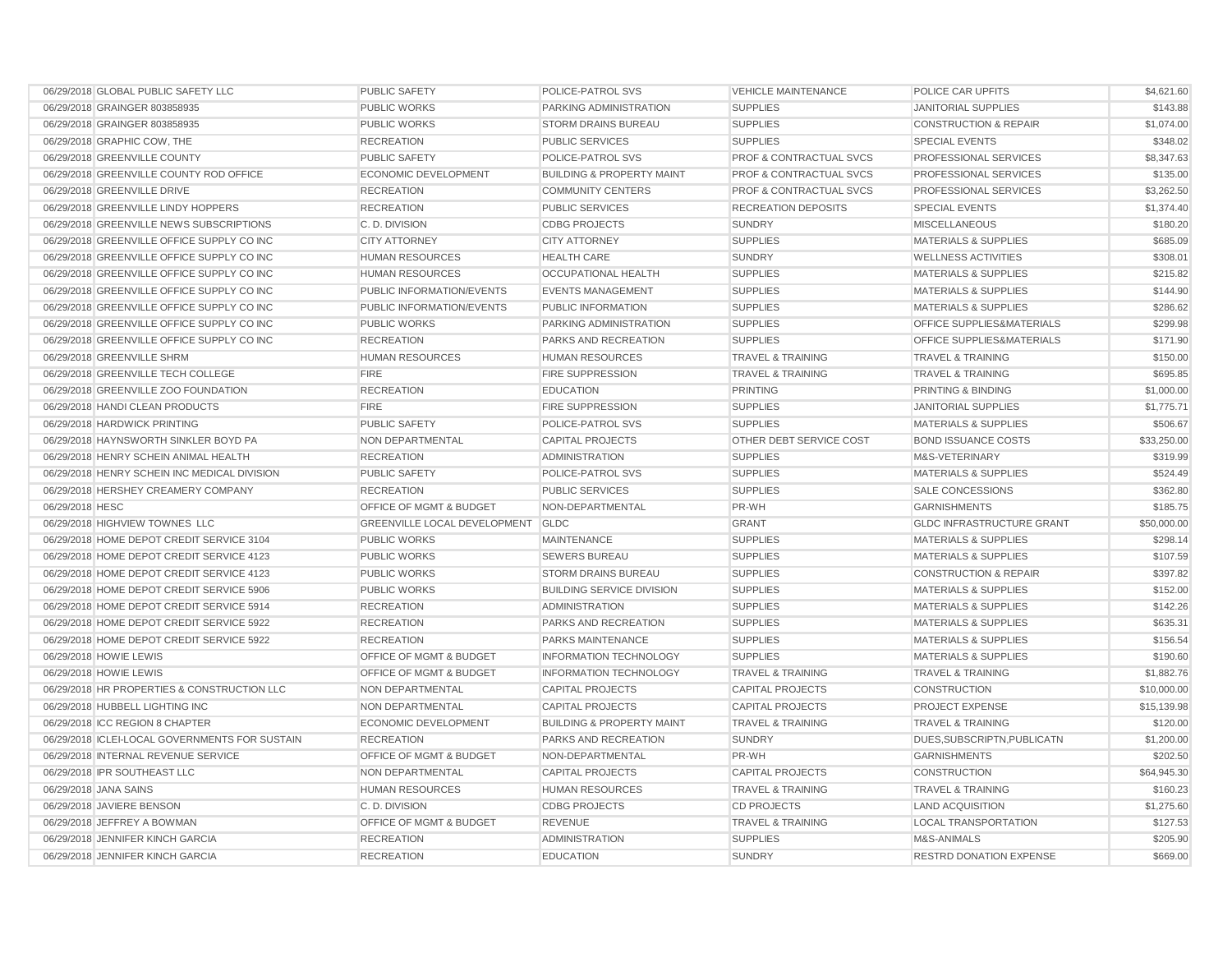| 06/29/2018 JESSICA CRAWFORD                    | PUBLIC SAFETY                      | FED EQUITABLE SHAR DOJ           | <b>TRAVEL &amp; TRAINING</b>       | <b>TRAVEL &amp; TRAINING</b>         | \$354.00    |
|------------------------------------------------|------------------------------------|----------------------------------|------------------------------------|--------------------------------------|-------------|
| 06/29/2018 JET-VAC SEWER EQUIPMENT CO          | <b>PUBLIC WORKS</b>                | <b>SEWERS BUREAU</b>             | <b>SUPPLIES</b>                    | <b>MATERIALS &amp; SUPPLIES</b>      | \$2,332.00  |
| 06/29/2018 JILL HORNE                          | <b>NON DEPARTMENTAL</b>            | <b>CAPITAL PROJECTS</b>          | <b>CAPITAL PROJECTS</b>            | <b>EQUIPMENT</b>                     | \$151.00    |
| 06/29/2018 JOHNSTONE SUPPLY OF GREENVILLE      | PUBLIC WORKS                       | <b>BUILDING SERVICE DIVISION</b> | <b>SUPPLIES</b>                    | <b>MATERIALS &amp; SUPPLIES</b>      | \$358.61    |
| 06/29/2018 JOSEPHINE CURETON TRUST             | PUBLIC WORKS                       | PARKING LOTS                     | <b>PROF &amp; CONTRACTUAL SVCS</b> | PARKING-LEASES                       | \$2,737.59  |
| 06/29/2018 KAREN K CRAWFORD                    | OFFICE OF MGMT & BUDGET            | <b>ACCOUNTING</b>                | <b>TRAVEL &amp; TRAINING</b>       | <b>TRAVEL &amp; TRAINING</b>         | \$103.01    |
| 06/29/2018 KENNETH MILLER                      | PUBLIC SAFETY                      | POLICE-PATROL SVS                | <b>TRAVEL &amp; TRAINING</b>       | <b>TRAVEL &amp; TRAINING</b>         | \$162.00    |
| 06/29/2018 KING ASPHALT INC                    | <b>PUBLIC WORKS</b>                | <b>STORM DRAINS BUREAU</b>       | <b>SUPPLIES</b>                    | <b>CONSTRUCTION &amp; REPAIR</b>     | \$324.32    |
| 06/29/2018 KW BEVERAGE                         | PUBLIC INFORMATION/EVENTS          | <b>EVENTS MANAGEMENT</b>         | <b>SUPPLIES</b>                    | M&S-FOOD & BEVERAGE                  | \$1,591.65  |
| 06/29/2018 LANDS' END BUSINESS OUTFITTERS      | <b>PUBLIC WORKS</b>                | PARKING ADMINISTRATION           | <b>SUPPLIES</b>                    | <b>CLOTHING &amp; UNIFORMS</b>       | \$149.08    |
| 06/29/2018 LEVEL 3 COMMUNICATIONS LLC          | <b>OFFICE OF MGMT &amp; BUDGET</b> | <b>INFORMATION TECHNOLOGY</b>    | <b>COMMUNICATIONS</b>              | TELECOMMUNICATIONS/WIRELE            | \$1,144.48  |
| 06/29/2018 LOWES                               | <b>FIRE</b>                        | <b>FIRE SERVICES</b>             | <b>SUPPLIES</b>                    | <b>MATERIALS &amp; SUPPLIES</b>      | \$315.17    |
| 06/29/2018 LOWES                               | <b>PUBLIC WORKS</b>                | <b>MAINTENANCE</b>               | <b>REPAIR &amp; MAINT SVCS</b>     | <b>REPAIRS &amp; MAINTENANCE</b>     | \$511.67    |
| 06/29/2018 LOWES                               | <b>PUBLIC WORKS</b>                | <b>MAINTENANCE</b>               | <b>SUPPLIES</b>                    | <b>MATERIALS &amp; SUPPLIES</b>      | \$118.65    |
| 06/29/2018 LOWES                               | <b>PUBLIC WORKS</b>                | PARKING ADMINISTRATION           | <b>SUPPLIES</b>                    | <b>MATERIALS &amp; SUPPLIES</b>      | \$328.69    |
| 06/29/2018 LOWES                               | <b>PUBLIC WORKS</b>                | RICHARDSON STREET GARAGE         | <b>SUPPLIES</b>                    | <b>MATERIALS &amp; SUPPLIES</b>      | \$187.15    |
| 06/29/2018 MARATHON STAFFING INC               | PUBLIC INFORMATION/EVENTS          | <b>EVENTS MANAGEMENT</b>         | <b>PROF &amp; CONTRACTUAL SVCS</b> | TEMP PERSONNEL SVCS                  | \$843.26    |
| 06/29/2018 MARATHON STAFFING INC               | <b>PUBLIC SAFETY</b>               | POLICE-DISPATCH BUREAU           | <b>PROF &amp; CONTRACTUAL SVCS</b> | TEMP PERSONNEL SVCS                  | \$3,335.09  |
| 06/29/2018 MARGARET WILHOUR                    | <b>PUBLIC WORKS</b>                | <b>ENGINEERING</b>               | <b>SUNDRY</b>                      | <b>MISCELLANEOUS</b>                 | \$168.86    |
| 06/29/2018 MARIETTA TIRE SHOP INC AND          | <b>PUBLIC WORKS</b>                | <b>CHURCH STREET GARAGE</b>      | <b>SUPPLIES</b>                    | <b>MATERIALS &amp; SUPPLIES</b>      | \$380.75    |
| 06/29/2018 MARIETTA TIRE SHOP INC AND          | <b>PUBLIC WORKS</b>                | S. SPRING STREET GARAGE          | <b>SUPPLIES</b>                    | <b>MATERIALS &amp; SUPPLIES</b>      | \$380.75    |
| 06/29/2018 MARY DOUGLAS NEAL HIRSCH            | NON DEPARTMENTAL                   | <b>CAPITAL PROJECTS</b>          | <b>CAPITAL PROJECTS</b>            | PLANNING/DESIGN                      | \$153.99    |
| 06/29/2018 MERIAL LIMITED                      | <b>RECREATION</b>                  | <b>ADMINISTRATION</b>            | <b>SUPPLIES</b>                    | M&S-MEDICINE                         | \$155.18    |
| 06/29/2018 MERUS REFRESHMENT SERVICES INC      | <b>PUBLIC WORKS</b>                | <b>FLEET</b>                     | <b>SUPPLIES</b>                    | <b>MATERIALS &amp; SUPPLIES</b>      | \$244.74    |
| 06/29/2018 MERUS REFRESHMENT SERVICES INC      | PUBLIC WORKS                       | PARKING ADMINISTRATION           | <b>SUPPLIES</b>                    | OFFICE SUPPLIES&MATERIALS            | \$204.01    |
| 06/29/2018 MICHELLE LENTZ                      | <b>PUBLIC SAFETY</b>               | POLICE-PATROL SVS                | <b>SUPPLIES</b>                    | <b>MATERIALS &amp; SUPPLIES</b>      | \$374.67    |
| 06/29/2018 MIKE'S BODY SHOP                    | <b>PUBLIC WORKS</b>                | <b>FLEET</b>                     | <b>VEHICLE MAINTENANCE</b>         | <b>OUTSIDE REPAIRS</b>               | \$355.00    |
| 06/29/2018 MKSK                                | NON DEPARTMENTAL                   | <b>CAPITAL PROJECTS</b>          | <b>CAPITAL PROJECTS</b>            | PLANNING/DESIGN                      | \$97,319.75 |
| 06/29/2018 MOBILITY WORKS LLC                  | <b>PUBLIC WORKS</b>                | <b>VEHICLE MAINTENANCE</b>       | <b>VEHICLE MAINTENANCE</b>         | <b>PARTS</b>                         | \$317.36    |
| 06/29/2018 MOORE MEDICAL CORP                  | <b>HUMAN RESOURCES</b>             | <b>OCCUPATIONAL HEALTH</b>       | <b>SUPPLIES</b>                    | <b>MATERIALS &amp; SUPPLIES</b>      | \$463.22    |
| 06/29/2018 MORGAN EVENT PARKING LLC            | PUBLIC INFORMATION/EVENTS          | <b>SPECIAL EVENTS</b>            | <b>SPECIAL EVENTS</b>              | <b>SPECIAL EVENTS</b>                | \$300.00    |
| 06/29/2018 MUNICIPAL CODE CORPORATION          | <b>CITY MANAGER</b>                | <b>CITY CLERK</b>                | <b>PROF &amp; CONTRACTUAL SVCS</b> | PROFESSIONAL SERVICES                | \$475.00    |
| 06/29/2018 NAPA AUTO PARTS                     | <b>FIRE</b>                        | <b>FIRE SUPPRESSION</b>          | <b>SUPPLIES</b>                    | <b>MATERIALS &amp; SUPPLIES</b>      | \$739.38    |
| 06/29/2018 NAPA AUTO PARTS                     | <b>FIRE</b>                        | <b>FIRE SUPPRESSION</b>          | <b>VEHICLE MAINTENANCE</b>         | <b>PARTS</b>                         | \$1,521.62  |
| 06/29/2018 NATIONAL BUSINESS FURNITURE LLC     | <b>RECREATION</b>                  | <b>COMMUNITY CENTERS</b>         | <b>SUPPLIES</b>                    | <b>MATERIALS &amp; SUPPLIES</b>      | \$368.00    |
| 06/29/2018 NATURE EXPLORE                      | <b>RECREATION</b>                  | <b>EDUCATION</b>                 | <b>SUNDRY</b>                      | <b>RESTRD DONATION EXPENSE</b>       | \$971.74    |
| 06/29/2018 NIKOLAY KAPUSTIN                    | <b>RECREATION</b>                  | <b>ADMINISTRATION</b>            | <b>SUPPLIES</b>                    | <b>CLOTHING &amp; UNIFORMS</b>       | \$114.23    |
| 06/29/2018 NORLAB                              | <b>PUBLIC WORKS</b>                | <b>SEWERS BUREAU</b>             | <b>SUPPLIES</b>                    | <b>MATERIALS &amp; SUPPLIES</b>      | \$227.00    |
| 06/29/2018 NORRIS SUPPLY CO                    | <b>RECREATION</b>                  | PARKS MAINTENANCE                | <b>SUPPLIES</b>                    | <b>MATERIALS &amp; SUPPLIES</b>      | \$613.74    |
| 06/29/2018 NORTHERN TOOL & EQUIPMENT           | <b>FIRE</b>                        | <b>FIRE SUPPRESSION</b>          | <b>SUPPLIES</b>                    | <b>MATERIALS &amp; SUPPLIES</b>      | \$524.68    |
| 06/29/2018 NORTHERN TOOL & EQUIPMENT           | <b>PUBLIC WORKS</b>                | <b>FIXED ROUTE</b>               | <b>SUPPLIES</b>                    | <b>MATERIALS &amp; SUPPLIES</b>      | \$155.99    |
| 06/29/2018 OFFICE DEPOT BSD                    | <b>PUBLIC SAFETY</b>               | POLICE-PATROL SVS                | <b>SUPPLIES</b>                    | <b>MATERIALS &amp; SUPPLIES</b>      | \$367.47    |
| 06/29/2018 OFFICE DEPOT BSD                    | <b>PUBLIC WORKS</b>                | PARKING ADMINISTRATION           | <b>SUPPLIES</b>                    | OFFICE SUPPLIES&MATERIALS            | \$591.73    |
| 06/29/2018 OGLETREE DEAKINS NASH SMOAK & STEWA | <b>HUMAN RESOURCES</b>             | <b>HUMAN RESOURCES</b>           | <b>PROF &amp; CONTRACTUAL SVCS</b> | PROFESSIONAL SERVICES                | \$3,836.00  |
| 06/29/2018 OMNILINK SYSTEMS INC                | <b>PUBLIC SAFETY</b>               | POLICE-PATROL SVS                | <b>PROF &amp; CONTRACTUAL SVCS</b> | <b>SERVICE &amp; MAINT CONTRACTS</b> | \$2,942.50  |
| 06/29/2018 ONSTAGE PUBLICATIONS                | <b>RECREATION</b>                  | <b>PUBLIC SERVICES</b>           | <b>SUPPLIES</b>                    | SUPPLIES PROMOTIONS                  | \$595.00    |
| 06/29/2018 PANAGAKOS ASPHALT INC               | NON DEPARTMENTAL                   | <b>CAPITAL PROJECTS</b>          | <b>CAPITAL PROJECTS</b>            | <b>CONSTRUCTION</b>                  | \$365.70    |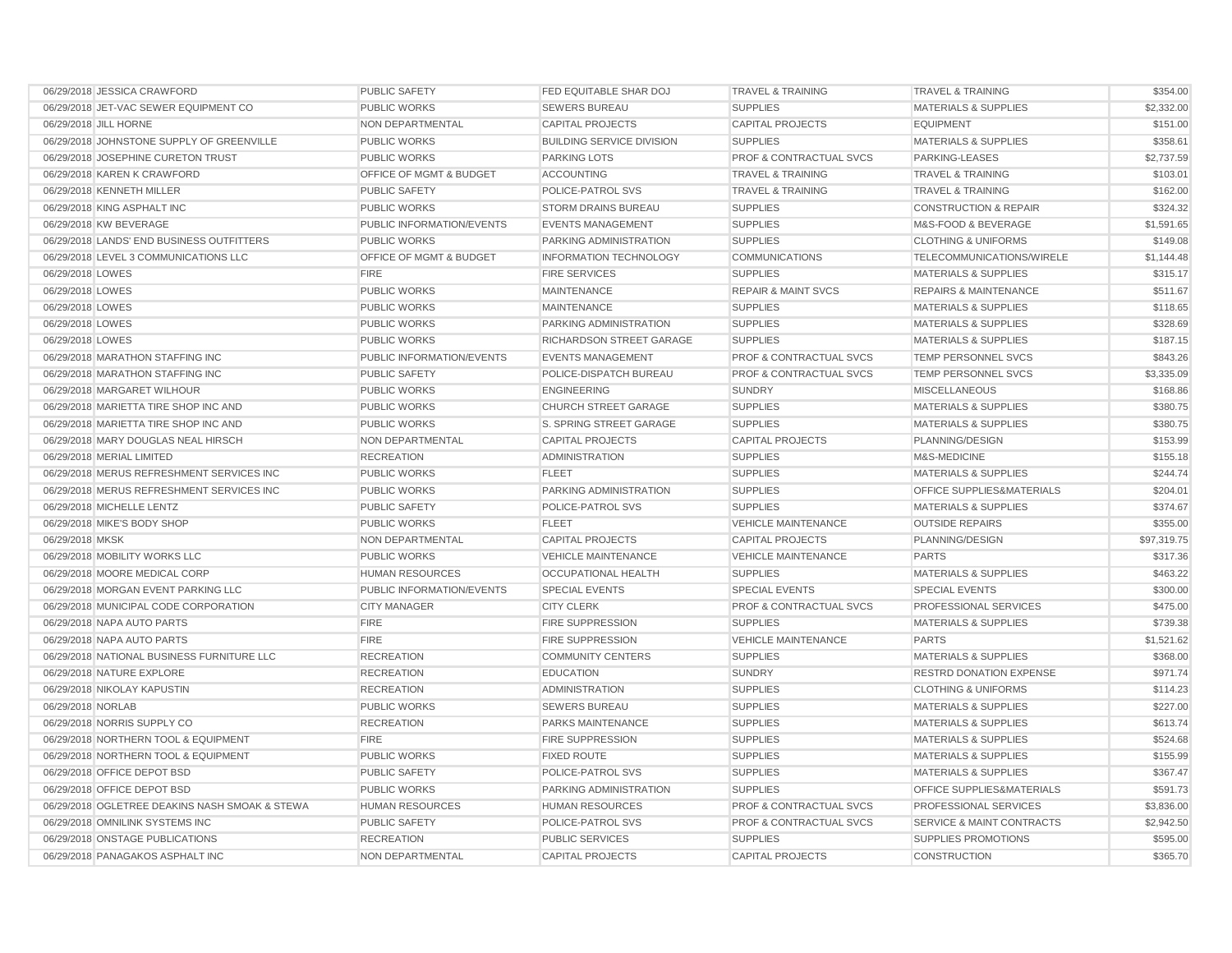| 06/29/2018 PATTERSON VETERINARY SUPPLY INC     | <b>RECREATION</b>         | <b>ADMINISTRATION</b>            | <b>SUPPLIES</b>                    | M&S-MEDICINE                         | \$310.33     |
|------------------------------------------------|---------------------------|----------------------------------|------------------------------------|--------------------------------------|--------------|
| 06/29/2018 PEPSI-COLA BOTTLING CO              | <b>RECREATION</b>         | PUBLIC SERVICES                  | <b>SUPPLIES</b>                    | SALE CONCESSIONS                     | \$1,263.65   |
| 06/29/2018 PERCEPTIVE RECRUITING INC           | OFFICE OF MGMT & BUDGET   | <b>INFORMATION TECHNOLOGY</b>    | <b>PROF &amp; CONTRACTUAL SVCS</b> | TEMP PERSONNEL SVCS                  | \$2,080.00   |
| 06/29/2018 PIEDMONT NATURAL GAS CO INC         | <b>FIRE</b>               | <b>FIRE SERVICES</b>             | <b>UTILITIES</b>                   | GAS                                  | \$127.26     |
| 06/29/2018 PITNEY BOWES INC                    | <b>PUBLIC WORKS</b>       | PARKING ADMINISTRATION           | <b>PROF &amp; CONTRACTUAL SVCS</b> | <b>SERVICE &amp; MAINT CONTRACTS</b> | \$2,182.50   |
| 06/29/2018 PLAYGROUND SAFETY SERVICES INC      | <b>NON DEPARTMENTAL</b>   | <b>CAPITAL PROJECTS</b>          | <b>CAPITAL PROJECTS</b>            | <b>CONSTRUCTION</b>                  | \$70,038.51  |
| 06/29/2018 POWERS SOLUTIONS INC                | <b>PUBLIC WORKS</b>       | PARKING ADMINISTRATION           | <b>SUPPLIES</b>                    | OFFICE SUPPLIES&MATERIALS            | \$222.19     |
| 06/29/2018 PRESORT PLUS INC                    | <b>RECREATION</b>         | <b>PUBLIC SERVICES</b>           | PRINTING                           | PRINTING & BINDING                   | \$860.72     |
| 06/29/2018 PROFORMA                            | PUBLIC INFORMATION/EVENTS | <b>EVENTS MANAGEMENT</b>         | <b>SUPPLIES</b>                    | <b>MATERIALS &amp; SUPPLIES</b>      | \$497.40     |
| 06/29/2018 PROFORMA                            | <b>RECREATION</b>         | <b>EDUCATION</b>                 | <b>SUPPLIES</b>                    | ZOO TOTS                             | \$113.53     |
| 06/29/2018 PROFORMA                            | <b>RECREATION</b>         | <b>PUBLIC SERVICES</b>           | <b>SUPPLIES</b>                    | <b>SALE GIFTS</b>                    | \$162.18     |
| 06/29/2018 PROMOTE YOUR BIZ                    | <b>PUBLIC WORKS</b>       | PARKING ADMINISTRATION           | <b>SUPPLIES</b>                    | <b>CLOTHING &amp; UNIFORMS</b>       | \$711.75     |
| 06/29/2018 REBUILD UPSTATE                     | C.D. DIVISION             | <b>CDBG PROJECTS</b>             | <b>CD PROJECTS</b>                 | PUBLIC INFORMATION                   | \$41,315.68  |
| 06/29/2018 REHRIG PACIFIC COMPANY              | <b>PUBLIC WORKS</b>       | RESIDENTIAL COLL BUREAU          | <b>SUPPLIES</b>                    | M&S-CARTS                            | \$9,073.85   |
| 06/29/2018 RIVERPLACE DEVELOPMENT II LLC       | PUBLIC WORKS              | RIVERPLACE GARAGE                | UTILITIES                          | <b>ELECTRICITY</b>                   | \$265.15     |
| 06/29/2018 ROGERS STEREO INC                   | <b>PUBLIC SAFETY</b>      | POLICE-PATROL SVS                | <b>VEHICLE MAINTENANCE</b>         | POLICE CAR UPFITS                    | \$160.00     |
| 06/29/2018 ROGERS STEREO INC                   | <b>PUBLIC WORKS</b>       | <b>FLEET</b>                     | <b>VEHICLE MAINTENANCE</b>         | <b>OUTSIDE REPAIRS</b>               | \$190.00     |
| 06/29/2018 S C DEPARTMENT OF MOTOR VEHICLES    | <b>PUBLIC WORKS</b>       | RESIDENTIAL COLL BUREAU          | <b>VEHICLES</b>                    | <b>VEHICLE</b>                       | \$517.00     |
| 06/29/2018 S C RETIREMENT SYSTEM               | OFFICE OF MGMT & BUDGET   | NON-DEPARTMENTAL                 | PR-WH                              | RETIREMENT SVS PURCHASE              | \$1,227.53   |
| 06/29/2018 SAFE INDUSTRIES                     | <b>FIRE</b>               | <b>FIRE SUPPRESSION</b>          | <b>SUPPLIES</b>                    | <b>MATERIALS &amp; SUPPLIES</b>      | \$606.36     |
| 06/29/2018 SAFETY KLEEN                        | <b>PUBLIC WORKS</b>       | VEHICLE MAINTENANCE              | <b>PROF &amp; CONTRACTUAL SVCS</b> | <b>SERVICE &amp; MAINT CONTRACTS</b> | \$397.18     |
| 06/29/2018 SAFFRON'S CATERING                  | <b>HUMAN RESOURCES</b>    | HUMAN RESOURCES                  | <b>SUNDRY</b>                      | AWARDS                               | \$325.00     |
| 06/29/2018 SALUDA RIVER PET FOOD CENTER INC    | <b>PUBLIC SAFETY</b>      | POLICE-PATROL SVS                | <b>SUPPLIES</b>                    | <b>MATERIALS &amp; SUPPLIES</b>      | \$190.99     |
| 06/29/2018 SAM'S CLUB                          | <b>RECREATION</b>         | <b>PUBLIC SERVICES</b>           | <b>SUPPLIES</b>                    | <b>SALE CONCESSIONS</b>              | \$116.32     |
| 06/29/2018 SAM'S CLUB                          | <b>RECREATION</b>         | <b>PUBLIC SERVICES</b>           | <b>SUPPLIES</b>                    | <b>SALE GIFTS</b>                    | \$171.82     |
| 06/29/2018 SCHINDLER ELEVATOR CORPORATION      | NON DEPARTMENTAL          | <b>CAPITAL PROJECTS</b>          | <b>CAPITAL PROJECTS</b>            | <b>CONSTRUCTION</b>                  | \$7,126.00   |
| 06/29/2018 SCHNEIDER TREE CARE                 | NON DEPARTMENTAL          | <b>CAPITAL PROJECTS</b>          | <b>CAPITAL PROJECTS</b>            | <b>CONSTRUCTION</b>                  | \$23,460.00  |
| 06/29/2018 SCRPA                               | <b>RECREATION</b>         | <b>COMMUNITY CENTERS</b>         | <b>TRAVEL &amp; TRAINING</b>       | <b>TRAVEL &amp; TRAINING</b>         | \$3,025.00   |
| 06/29/2018 SHERWIN WILLIAMS                    | PUBLIC WORKS              | <b>COMMONS GARAGE</b>            | <b>SUPPLIES</b>                    | <b>MATERIALS &amp; SUPPLIES</b>      | \$159.95     |
| 06/29/2018 SNAP ON INDUSTRIAL                  | <b>FIRE</b>               | <b>FIRE SERVICES</b>             | <b>SUPPLIES</b>                    | <b>MATERIALS &amp; SUPPLIES</b>      | \$273.50     |
| 06/29/2018 SNIDER FLEET SOLUTIONS              | <b>PUBLIC WORKS</b>       | <b>FLEET</b>                     | <b>VEHICLE MAINTENANCE</b>         | <b>OUTSIDE REPAIRS</b>               | \$904.06     |
| 06/29/2018 SODFATHER INC                       | NON DEPARTMENTAL          | <b>CAPITAL PROJECTS</b>          | <b>CAPITAL PROJECTS</b>            | <b>CONSTRUCTION</b>                  | \$136,551.59 |
| 06/29/2018 SOUTHEASTERN DOCK & DOOR LLC        | PUBLIC WORKS              | PARKING ADMINISTRATION           | <b>PROF &amp; CONTRACTUAL SVCS</b> | SERVICE & MAINT CONTRACTS            | \$2,564.67   |
| 06/29/2018 SOUTHEASTERN EMERGENCY EQUIPMENT CO | <b>FIRE</b>               | <b>FIRE SUPPRESSION</b>          | <b>SUPPLIES</b>                    | OTHER MEDICAL SUPPLIES               | \$310.20     |
| 06/29/2018 SOUTHEASTERN JANITORIAL LLC         | <b>PUBLIC WORKS</b>       | <b>BUILDING SERVICE DIVISION</b> | <b>PROF &amp; CONTRACTUAL SVCS</b> | <b>SERVICE &amp; MAINT CONTRACTS</b> | \$2,750.00   |
| 06/29/2018 SOUTHEASTERN JANITORIAL LLC         | <b>PUBLIC WORKS</b>       | <b>PARKING ADMINISTRATION</b>    | <b>PROF &amp; CONTRACTUAL SVCS</b> | <b>SERVICE &amp; MAINT CONTRACTS</b> | \$600.00     |
| 06/29/2018 SOUTHEASTERN PAPER GROUP            | <b>RECREATION</b>         | <b>FALLS PARK WORK CREW</b>      | <b>PROF &amp; CONTRACTUAL SVCS</b> | <b>SERVICE &amp; MAINT CONTRACTS</b> | \$1,009.97   |
| 06/29/2018 SPARTAN FIRE & EMERGENCY APPARATUS  | <b>FIRE</b>               | <b>FIRE SUPPRESSION</b>          | <b>VEHICLE MAINTENANCE</b>         | <b>PARTS</b>                         | \$104.78     |
| 06/29/2018 SPX GENFARE                         | <b>PUBLIC WORKS</b>       | <b>VEHICLE MAINTENANCE</b>       | <b>VEHICLE MAINTENANCE</b>         | <b>PARTS</b>                         | \$3,945.09   |
| 06/29/2018 SQUIRE PATTON BOGGS LLP             | <b>CITY MANAGER</b>       | <b>CITY MANAGER</b>              | <b>PROF &amp; CONTRACTUAL SVCS</b> | PROFESSIONAL SERVICES                | \$5,000.00   |
| 06/29/2018 STONE AVE NURSERY LLC               | <b>RECREATION</b>         | PARKS AND RECREATION             | <b>SUPPLIES</b>                    | <b>MATERIALS &amp; SUPPLIES</b>      | \$562.50     |
| 06/29/2018 SUMMIT MEDIA LLC                    | <b>PUBLIC WORKS</b>       | <b>RECYCLING</b>                 | <b>PROF &amp; CONTRACTUAL SVCS</b> | <b>ADVERTISING EXPENSE</b>           | \$290.00     |
| 06/29/2018 SUPERION LLC                        | OFFICE OF MGMT & BUDGET   | <b>INFORMATION TECHNOLOGY</b>    | <b>PROF &amp; CONTRACTUAL SVCS</b> | SERVICE & MAINT CONTRACTS            | \$159.00     |
| 06/29/2018 SUPPLYWORKS                         | PUBLIC WORKS              | <b>VEHICLE MAINTENANCE</b>       | <b>SUPPLIES</b>                    | <b>MATERIALS &amp; SUPPLIES</b>      | \$386.33     |
| 06/29/2018 T2 SYSTEMS CANADA INC               | <b>PUBLIC WORKS</b>       | PARKING ADMINISTRATION           | <b>PROF &amp; CONTRACTUAL SVCS</b> | <b>SERVICE &amp; MAINT CONTRACTS</b> | \$159.00     |
| 06/29/2018 TALENT MANAGEMENT SOLUTIONS         | PUBLIC SAFETY             | POLICE-DISPATCH BUREAU           | <b>PROF &amp; CONTRACTUAL SVCS</b> | TEMP PERSONNEL SVCS                  | \$329.67     |
| 06/29/2018 TALENT MANAGEMENT SOLUTIONS         | <b>PUBLIC WORKS</b>       | <b>FIXED ROUTE</b>               | <b>PROF &amp; CONTRACTUAL SVCS</b> | TEMP PERSONNEL SVCS                  | \$4,726.30   |